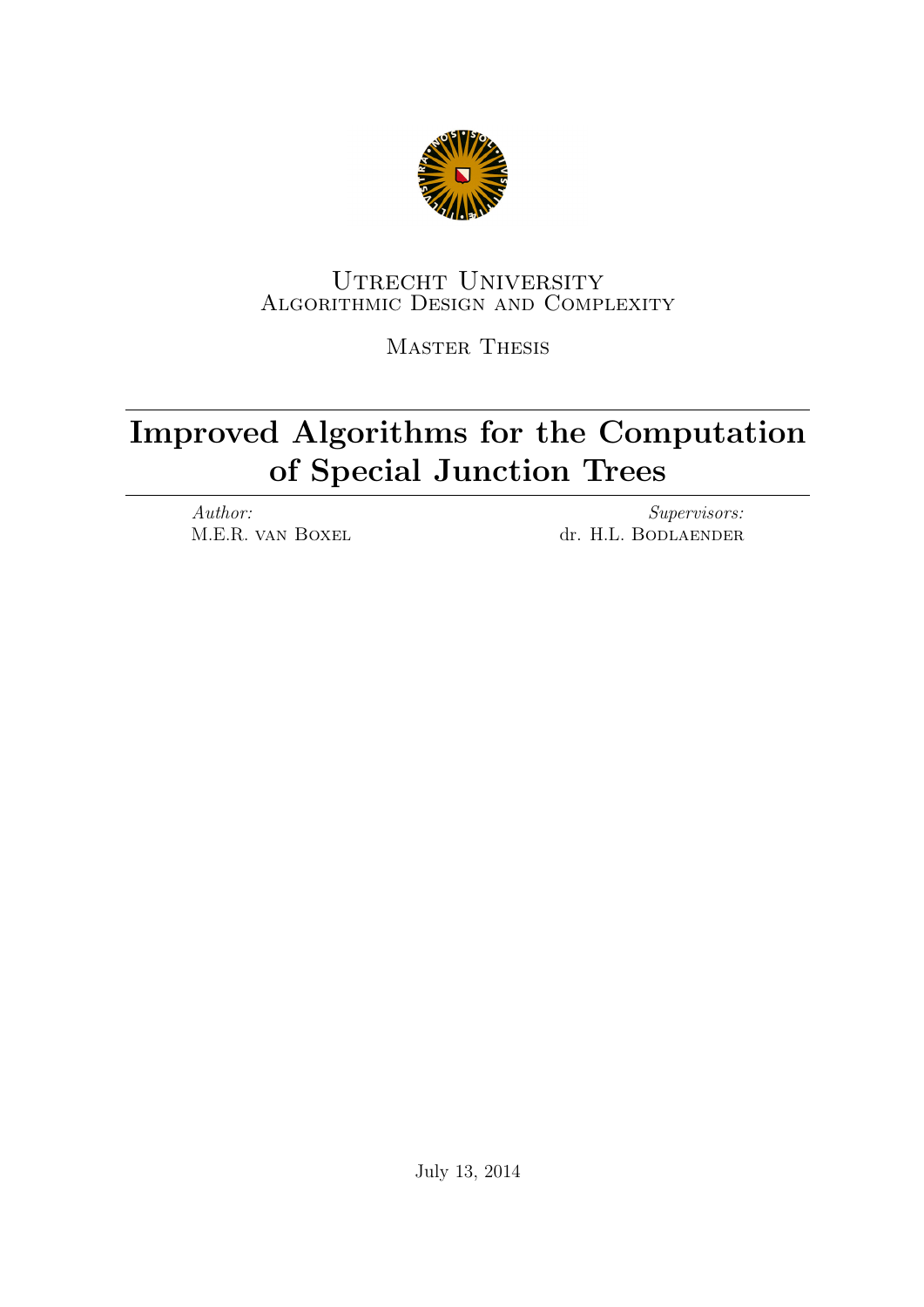#### Abstract

Several intractable (e.g.  $N\mathcal{P}$ -complete) graph problems can be solved efficiently with help of junction trees without large bags. Graph parameters that measure the suitability of a junction tree include the well known notion of Treewidth, and the related notions of Pathwidth and Treecost. In this thesis, exact algorithms to compute the Pathwidth and Treecost of a given graph are studied. We improve upon the current state algorithms using techniques formerly used for exact algorithms for Treewidth. For the techniques, we discuss whether these are suitable for the computation of Pathwidth and/or Treecost. We give both a theoretical analysis of the running time of our algorithms, and present experimental results. Amongst others, these show that one of our algorithms is sufficiently efficient to compute the Pathwidth exactly of graphs with at most 45 vertices. For TREECOST we give an algorithm for finding triangulations of optimal cost that uses  $\mathcal{O}(2^{|V|-\omega(G)})$  time, with  $\omega(G)$  the size of the maximum clique in G, assuming this maximum clique is known.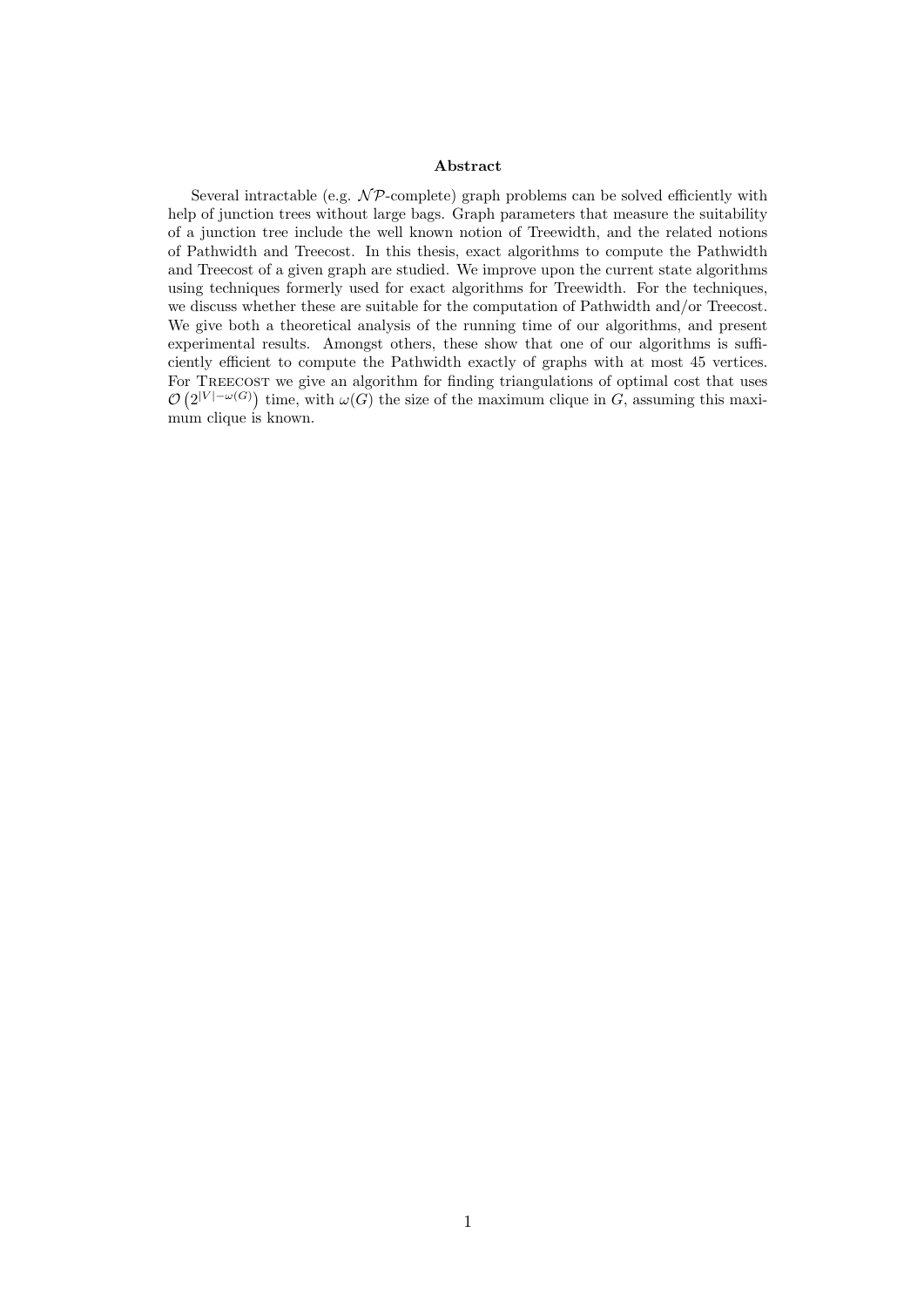# Contents

| 1                       |         | Introduction                                                                                | 3                |  |  |  |  |  |  |  |  |  |  |  |
|-------------------------|---------|---------------------------------------------------------------------------------------------|------------------|--|--|--|--|--|--|--|--|--|--|--|
| $\bf{2}$                |         | Preliminaries<br>$\mathbf{5}$                                                               |                  |  |  |  |  |  |  |  |  |  |  |  |
| 3                       |         | Pathwidth                                                                                   | 6                |  |  |  |  |  |  |  |  |  |  |  |
|                         | 3.1     |                                                                                             | $\boldsymbol{6}$ |  |  |  |  |  |  |  |  |  |  |  |
|                         |         | 3.1.1                                                                                       | 8                |  |  |  |  |  |  |  |  |  |  |  |
|                         | 3.2     |                                                                                             |                  |  |  |  |  |  |  |  |  |  |  |  |
|                         |         | Minimum pathwidth by elimination ordering $\ldots \ldots \ldots \ldots$<br>3.2.1            | 10               |  |  |  |  |  |  |  |  |  |  |  |
|                         |         | 3.2.2<br>Minimum pathwidth by introduction ordering                                         | 12               |  |  |  |  |  |  |  |  |  |  |  |
|                         |         | Minimum pathwidth by a hybrid method $\ldots \ldots \ldots \ldots \ldots$<br>3.2.3          | 14               |  |  |  |  |  |  |  |  |  |  |  |
|                         | 3.3     |                                                                                             | 16               |  |  |  |  |  |  |  |  |  |  |  |
|                         |         | 3.3.1                                                                                       | 16               |  |  |  |  |  |  |  |  |  |  |  |
|                         |         | 3.3.2<br>Expanding the search space $\dots \dots \dots \dots \dots \dots \dots \dots \dots$ | 17               |  |  |  |  |  |  |  |  |  |  |  |
|                         |         | 3.3.3                                                                                       | 19               |  |  |  |  |  |  |  |  |  |  |  |
|                         |         | 3.3.4                                                                                       | 19               |  |  |  |  |  |  |  |  |  |  |  |
|                         |         | 3.3.5                                                                                       | 20               |  |  |  |  |  |  |  |  |  |  |  |
|                         | $3.4\,$ |                                                                                             |                  |  |  |  |  |  |  |  |  |  |  |  |
|                         | 3.5     |                                                                                             | 22<br>24         |  |  |  |  |  |  |  |  |  |  |  |
| $\overline{\mathbf{4}}$ |         | <b>Treecost</b>                                                                             | 25               |  |  |  |  |  |  |  |  |  |  |  |
|                         | 4.1     |                                                                                             | 25               |  |  |  |  |  |  |  |  |  |  |  |
|                         |         | 4.1.1                                                                                       | 26               |  |  |  |  |  |  |  |  |  |  |  |
|                         | 4.2     |                                                                                             | 26               |  |  |  |  |  |  |  |  |  |  |  |
|                         |         | Minimum treecost by elimination ordering $\dots \dots \dots \dots \dots$<br>4.2.1           | 27               |  |  |  |  |  |  |  |  |  |  |  |
|                         | 4.3     | Minimum treecost by introduction ordering                                                   | 30               |  |  |  |  |  |  |  |  |  |  |  |
|                         | 4.4     |                                                                                             | 30               |  |  |  |  |  |  |  |  |  |  |  |
|                         |         | 4.4.1                                                                                       | 30               |  |  |  |  |  |  |  |  |  |  |  |
|                         |         | 4.4.2                                                                                       | 31               |  |  |  |  |  |  |  |  |  |  |  |
|                         |         | 4.4.3                                                                                       | 31               |  |  |  |  |  |  |  |  |  |  |  |
|                         |         | 4.4.4                                                                                       | 31               |  |  |  |  |  |  |  |  |  |  |  |
|                         | 4.5     |                                                                                             | 32               |  |  |  |  |  |  |  |  |  |  |  |
|                         | 4.6     |                                                                                             | 34               |  |  |  |  |  |  |  |  |  |  |  |
| 5                       |         | Conclusion                                                                                  | 35               |  |  |  |  |  |  |  |  |  |  |  |
|                         |         | Appendix A Algorithms                                                                       | 39               |  |  |  |  |  |  |  |  |  |  |  |
|                         |         | Appendix B Algorithms                                                                       | 39               |  |  |  |  |  |  |  |  |  |  |  |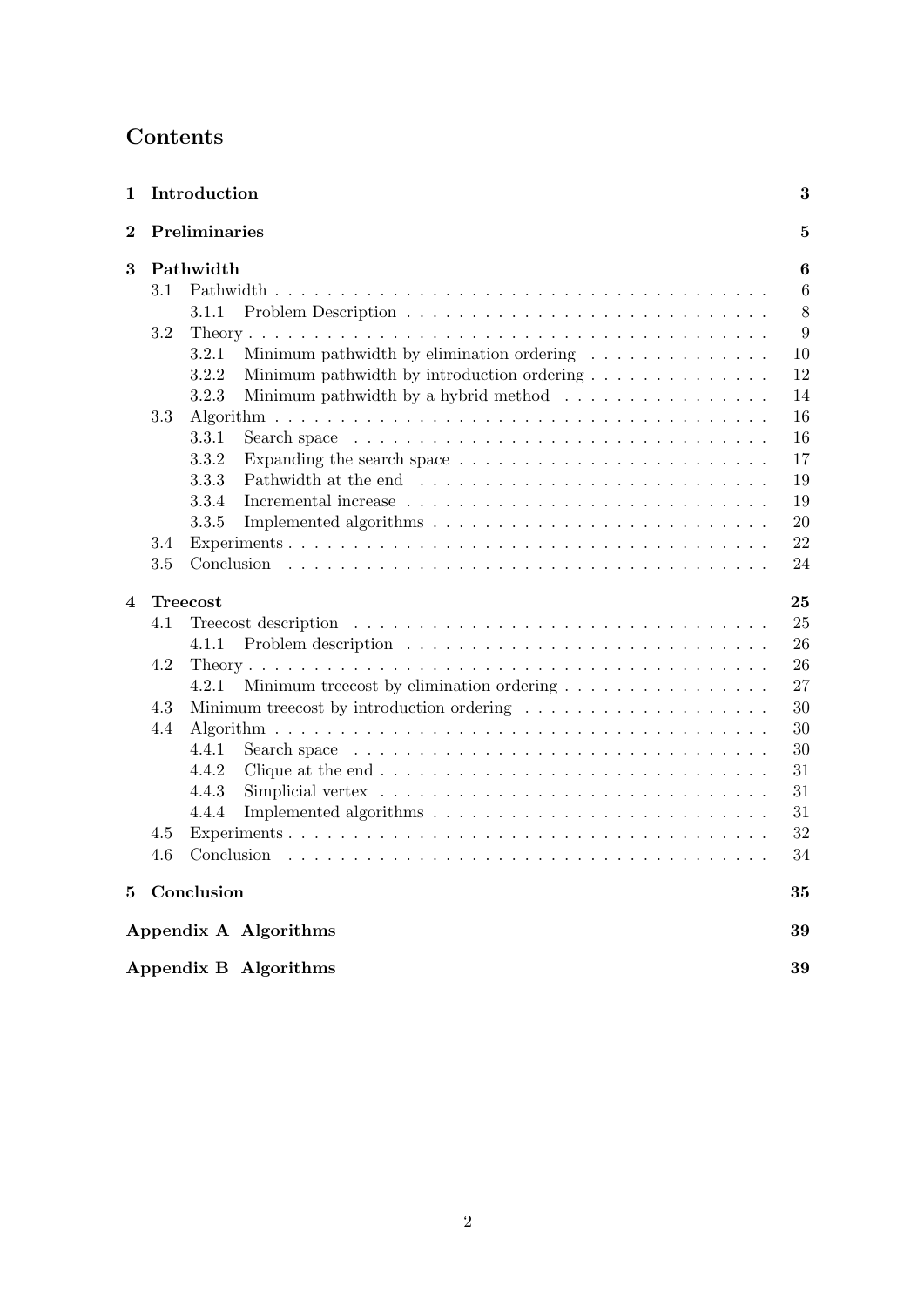# 1 Introduction

In the year 2000 Clay Mathematics Institute of Cambridge introduced seven mathematical problems to the world [12]. The problems where called The Millennium Prize Problems. What made these seven problems so special? First of all, any one who can solve one of these problem would receive one million dollars. To solve a problem you either need to prove the correctness of the statement, or give a counter example. Further the problems had experts guessing on the outcome already for many years. Up until the creation of this report, there are still six problems unsolved. One of these infamous problems is the  $\mathcal P$  versus  $\mathcal N\mathcal P$  problem, first introduce by Cook [14]. Since 1971 experts are trying to prove if it is possible to solve  $\mathcal{NP}$ -complete problems in polynomial time. Until now the problem has yet to be solved.

Solving the  $\mathcal{NP}$ -complete problems tend to be difficult. For several  $\mathcal{NP}$ -complete problems approaches have complexities of order  $\mathcal{O}(2^n)$ , where *n* is equal to the input size. For many problems there exist algorithms that reduce the exponential complexity to  $\mathcal{O}(c^n)$ , where  $c \leq 2$ and n equal to the input size, see e.g. [23, 31, 4, 20]. So some of the  $N\mathcal{P}$ -complete problems can be solved in  $\mathcal{O}(c^n)$  time but are still exponential.

A different approach for solving some of the  $N\mathcal{P}$ -complete problems is Fixed-Parameter Tractability [18], FPT. Algorithms that are classified as FPT have a complexity of  $\mathcal{O}(f(k) * n^{\mathcal{O}(1)})$ , where *n* is equal to the input size and  $f(k)$  is a function of some property that depends on the parameter  $k$ . An example of such a solution is given by Chen et. al. [13]. They found an algorithm which uses a complexity  $\mathcal{O}(1.2738^k + k * n)$  for solving the VER-TEX COVER problem, where  $k$  equals the decision variable. Solving the problem with the FPT results in much quicker solutions then the naive approach. For different  $\mathcal{NP}$ -complete problems there are theoretical FPT algorithms which are not practical because they have large constant factors.

For some graph  $N\mathcal{P}$ -complete problems there exist FPT algorithms that use the parameter k equal to the TREEWIDTH or PATHWIDTH, see e.g.  $[21, 1, 2, 3, 5, 15, 16]$ . Therefore having a low TREEWIDTH or PATHWIDTH on an arbitrary graph  $G$  will reduce the computation time of many other  $\mathcal{NP}$ -complete problems.

The first step of an FPT algorithm for a problem on graphs with small TREEWIDTH or PATHwidth is to determine the treewidth or pathwidth of the input graph and find a corresponding Junction Tree or Pathdecomposition. However computing these problems are proven to be  $\mathcal{NP}$ -complete. The first definition of TREEWIDTH and PATHWIDTH are from Robertson and Seymour [29, 28]. Since then many experts have tried to solve these two problems efficient. One of the first algorithms is from Robertson and Seymour [30]. After that many followed, an overview has been created by Bodlaender [6, 7].

In this report we first look at exact algorithms for PATHWIDTH. A theoretical investigation of this problem was made by Fomin and Villangers [22]. The currently best known theoretical bound is an algorithm with complexity  $\mathcal{O}^*(1.7346^n)$ . We will however construct our own algorithm based on Bodlaender and Fomin [9]. We show that the PATHWIDTH problem can be solved efficiently in  $\mathcal{O}^*(2^n)$  time. We carried out experiments that show that the algorithm to solves the problem efficiently for graphs of size up to 45. For larger graphs the bottleneck appears to be the memory, see Section 3.

In the second part of this report we will look at TREECOST. This is a different parameter for FPT algorithms which tend to give a better indication of the running time of certain FPT algorithms. The computation of TREECOST of a graph is also NP-hard [32]. Already in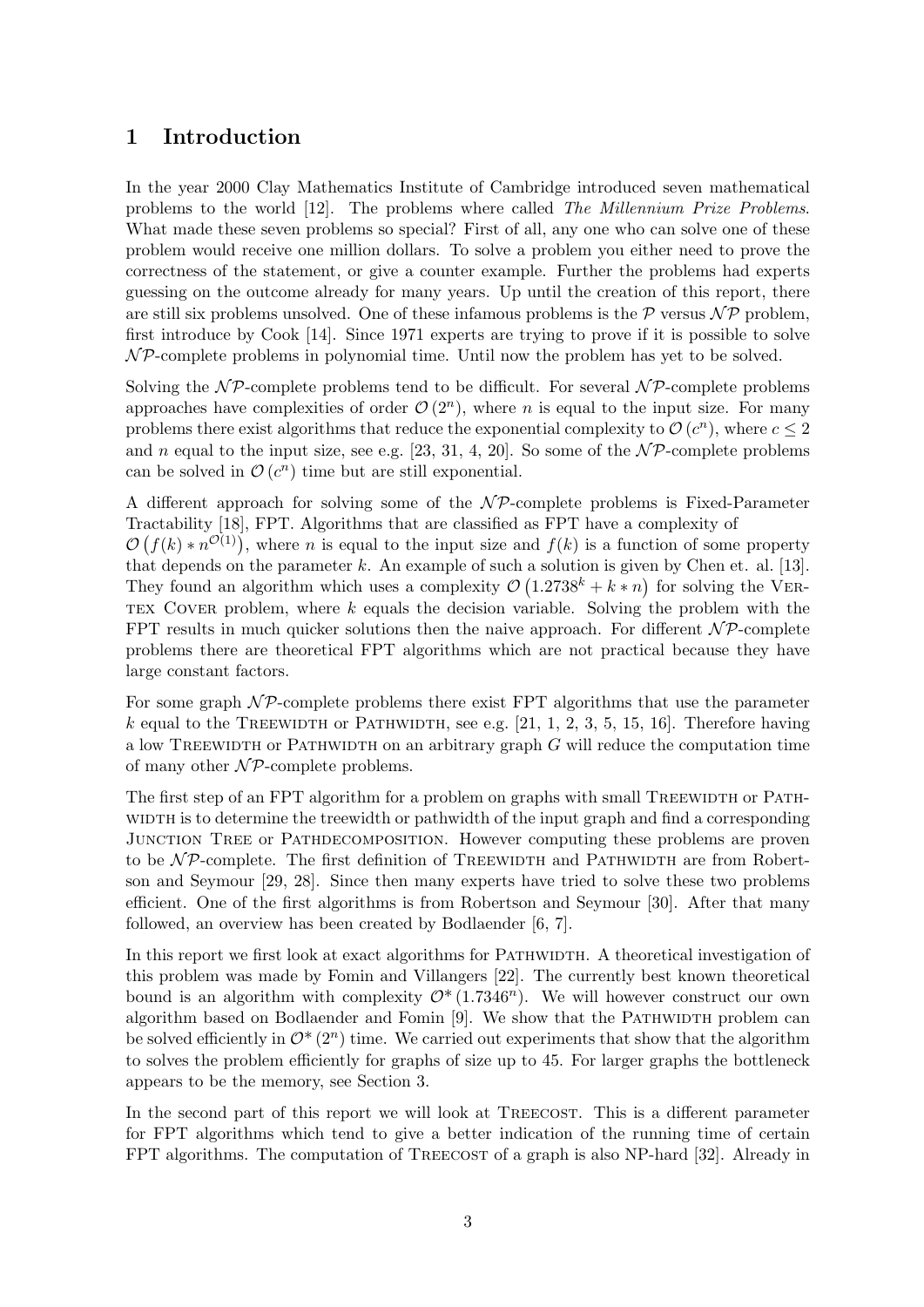1990, Wen [32] and Kjaerulff [24, 25] gave heuristics based on simulated annealing to compute the TREECOST. Several other, simpler and faster heuristics for TRIANGULATION (see [17]) are also often used, e.g., iteratively eliminating the vertex with minimum degree. For an overview, see [19]. We look at exact algorithms for the TREECOST problem. Bodlaender and Fomin [8] made a theoretical investigation of the problem. Ottosen and Vomlel [27] gave an exact algorithm for TREECOST with several improvements, including an intricate method to dynamically maintain the maximal cliques. This was improved by Li and Ueno [26], with a depth-first-search branch and bound algorithm with a running time of  $\mathcal{O}^*((n-1)!)$  for networks with *n* vertices.

We will show that this running time can be reduced to  $\mathcal{O}^*(2^{n-\omega(G)})$ , with  $\omega(G)$  the size of the maximum clique in G, assuming this clique is already known. Tests show that our algorithm is able to solve the problem efficiently for graphs of size up to 30. For larger graphs the bottleneck appears to be both memory and time, see Section 4.

This report is organized as follows. First in Section 2 we will give the terminology for the rest of the report. In Section 3 and 4 the Pathwidth and Treecost problem are researched and methods will be provided for solving the problems respectively. After, in Section 5 we will give conclusion of the methods we used and provide further research possibilities. At the end in Section B we provide the reader with the pseudo code of the implemented algorithms.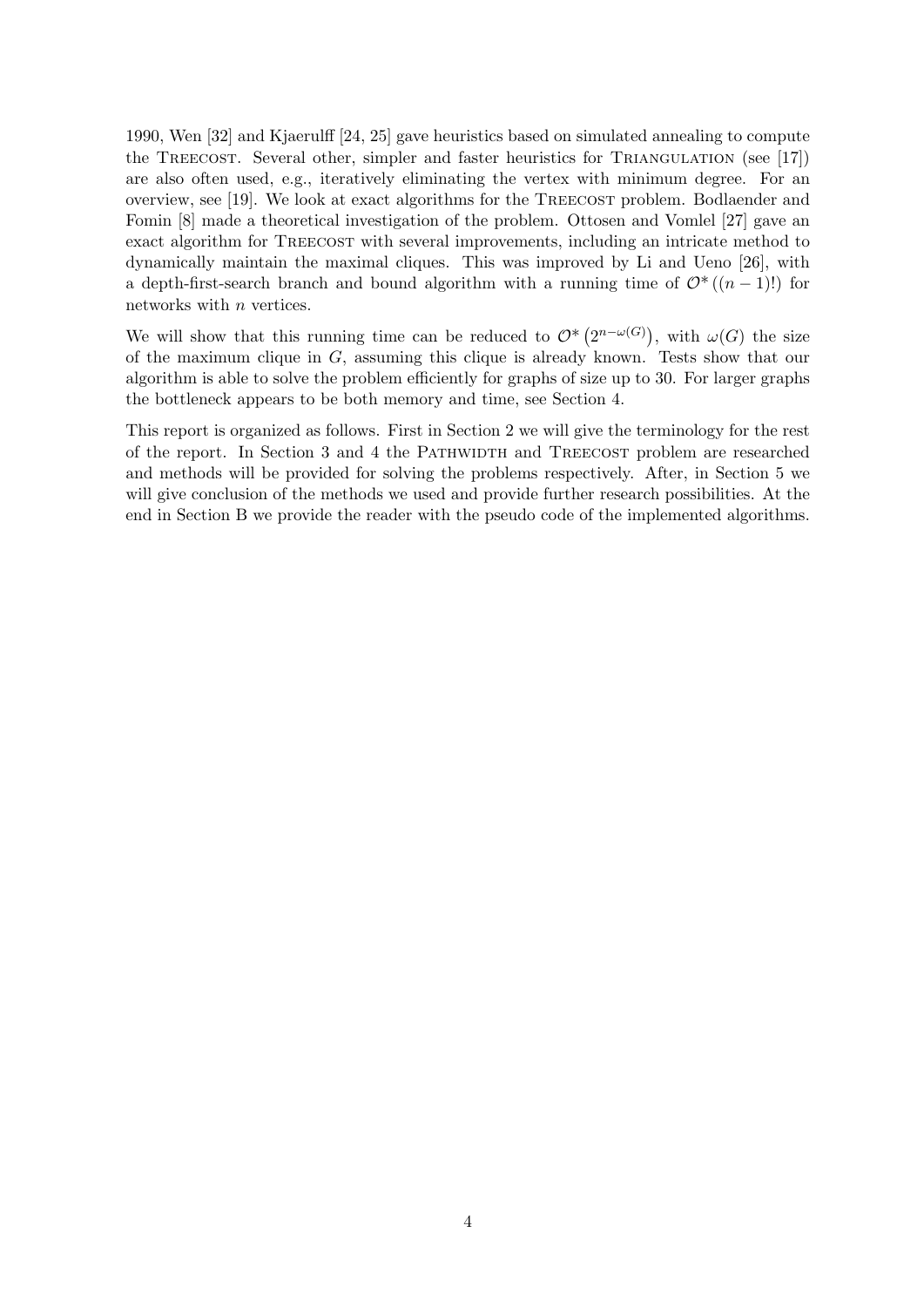# 2 Preliminaries

We assume that the reader is known with the basic notations of graph theory. Throughout this report the following notations will be used.

For a graph  $G(V, E)$  we denote V also known as  $V(G)$  to be the vertices and E also written as  $E(G)$  to be the edges. Further for a tree  $T(V, E)$  we denote vertices  $V(T)$  and edges  $E(T)$ . The tree  $T(V, E)$  contains no cycles. A path  $P(V, E)$  is denoted by vertices  $V(P)$  and edges  $E(P)$ . The path  $P(V, E)$  contains no cycles and is connected. For each v in  $V(P)$  we have that the branching factor is less or equal to 2. Of all these graphs we have  $|V| = n$  and  $m = |E|$ . All edges are undirected and denoted by  $\{e(u, v)|u, v \in E, u\}$ .

An ordering  $\Pi$  is denoted by  $\Pi = \{x_1, x_2, ..., x_n\}$  such that  $x_i$  is a vertex of  $V(G)$  and for all i, j with  $i \neq j$  we have  $x_i \neq x_j$ . From this ordering we can obtain a sub ordering. Let  $\Pi_i$  be a sub ordering of  $\Pi$ , such that  $\Pi_i = \{x_1, x_2, \ldots, x_i\}.$ 

A clique is a set S such that  $S \subseteq V$  and for each pair of vertices  $x_i$  and  $x_j$  in S there exists an edge connecting both vertices  $x_i$  and  $x_j$ . All maximal cliques from a graph  $G(V, E)$  are obtained by all cliques from a graph that are not a subset of any other clique. The maximum clique is the largest clique of all maximal cliques, i.e., the set contains the most vertices.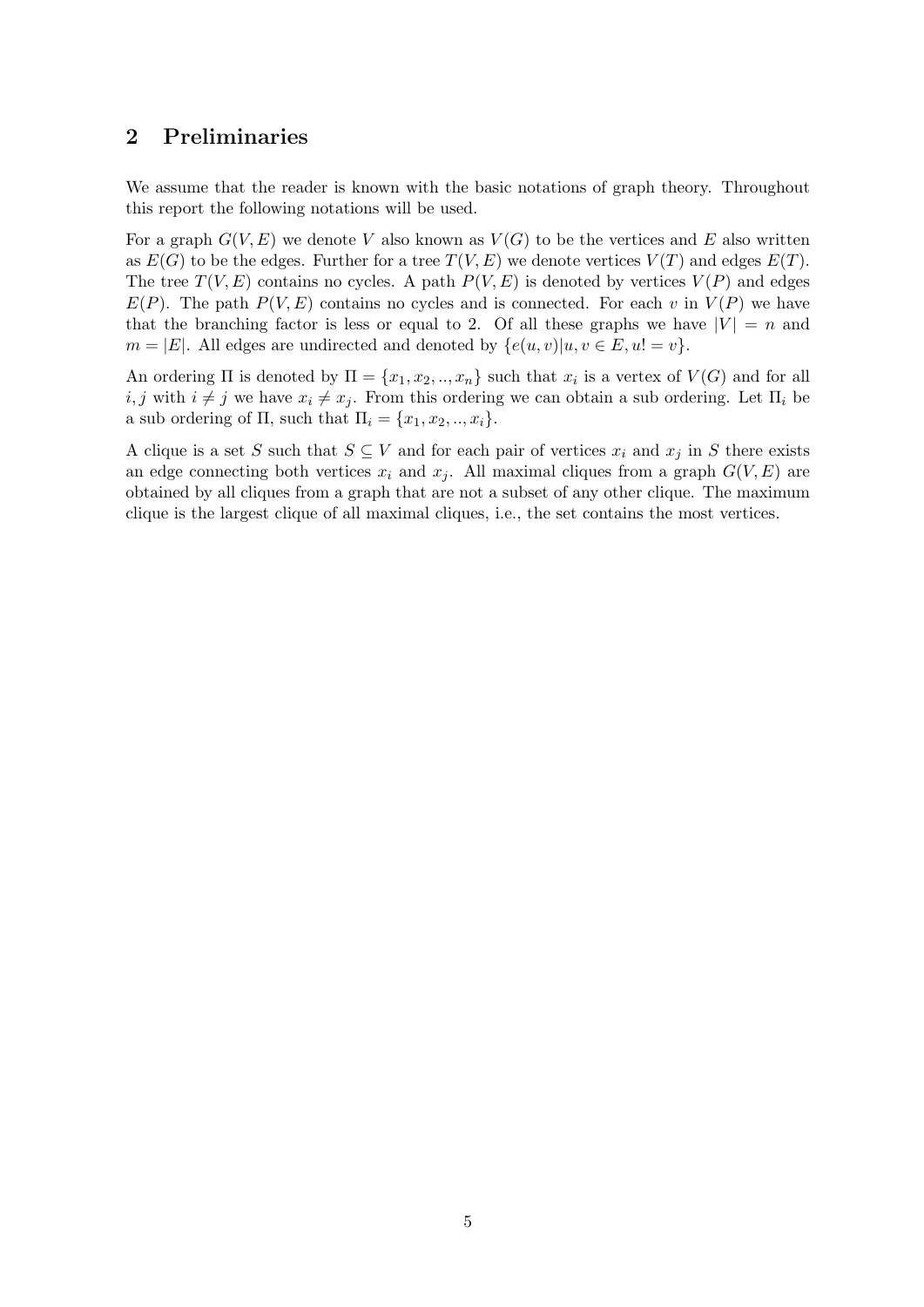# 3 Pathwidth

In this section we will discuss the *pathwidth* problem. First we will give a number of definitions, followed by the problem description. Next we describe the different methods we will apply to tackle the problem. We will do this by giving motivations why they are useful and how they will reduce the running time. After this we introduce different variants of algorithms for solving the *minimum pathwidth* problem. Finally we present experimental results, give our conclusions and future work possibilities.

# 3.1 Pathwidth



Figure 1: Example graph  $G(V, E)$ , with vertices  $V(G) = \{x_1, x_2, x_3, x_4, x_5, x_6\}$  and edges  $E(G) = \{(x_1, x_2), (x_1, x_3), (x_2, x_3), (x_2, x_4), (x_3, x_5), (x_4, x_5), (x_5, x_6)\}\$ 

To understand pathwidth we first need to know the definition of treewidth. The pathwidth problem is closely related to the treewidth problem, due to that a solution of the pathwidth solution is a special case of a solution of the treewidth problem. While each pathwidth solution is a valid solution for treewidth, we should note that it is not guaranteed to be a minimum solution. First we will give the definition of treewidth. A solution to the treewidth problem is a Junction Tree where the junction tree has the conditions from Definition 3.1. For the examples in this section we will use the graph from Figure 1.

**Definition 3.1** A JUNCTION TREE of a graph  $G(V, E)$  is a tree  $T(V, E)$ , with nodes  $V =$  $\{X_1, ..., X_n\}$ , with for each i,  $X_i$  is a set of vertices from  $V(G)$  such that the following conditions are satisfied,

- U  $X_i \in X$  $X_i = V(G)$
- $\forall \forall C \in V(G)$  form a connected subtree of T, where  $Z_v := \{X_i | v \in X_i, i = 1..n\}$
- $\forall$   $\forall$   $\forall$   $\Rightarrow$   $\exists X_i$  such that  $v, w \in X_i$

Junction trees are also called *tree decomposition*. A junction tree is a tree  $T(V, E)$  constructed from a graph  $G(V, E)$  with the following properties. First of all the tree T cannot have any cycles. Second each node  $X_i$  in  $V(T)$  is a collection of vertices from  $V(G)$ . Further we have that each vertex  $x_i$  in  $V(G)$  is at least contained in one node  $X_j$  from  $V(T)$ . We also represent the edges from  $E(G)$  in tree T. This is done such that for each edge  $e(x_i, x_j)$  in  $E(G)$  we have, there is at least one node  $X_k$  that contains both  $x_i$  and  $x_j$ , where  $X_k$  is from  $G(T)$ . Last we have that for each  $x_i$  in  $V(G)$ , we must satisfy that all nodes  $X_j$  in  $V(T)$  that contain vertex  $x_i$  are connected.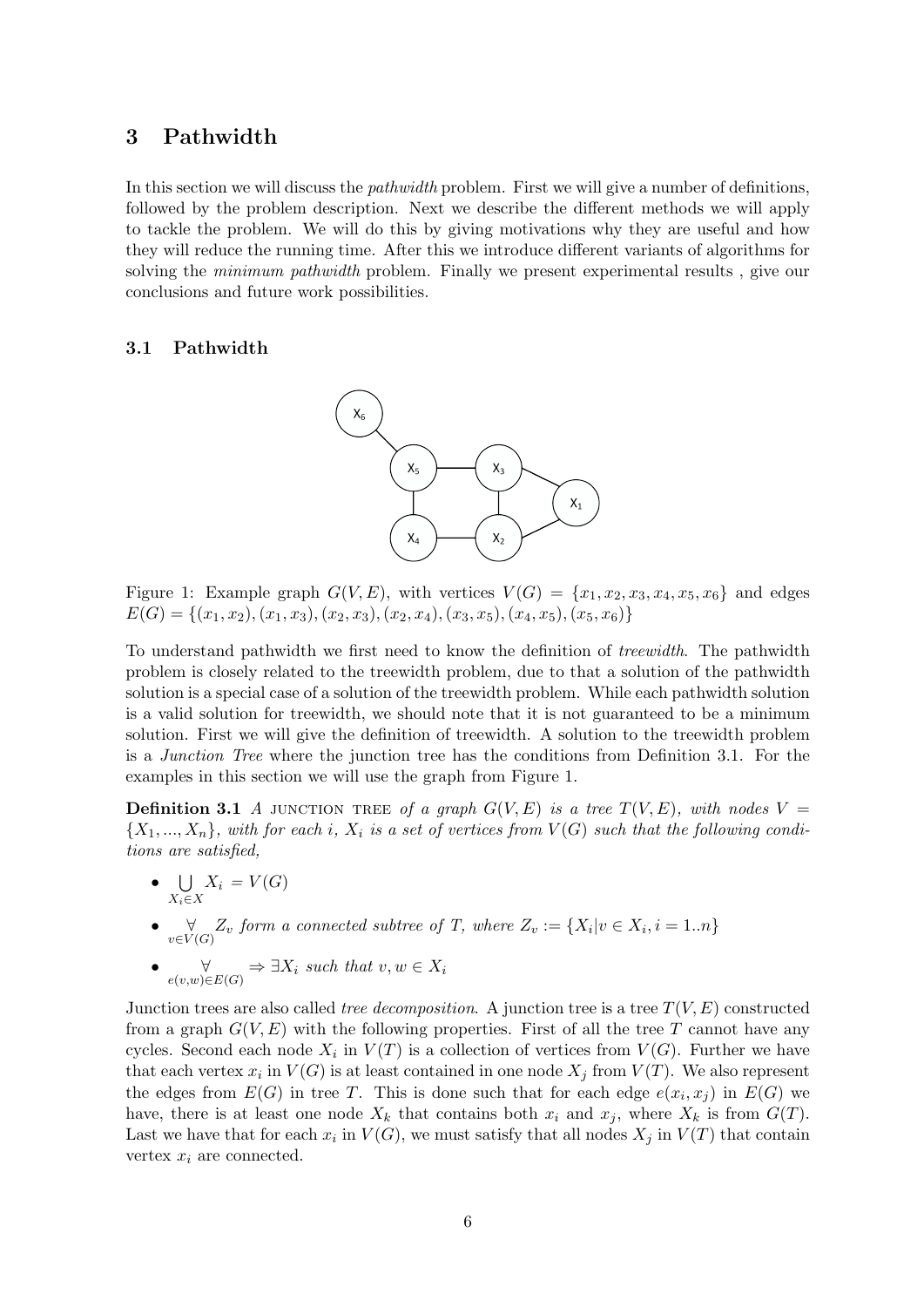Two examples of a junction tree of the graph of Figure 1 can be seen in Figure 2. We can verify that both examples satisfies the three conditions from Definition 3.1. Therefor multiple junction trees exist for each graph. In fact the number of unique junction trees is infinite for each graph  $G(V, E)$ , where  $V(G)$  is not the empty set.



Figure 2: Two junction trees constructed by the graph from Figure 1

When we have constructed a junction tree we can easily find the corresponding treewidth. The TREEWIDTH is defined by the size of the largest node in the junction tree  $T(V, E)$  minus one. Definition 3.2 represents the formula for finding the treewidth of a junction tree  $T(V, E)$ . If we apply the treewidth formula on the two junction trees in Figure 2, we obtain values 2 and 5 respectively.

**Definition 3.2** The TREEWIDTH of a junction tree  $T(V, E)$  is the integer defined by

$$
TW(G) = \min_{\forall X \in T(V)} (|X| - 1)
$$

Instead of finding the treewidth of a junction tree we would like to find the treewidth of a graph. The minimum treewidth of a graph  $G(V, E)$  is defined as the minimum treewidth over all possible junction trees, see Definition 3.3. For our example from Figure 1 we have that the minimum treewidth equals two and a corresponding junction tree is the left tree in Figure 2.

**Definition 3.3** The MINIMUM TREEWIDTH of a graph  $G(V, E)$  is the integer defined by

$$
TW(G) = \min_{junction\ trees}\ min_{T(V,E)\ from\ G(V,E)}treewidth(T(V,E))
$$

As mentioned before, the pathwidth is a variant of treewidth. The difference between these values are obtained by not using a junction tree but a path decomposition. The definition of path decomposition compared to the definition of junction tree has one additional condition, see Definition 3.4. Instead of constructing a tree we construct a path. Therefor the branching factor must be at most two. It is still not allowed to create a cycle, so a path decomposition a beginning node and an ending node.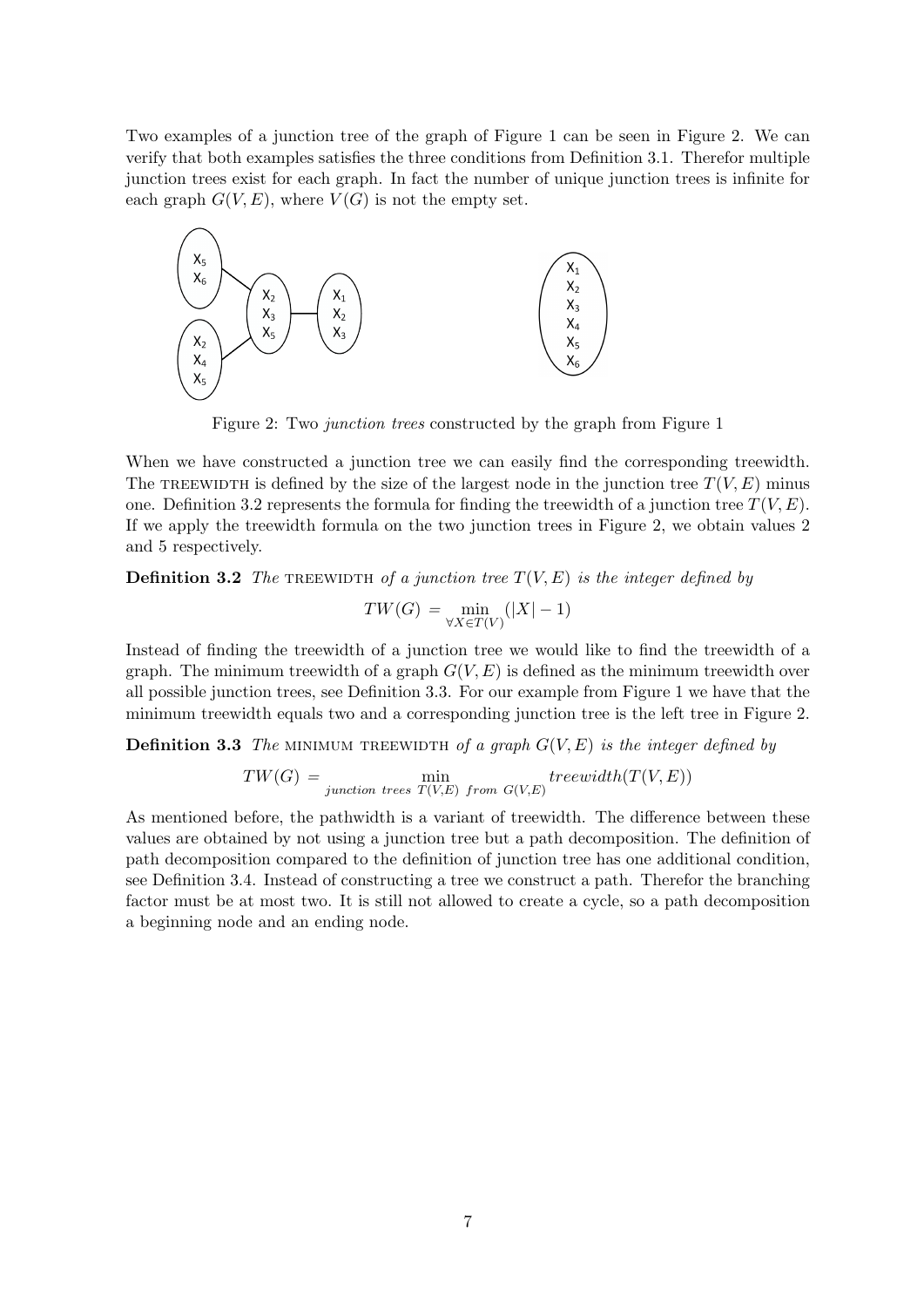**Definition 3.4** A part decomposition of a graph  $G(V, E)$  is a path  $P(V, E)$ , with nodes  $V = \{X_1, ..., X_n\}$ , with for each i,  $X_i$  is a set of vertices from  $V(G)$ . Such that the following conditions are satisfied.

- $\bullet$  U  $X_i \in X$  $X_i = V(G)$
- $\forall \forall Z_v \text{ form a connected subpath of } T, \text{ where } Z_v := \{X_i | v \in X_i, i = 1..n\}$
- $\forall$   $\forall$   $\forall$   $\Rightarrow$   $\exists X_i$  such that  $v, w \in X_i$
- $\bullet$   $\underset{X_i \in T}{\forall} X_i \Rightarrow \triangle X_i \leq 2$

Two examples of path decompositions can be seen in Figure 3. Here we can also verify that both path decompositions satisfy the conditions from Definition 3.4. It is also possible to create infinity many unique path decompositions for every graph  $G(V, E)$ , where  $V(G)$  is not the empty set.



Figure 3: Two path decompositions constructed by the graph from Figure 1

To calculate the pathwidth of a path decomposition  $P(V, E)$ , we take the size of the largest node from  $V(P)$  minus one, see Definition 3.5. This is exactly the same as calculating the treewidth. If we apply the pathwidth formula on the two path decompositions in Figure 3, we obtain values 2 and 5 respectively.

**Definition 3.5** The PATHWIDTH of a path decomposition  $P(V, E)$  is a single number defined by

$$
\mathrm{PATHWIDTH} = \max_{X \in P(V)}(|X| - 1)
$$

The minimum pathwidth of a graph  $G(V, E)$  is defined as the minimum pathwidth over all possible path decompositions, see Definition 3.6. For our example from Figure 1 we have that the minimum pathwidth equals two and a corresponding path decomposition is the left path in Figure 3.

**Definition 3.6** The MINIMUM PATHWIDTH of a graph  $G(V, E)$  is a single number defined by

MINIMUM PATHWIDTH = 
$$
\min_{path\ decomposition} P(V,E) \ from\ G(V,E)
$$

# 3.1.1 Problem Description

Our objective in this section will be to improve the current state algorithms to calculate the minimum pathwidth, given a arbitrary graph  $G(V, E)$ . The pathwidth of a graph is the maximum over the pathwidth of its connected component. Thus, we assume that the input graph is connected. Otherwise we can run the algorithms separately on each connected component.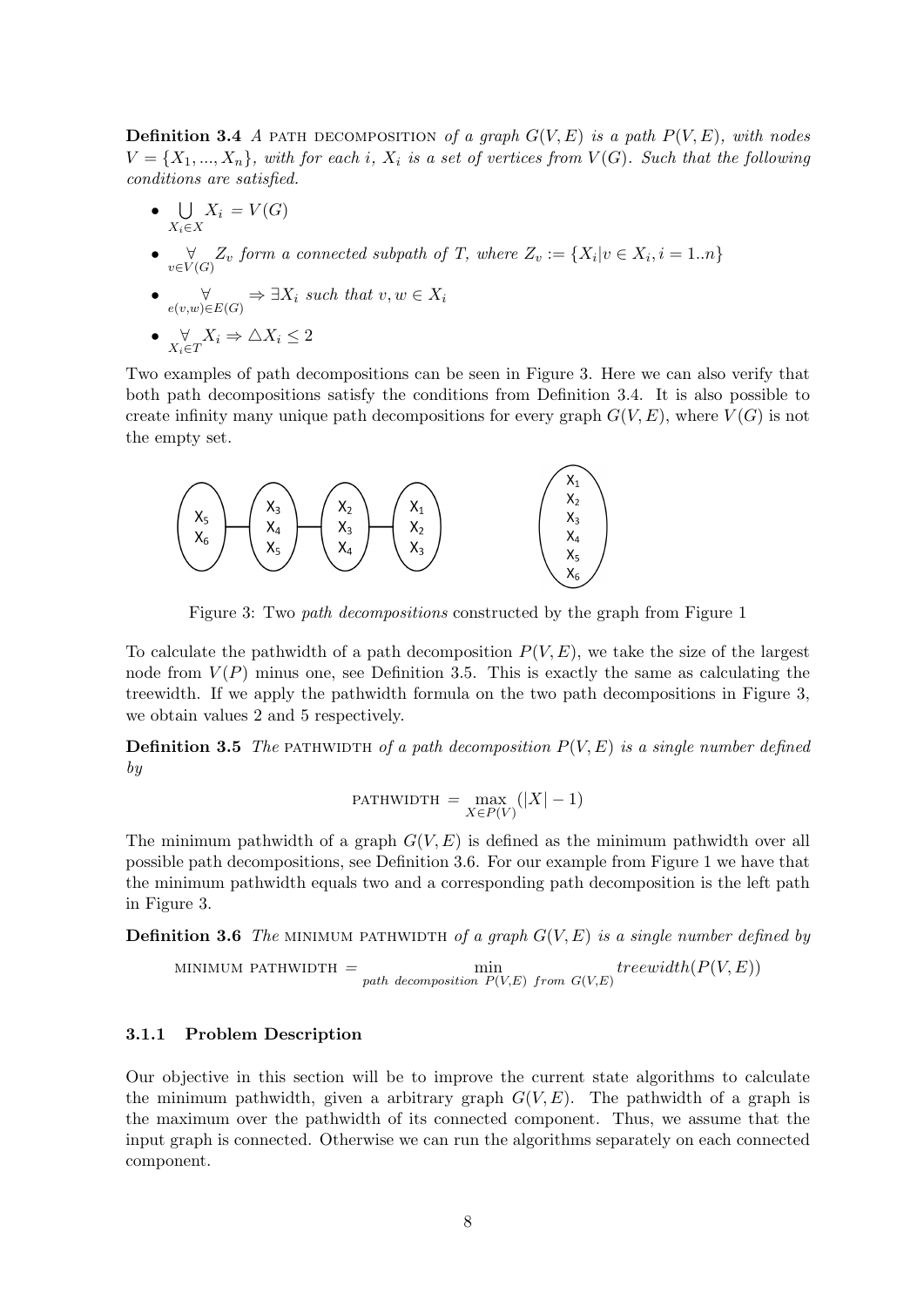#### 3.2 Theory

In this section we will introduce two new theorems for calculating the minimal pathwidth. We will give the correctness prove of these two theorems and explain how they can be used in practise.



Figure 4: Example path decomposition

The two theorems are based on creating an *elimination ordering* for a given path decomposition. We will give the intuition by an example. Assume the graph in Figure 1, a possible path decomposition from this graph and can be seen in Figure 4, do note that this is according to Definition 3.4.

We want to express the path decomposition in a more compact form so we can reconstruct this particular path or its equivalent. If we look at the nodes from left to right in the path decomposition we see that each node next to one other either adds a vertex or removes a vertex. Such a path decomposition is known as a nice path decomposition introduced by Kloks [10]. This inspires us to create an ordering that represents this sequence. The first method,  $\overrightarrow{PW}$ , is based on the order of removal of vertices, which we call an elimination ordering. When we apply the elimination ordering from left to right, we create the ordering  $\Pi^1 = [x_1, x_2, x_4, x_3, x_5, x_6]$ . From this ordering we want to construct a path decomposition that is equivalent to Figure 4.

To do this we need to reconstruct the nodes  $X_i$  from the ordering. If we look at the ordering, when the first vertex  $x_1$  is removed, all the neighbors of this vertex are included inside the node. When the second vertex  $x_2$  is removed, we have all neighbors of  $x_1$  and  $x_2$  in the node. This continues onward until all the vertices have been eliminated. So according to our description we would get a path decomposition that looks like Figure 5.



Figure 5: Example left to right

Instead of going from left to right we will now look the at the path decomposition from right to left. We want to construct an ordering again with a different technique. The second method,  $\overline{PW}$ , is based on the addition of vertices, which we call an introduce ordering. When we construct the introduce ordering from right to left, we create the ordering  $\Pi^2 =$  $[x_6, x_5, x_3, x_4, x_2, x_1].$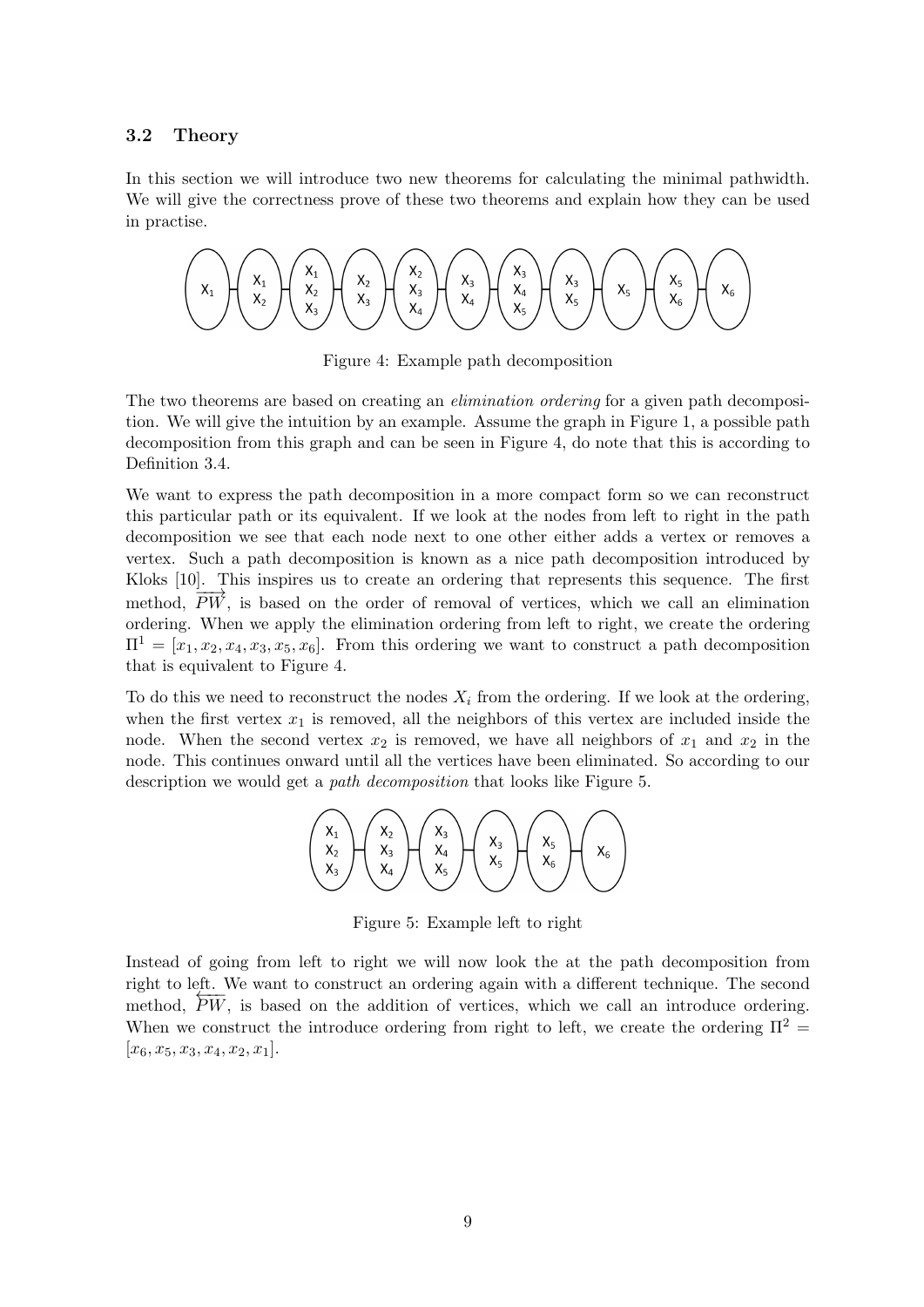To reconstruct the path decomposition from this ordering we will have to do something different in comparison to the previous idea. What we are going to do is the following: we keep on adding the vertices from the ordering. But after each new vertex we have a set  $X$ containing all vertices that are added until that point, we check for each vertex  $x_i$  in X if all his neighbors are also contained in X. If this is the case we do not include  $x_i$  in the upcoming nodes. For our example we add  $x<sub>6</sub>$ , we check if all the neighbors are already used, which is not the case. So we add the second vertex  $x_5$ . Now vertex  $x_6$  has all the neighbors used, so we do not include from this point vertex  $x_6$  in any of the upcoming nodes. If we continue this we construct a path decomposition that looks like Figure 6.



Figure 6: Example right to left

We have introduced the base for two methods of how to create an path decomposition from an ordering, either by elimination or introduction. If we look at both orderings the following is observed. The elimination ordering  $\Pi^1$  reversed is the introduce ordering  $\Pi^2$ . This suggests that the results of both methods are each others complement.

In the rest of this section we will work out the ideas into general approaches. The approaches will be proven to give the minimum pathwidth.

#### 3.2.1 Minimum pathwidth by elimination ordering

To create a path decomposition using the elimination ordering we need to know all the neighbors of previously eliminated vertices. This will be expressed by Definition 3.7. The reason why we need this is because we need to simulate the creation of a *clique*.

**Definition 3.7** The neighbors of a given set  $S \subseteq V$  and graph  $G(V, E)$  is denoted by

$$
N(S) = \{x \mid x \in (V - S), \exists s \in S \text{ and } \exists e(x, s) \in E(G)\}
$$

To construct a node of the path decomposition we use the following Definition 3.8. Here we represent  $x$  as the vertex to be eliminated and  $W$  to be the set of already eliminated vertices. The node that is created contains x and all vertices  $V - W$  that have an edge to any vertex in W or to x. This function will be used as subroutine to calculate the pathwidth of an ordering on an arbitrary graph.

**Definition 3.8** Let  $G(V, E)$  be a graph.  $\overrightarrow{PW'}(x, W)$  is the function with arguments set  $W \subseteq$ V and a vertex  $x \notin W$ , defined by

$$
\overrightarrow{PW'}(x,W) = N(W \cup \{x\}) \cup \{x\}
$$

Using Definition 3.8 we can find the pathwidth of a given ordering  $\Pi$ , see Definition 3.9. We construct all the nodes from the path decomposition corresponding to ordering Π. On this path decomposition we apply Definition 3.5 to obtain the corresponding pathwidth.

**Definition 3.9** Let  $G(V, E)$  be a graph.  $\overrightarrow{PW}_{ord}(\Pi)$  is the function with arguments an ordering  $\Pi = \{x_1, ..., x_n\}.$ 

$$
\overrightarrow{PW}_{ord}(\Pi)=\max_{i=1,..,n}(|\overrightarrow{PW'}(x_i,\Pi_{i-1})|-1)
$$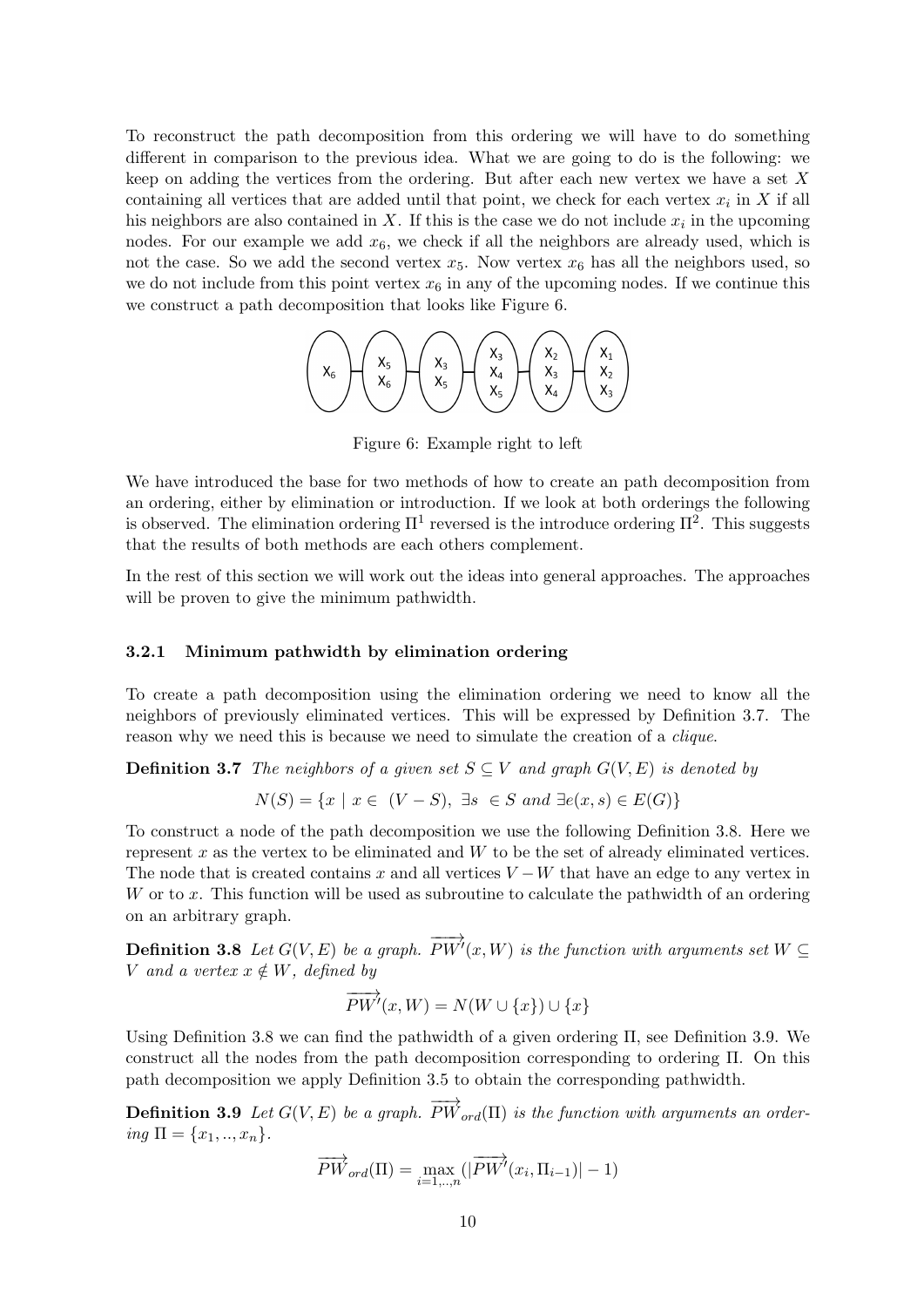To obtain the minimum pathwidth of a connected graph  $G(V, E)$ , we need to construct all possible path decompositions and take the minimum of all pathwidths, see Definition 3.10. For this we have used Definition 3.6.

**Definition 3.10** Let  $G(V, E)$  be a graph.  $\overrightarrow{PW}(S)$  is the function with arguments a set  $S \subseteq V$ .  $\overrightarrow{PW}(S) = \min_{x \in S} (\max(\vert$  $\overrightarrow{PW'}(x, V-S)$ | – 1,  $\overrightarrow{PW}(S-\{x\})$ 

We claimed that  $\overrightarrow{PW}$  gives the minimum pathwidth. We will show that this statement is correct, see Theorem 3.11. This result will be proven by Lemmas 3.12 and 3.13.

**Theorem 3.11** Let  $G(V, E)$  be a graph,  $S \subseteq V$  a set of vertices and let  $k \geq 0$ . Then the following statements are equivalent:

- 1.  $\overrightarrow{PW}(S) \leq k$
- 2. There exists a path decomposition of  $G[V]$ , with pathwidth  $\leq k$

**Lemma 3.12** Let  $S \subseteq V$  and suppose  $\overrightarrow{PW}(S) \leq k$ . Then there exists a path decomposition of  $G[S]$ , with pathwidth  $\leq k$ 

**Proof:** We will prove this by looking at the three conditions of path decomposition:

- 1. For all  $x \in S$ , there exists a node  $B_z$  such that  $x \in B_z$
- 2. For all  $x \in S$ , the nodes  $B^x$  form a connected subset
- 3. For all edges  $e(i, j) \in E(G)$ , there exists a Bag  $B_e$  such that,  $x_i, x_j \in B_z$

Let  $\Pi$  be the ordering of S such that  $\overrightarrow{PW'}(\Pi) \leq k.$ 

1) We know by definition that  $\overrightarrow{PW'}_{ord}$  creates for each  $x \in \Pi$  a node that contains x

2) We prove the statement by induction.

First note that for  $\overrightarrow{PW'}(\Pi_1, \emptyset)$  the statement is valid, For all j with  $2 \leq j \leq |S|$ , the following holds:

$$
\overrightarrow{PW'}(x_j, \Pi_{j-1}) = N(\{x_j\} \cup \Pi_{j-1}) \cup \{x_j\} \n= N(\{x_j\} \cup \{x_{j-1}\} \cup \Pi_{j-2}) \cup \{x_j\} \n= N(\{x_{j-1}\} \cup \Pi_{j-2}) \cup (N(\{x_j\}) - \Pi_{j-1}) \cup \{x_j\} \n= N(\{x_{j-1}\} \cup \Pi_{j-2}) \cup \{x_{j-1}\} \cup (N(\{x_j\}) - \Pi_{j-1}) \cup \{x_j\} - \{x_{j-1}\} \n= \overrightarrow{PW'}(x_{j-1}, \Pi_{j-2}) \cup (N(\{x_j\}) - \Pi_{j-1}) \cup \{x_j\} - \{x_{j-1}\}
$$

So vertex  $x_j$  will not be contained in any of the nodes k, where  $k > j$ . Thus for all  $x \in \Pi$ , the nodes  $B^x$  form a connected subset

3) For all  $e(x_i, x_j) \in E(G)$ , we chose  $x_i$  to be before  $x_j$  in the ordering  $\Pi$ . Now we know that  $\overline{PW'}(x_i,\Pi_{i-1})$  contains both  $x_i$  and  $x_j$ . We have proven that if  $\overline{PW}(S) \leq k$  for  $S \subseteq V$  then there exists a path decomposition of  $G[S]$  with pathwidth  $\leq k$ 

 $\Box$ 

**Lemma 3.13** Let  $S \subseteq V$ . Suppose there exists a path decomposition  $G[S]$  with pathwidth  $\langle k. \text{ Then } \overrightarrow{PW}(S) \rangle \langle k \rangle$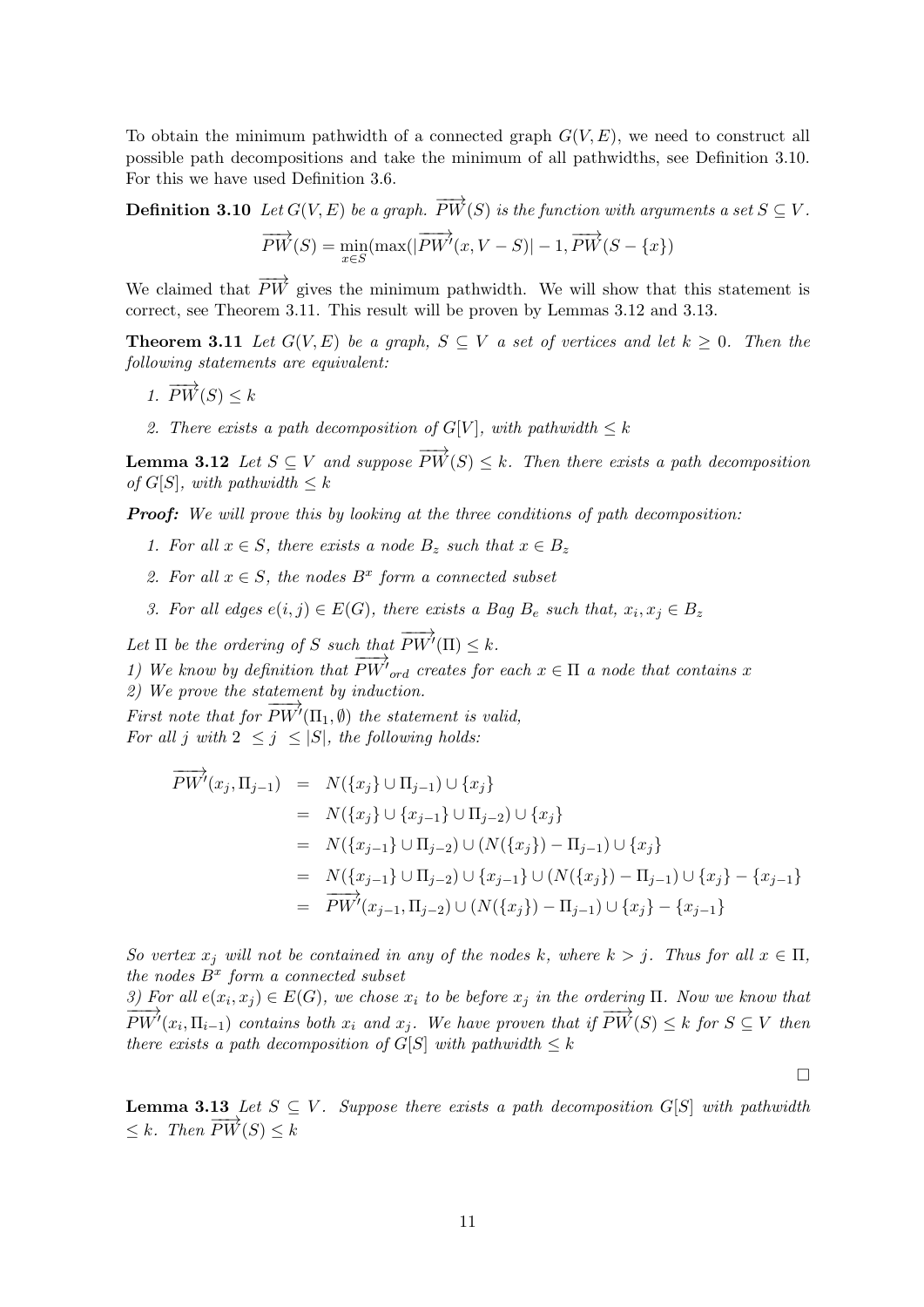**Proof:** By definition of path decomposition there exists an ordering  $\Pi_{elim}$  that has a path width  $\leq k$ . We can take the ordering of  $\Pi_{elim}$  as the ordering for  $\overrightarrow{PW}(S)$ . This will give us  $\overrightarrow{PW}_{ord}(\Pi_{elim})$ . We will prove the correctness by induction,  $\overrightarrow{PW'}(x_1,\emptyset) = N(\{x_1\}) \cup \{x_1\} \subseteq Bag_1.$ 

1) We pick  $x_1 \in \Pi_{elim}$ , then 2) For all  $j, 2 \le j \le |S|$ , this will give us the following equations,

$$
Bag_j \supseteq (Bag_{j-1} \cup N(\{x_j\}) \cup \{x_j\}) - (\bigcup_{i=1}^{j-1} \{x_i\})
$$
  
\n
$$
\supseteq (N(\{x_1\}) \cup \{x_1\}) \cup \bigcup_{i=2}^{j-1} (N(\{x_i\}) \cup \{x_i\} - (\bigcup_{k=1}^{i-1} \{x_k\})) \cup N(x_j) \cup \{x_j\}) - (\bigcup_{i=1}^{j-1} x_i)
$$
  
\n
$$
\supseteq (N(\bigcup_{i=1}^{j} (\{x_i\})) \bigcup_{i=1}^{j} \{x_j\} - (\bigcup_{i=2}^{j} \bigcup_{k=1}^{i-1} \{x_k\})) \cup N(\{x_{i+1}\}) - (\bigcup_{i=1}^{j-1} x_i)
$$
  
\n
$$
\supseteq N(\bigcup_{i=1}^{j} (\{x_i\})) \bigcup_{i=1}^{j-1} \{x_j\} - (\bigcup_{i=1}^{j-1} \{x_i\})
$$
  
\n
$$
\supseteq N(\Pi_{elim_j}) \cup \{x_j\}
$$
  
\n
$$
\supseteq \overrightarrow{PW'}(\Pi_{elim_j})
$$

We have proven that if there exists a path decomposition  $G[S]$  with pathwidth  $\leq k$  where  $S \subseteq V$  then there exists a  $\overrightarrow{PW}(S) \leq k$ .

 $\Box$ 

We have proven that  $\overrightarrow{PW}(S)$  denotes the width of a valid path decomposition of minimum pathwidth for any set  $S \subseteq V$ . If we take S equal to V we can construct a path decomposition containing all vertices. By our previous statement we define the minimum pathwidth for the entire graph, see Corollary 3.14.

Corollary 3.14 Given a graph  $G(V, E)$ , then there exists a path decomposition of V with pathwidth  $\leq k$  if and only if  $\overrightarrow{PW}(V) \leq k$ 

In Section 3.3.5 an algorithm is constructed for the calculation of the minimum treewidth based on Corollary 3.14.

## 3.2.2 Minimum pathwidth by introduction ordering

We will construct in the same way a path decomposition for the introduce ordering. To construct a node we use the following Definition 3.15. Here is  $x$  the vertex that is introduced and  $W$  the set of vertices already introduced. The node created contains  $x$  and all vertices in W that have an edge to any vertex in  $V - W$ . This function will be used in the construction of a path decomposition.

**Definition 3.15** Let  $G(V, E)$  be a graph.  $\overleftarrow{PW'}(x,W)$  is the function with arguments  $W \subseteq V$ ,  $x \notin Ws$ .

$$
\overleftarrow{PW'}(x,W) = \{w|w \in W, \exists z \in (V - W) \text{ and } \exists e(w, z) \in E(G)\} \cup \{x\}
$$

Using Definition 3.15 we can construct a path decomposition of  $G(V, E)$ , fulfilling all conditions. From this path decomposition we can determine the pathwidth. This is done by combining Definition 3.15 with Definition 3.5, see Definition 3.16.

**Definition 3.16** Let  $G(V, E)$  be a graph.  $\overleftarrow{PW}_{ord}(\Pi)$  is the function with arguments an ordering  $\Pi = \{x_1, ..., x_n\}.$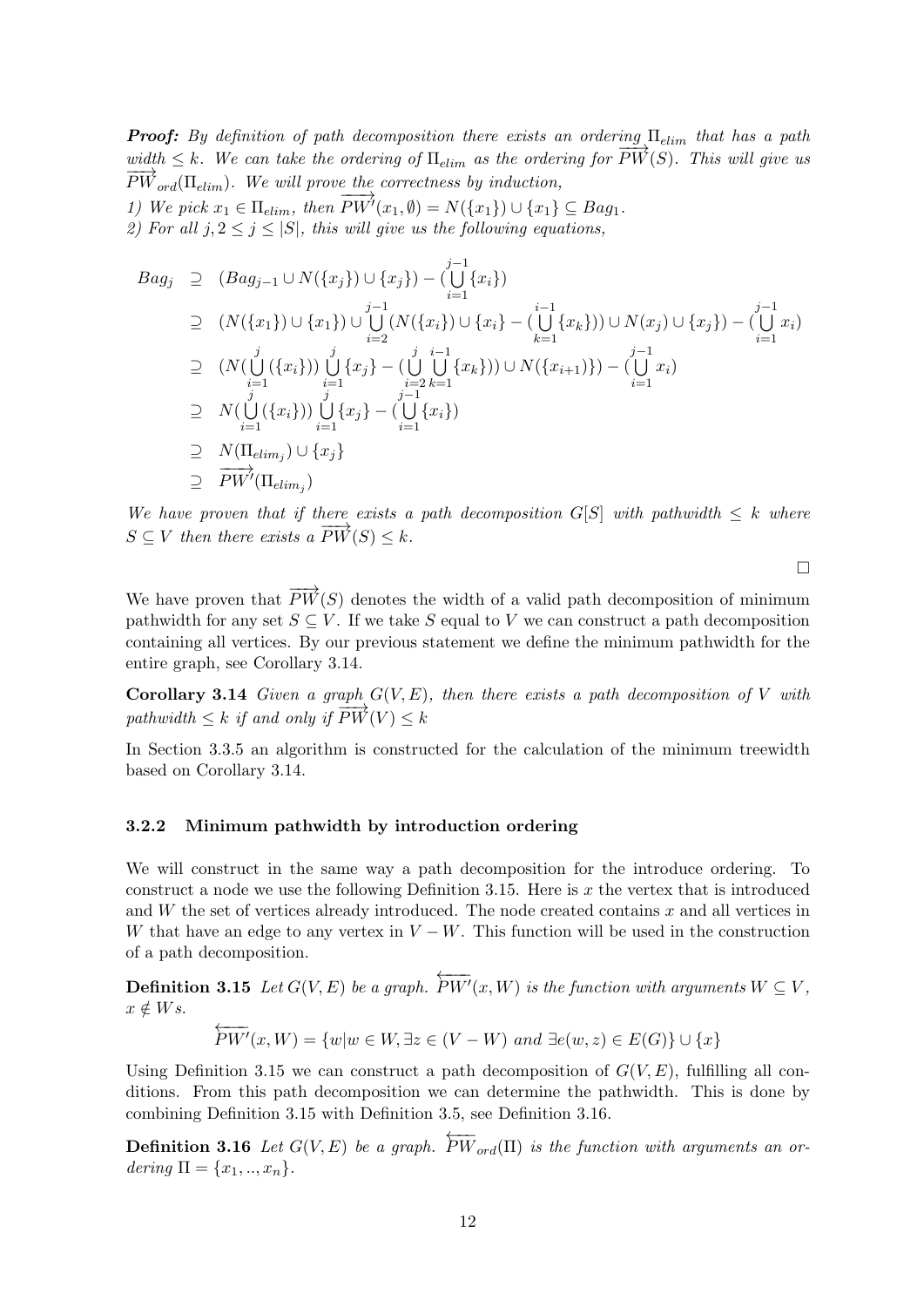$$
\overleftarrow{PW}_{ord}(\Pi) = \max_{i=1,\dots,n}(|\overleftarrow{PW'}(x_i,\Pi_{i-1})| - 1)
$$

To obtain the minimum pathwidth of a complete graph  $G(V, E)$  we have to try all possible combinations of introduce orderings. From these orderings we can construct the path decompositions to finally obtain the pathwidth. This recursive function can be seen in Definition 3.17.

**Definition 3.17** Let  $G(V, E)$  be a graph.  $\overleftarrow{PW}(S)$  is the function with arguments set  $S \subseteq V$ .

$$
\overleftarrow{PW}(S) = \min_{x \in S} (\max(|\overleftarrow{PW}'(x, V - S)| - 1, \overleftarrow{PW}(S - \{x\})
$$

For the function  $\overleftarrow{PW}$  we claim that the result equals the minimum pathwidth, see Theorem 3.18. This statement will be proven with Lemmas 3.19 and 3.20.

**Theorem 3.18** Let  $G(V, E)$  be a graph,  $S \subseteq V$  and let  $k \geq 0$ . Then the following statements are equivalent:

- 1.  $\overleftarrow{PW}(S) \leq k$
- 2. There exists a path decomposition of  $G[V]$ , with pathwidth  $\leq k$

**Lemma 3.19** Let  $S \subseteq V$  and suppose there exists a  $\overleftarrow{PW}(S) \leq k$ . Then there exists a path decomposition of  $G[S]$ , with pathwidth  $\leq k$ 

**Proof:** We will prove three conditions:

- 1. For all  $x \in S$ , there exists a Bag  $B_z$  such that  $x \in B_z$
- 2. For all  $x \in S$ , the Bags  $B_x$  form a connected subset
- 3. For all edges  $e(i, j) \in E(G)$ , there exists a Bag  $B_z$  such that,  $x_i, x_j \in B_z$

Let  $\Pi$  be the ordering of S such that  $\overleftarrow{PW'}(\Pi) \leq k$ . 1) We know by definition that  $\overleftarrow{PW'}_{o}rd$ creates for each  $x \in \Pi$  a node that contains x

2) We prove the statement by induction.

First note that for  $\overleftarrow{PW'}(\Pi_1,\emptyset)$  the statement is valid, For all j with  $2 \leq j \leq |S|$ , the following holds:

$$
\overleftarrow{PW'}(x_j, \Pi_{j-1}) = \{w|w \in W, \exists z \in (V - \Pi_{j-1}) \text{ and } \exists e(w, z) \in E(G)\} \cup \{x_j\}
$$
  
\n
$$
= \{w|w \in W, \exists z \in (V - \Pi_{j-2}) \text{ and } \exists e(w, z) \in E(G)\} \cup \{x_{j-1}\} \cup \{x_j\} - \{w|w \in \Pi_{j-1}, \nexists y \in (V - \Pi_{j-1}) \text{ and } \nexists e(w, y) \in E(G)\}
$$
  
\n
$$
= \overleftarrow{PW'}(x_{j-1}, \Pi_{j-2}) \cup \{x_{j-1}\} \cup \{x_j\} - \{w|w \in \Pi_{j-1}, \nexists y \in (V - \Pi_{j-1}) \text{ and } \nexists e(w, y) \in E(G)\}
$$

So vertex  $x_j$  will not be contained in any of the nodes k, where  $k < j$ . Thus for all  $x \in \Pi$ , the nodes  $B<sup>x</sup>$  form a connected subset

3) For all  $e(x_i, x_j) \in E(G)$ , we chose  $x_i$  to be before  $x_j$  in the ordering  $\Pi$ . Now we know that  $\overline{PW'}(x_j,\Pi_{i-j})$  contains both  $x_i$  and  $x_j$ . We have proven that if  $\overline{PW}(S) \leq k$  for  $S \subseteq V$  then there exists a path decomposition of  $G[S]$ , with pathwidth  $\leq k$ 

 $\Box$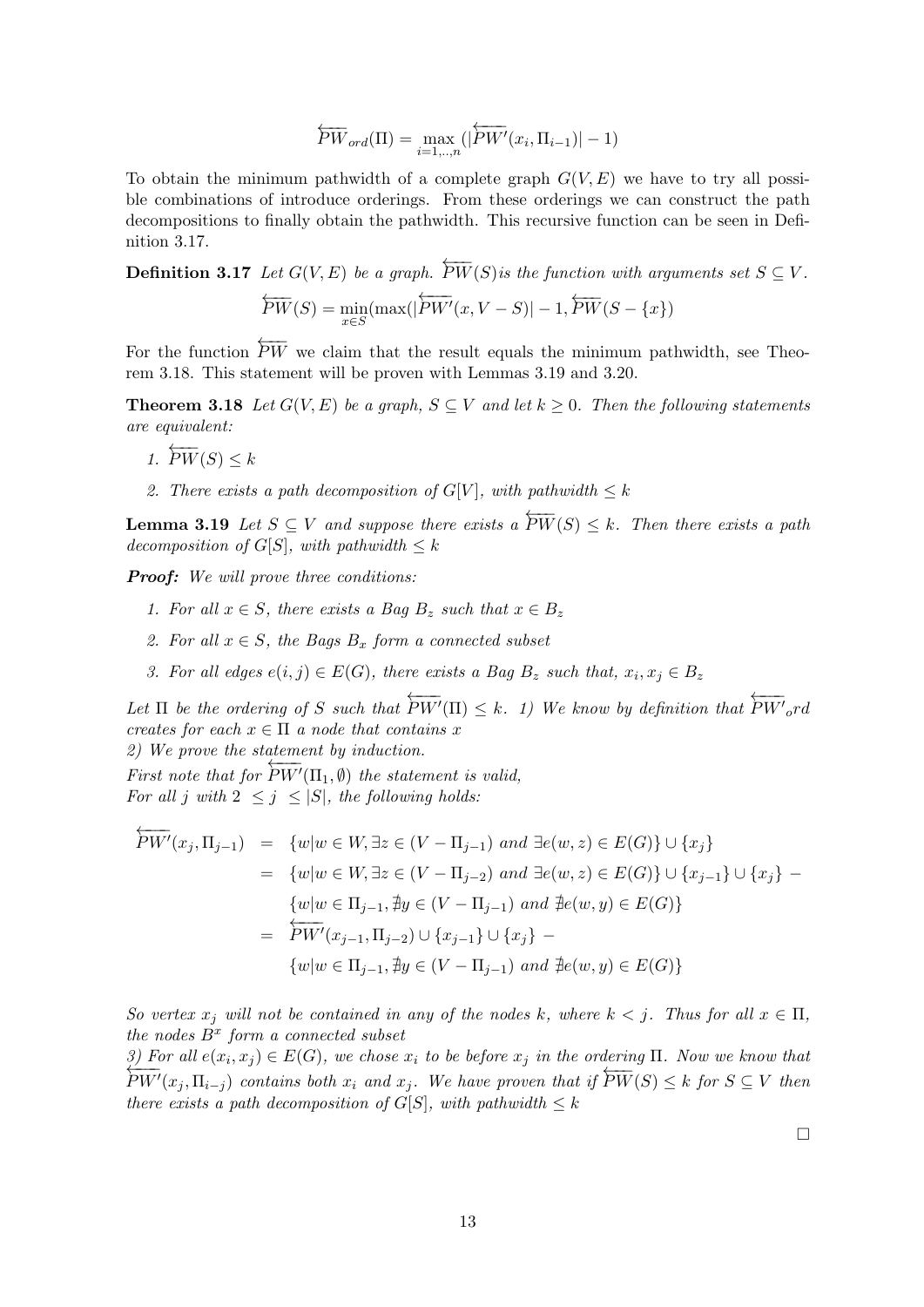**Lemma 3.20** Let  $S \subseteq V$  and suppose there exists a path decomposition  $G[S]$  with pathwidth  $\leq k$ . Then  $PW(S) \leq k$ 

**Proof:** By definition of path decomposition there exists an ordering  $\Pi$ <sub>intro</sub> that has a path width  $\leq k$ . We can take the ordering of  $\Pi_{intro}$  as the ordering for  $PW(S)$ . This will give us<br>  $\overrightarrow{PW}(S)$ . This will give us  $\overline{PW}_{ord}(\Pi_{intra})$ . We will prove the correctness by induction,

1) We pick  $x_1 \in \Pi_{intro}$ , then  $\overleftarrow{PW'}(x_1,\emptyset) = \{x_1\} \subseteq Bag_1.$ 2) For all  $j, 2 \leq j \leq |S|$ , this will give us the following equations,

$$
Bag_j \supseteq Bag_{j-1} \cup \{x_j\} - \{w|w \in \Pi_{j-1}, \nexists y \in (V - \Pi_{j-1}) \text{ and } \nexists e(w, y) \in E(G)\}
$$
  
\n
$$
\supseteq (\bigcup_{i=1}^{j-1} {\{x_k\}}) - \{w|w \in \Pi_{i-1}, \nexists y \in (V - \Pi_{i-1}) \text{ and } \nexists e(w, y) \in E(G)\}) \cup
$$
  
\n
$$
\{x_j\} - \{w|w \in \Pi_{j-1}, \nexists y \in (V - \Pi_{j-1}) \text{ and } \nexists e(w, y) \in E(G)\}
$$
  
\n
$$
\supseteq (\bigcup_{k=1}^{j} {\{x_k\}}) - (\bigcup_{i=1}^{j} {\{w|w \in \Pi_{i-1}, \nexists y \in (V - \Pi_{i-1}) \text{ and } \nexists e(w, y) \in E(G)\}})
$$
  
\n
$$
\supseteq \overbrace{PW'(x_j, \Pi_{i-j})}^{j-1}
$$

We have proven that if there exists a path decomposition  $G[S]$  with pathwidth  $\leq k$  where  $S \subseteq V$  then there exists a  $\overline{PW}(S) \leq k$ .

 $\Box$ 

We have proven that  $\overleftarrow{PW}(S)$  denotes the width of a valid path decomposition that has the least pathwidth for any set  $S \subseteq V$ . Suppose we take S equal to V then  $PW(V)$  defines the minimum pathwidth. This has been proven by Theorem 3.18, see Corollary 3.21.

Corollary 3.21 Given a graph  $G(V, E)$  and a  $S \subseteq V$  then there exists a path decomposition of  $S \subseteq V$  with pathwidth  $\leq k$  if and only if  $PW(S) \leq k$ 

In Section 3.3.5 an algorithm is constructed for the calculation of the minimum treewidth based on Corollary 3.21.

#### 3.2.3 Minimum pathwidth by a hybrid method

We have seen in Sections 3.2.1 and 3.2.2 two different methods that construct path decompositions of optimal width. In Section 3.2 we have given the intuition that both methods can be combined, see Theorem 3.22. The idea is to combine the two methods to construct a path decomposition for  $V(G)$ . This is done by creating two path decomposition of sets S and  $V - S$  by the different methods and paste the decompositions together. We will prove that this technique results in the creation of an optimal path decomposition with minimal pathwidth, see Lemmas 3.23 and 3.24.

**Theorem 3.22** Let  $G(V, E)$  be a graph,  $S \subseteq V$  and let  $k \geq 0$ . Then the following statements are equivalent:

- 1.  $\overrightarrow{PW}(S) \leq k$  and  $\overleftarrow{PW}(V-S) \leq k$
- 2. There exists a path decomposition of  $G[V]$ , with pathwidth  $\leq k$

**Lemma 3.23** Let  $S \subseteq V$  and suppose  $\overrightarrow{PW}(S) \leq k$  and  $\overleftarrow{PW}(V-S) \leq k$ . Then there exists a path decomposition of  $G[V]$ , with pathwidth  $\leq k$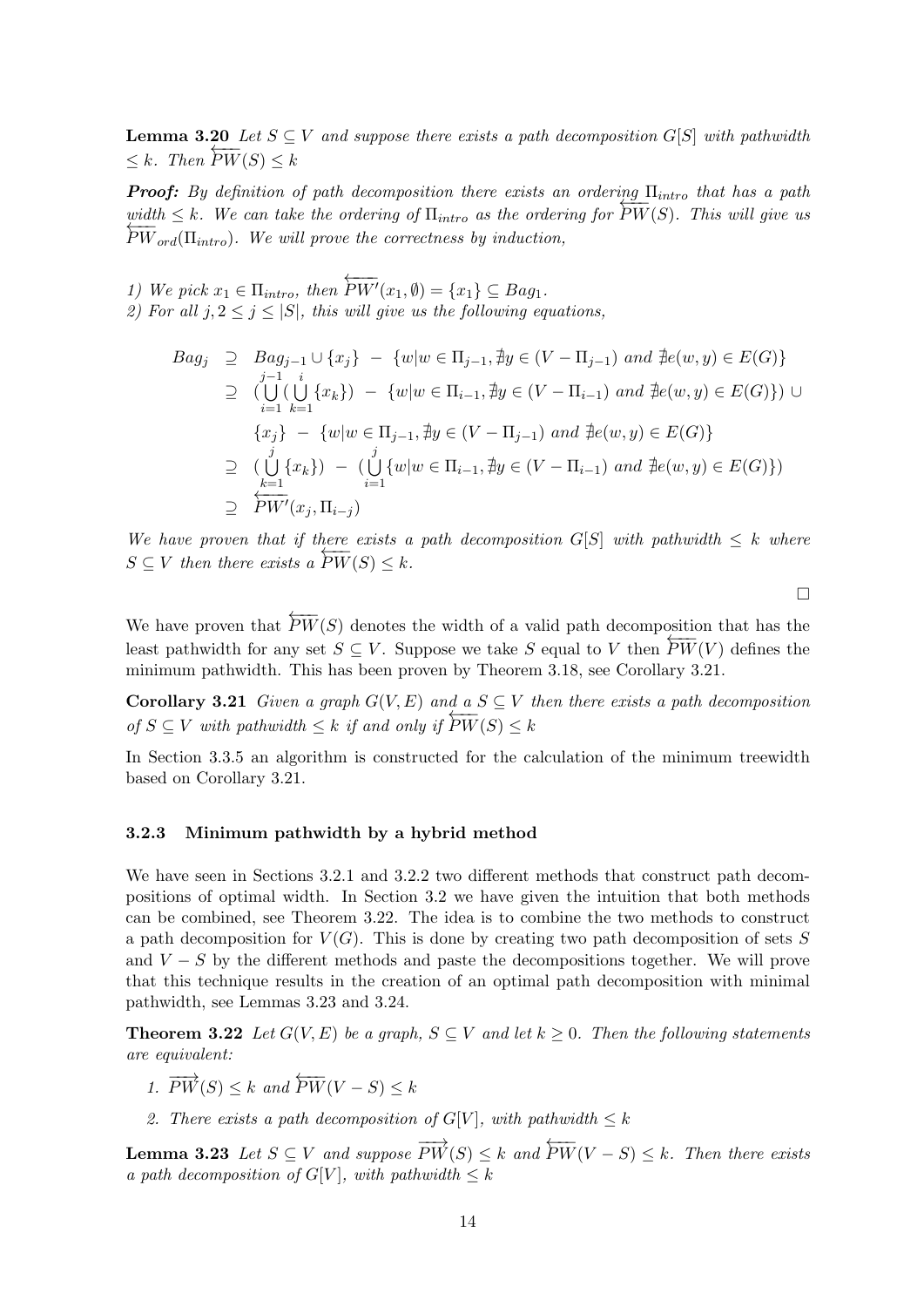**Proof:** We will prove three conditions:

- 1. For all  $x \in S$ , there exists a Bag  $B_z$  such that  $x \in B_z$
- 2. For all  $x \in S$ , the Bags  $B_x$  form a connected subset
- 3. For all edges  $e(i, j) \in E(G)$ , there exists a Bag  $B_z$  such that,  $x_i, x_j \in B_z$

Let  $\Pi^1$  be the ordering of S such that  $\overrightarrow{PW}(\Pi^1) \leq k$  and let  $\Pi^2$  be the ordering of  $(V-S)$ such that  $\overleftrightarrow{PW}(\Pi^2) \leq k$ .

1) We know by definition that for all  $x_i \in S$ ,  $\overrightarrow{PW'}_{ord}$  creates a node that contains  $x_i$  and when  $x_i \in V - S$ ,  $PW'_{ord}$  creates a node that contains  $x_i$ .

2) We know that for all  $x_i \in S$ ,  $x_i$  form a connected subset and denote k equal to  $|S|$  and j equal to  $|V - S|$ . We will prove that the last bag of  $\overline{PW}(S)$  equals  $\overline{PW'}(x_k,(V - S))$ . This will give us the following equations,

$$
\overrightarrow{PW'}(x_k, \Pi_{k-1}^1) = N(\{x_k\} \cup \Pi_{k-1}^1) \cup \{x_k\} \n= \{z | z \in (V - S), \exists s \in S \text{ and } \exists e(z, s) \in E(G)\} \cup \{x\} \n= \overleftarrow{PW'}(x_k, \Pi_j^2)
$$

We now know that for all  $x_i \in (V - S)$ ,  $x_i$  form a connected subset by definition of  $\overleftarrow{PW}$ . 3) By definition of  $\overline{PW}$  and  $\overline{PW}$ , all edges  $e(i, j) \in E(G)$  it is either contained in  $\overline{PW}$  or  $\overline{PW}$ .

We have proven that if  $\overrightarrow{PW}(S) \leq k$  and  $\overleftarrow{PW}(V-S) \leq k$ . Then there exists a path decomposition of  $G[V]$ , with pathwidth  $\leq k$ .

$$
\Box
$$

**Lemma 3.24** Suppose there exists a path decomposition  $G[V]$  with pathwidth  $\leq k$ . Then there exists a set  $S \subseteq V, |S| = \frac{1}{2}$  $\frac{1}{2}|V|$  such that  $\overline{PW}(S) \leq k$  and  $\overline{PW}(V-S) \leq k$ 

**Proof:** By definition of path decomposition there exists an ordering  $\Pi_{elim}$  that has pathwidth  $\leq k$ . We choose  $\Pi^1 = \{x_1, ..., x_j\}$  and  $\Pi^2 = \{x_n, ..., x_{j+1}\}$  where  $j = \frac{1}{2}$  $\frac{1}{2}|V|$  and  $x_i$  is the i<sup>th</sup> vertex of ordering  $\Pi$ . This will give us  $\overrightarrow{PW}_{ord}(\Pi^1) \leq k$  and  $\overleftarrow{PW}_{ord}(\Pi^2) \leq k$  by definition. We know that the last bag of  $\overline{PW}_{ord}$  contains  $x_j$  and vertices  $N(\Pi^1)$ . The last bag of  $\overline{PW}_{ord}$ contains all vertices of  $\Pi^2$  that have an edge between a vertex that is not in  $\Pi^2$  which equals  $N(\Pi^1)$ . Therefore we have that if there exists a path decomposition  $G[V]$  with pathwidth  $\leq k$ , then there exists a set  $S \subseteq V, |S| = \frac{1}{2}$  $\frac{1}{2}|V|$  such that  $\overrightarrow{PW}(S) \leq k$  and  $\overrightarrow{PW}(V-S) \leq k$ .

 $\Box$ 

We have proven that we can construct every path decomposition with the combinations of the two methods. The following Corollary 3.25 is a result of this theorem.

Corollary 3.25 Given a graph  $G(V, E)$  and a  $S \subseteq V$  then there exists a path decomposition of  $S \subseteq V$  with pathwidth  $\leq k$  if and only if  $\overline{PW}(S) \leq k$  and  $\overline{PW}(V-S) \leq k$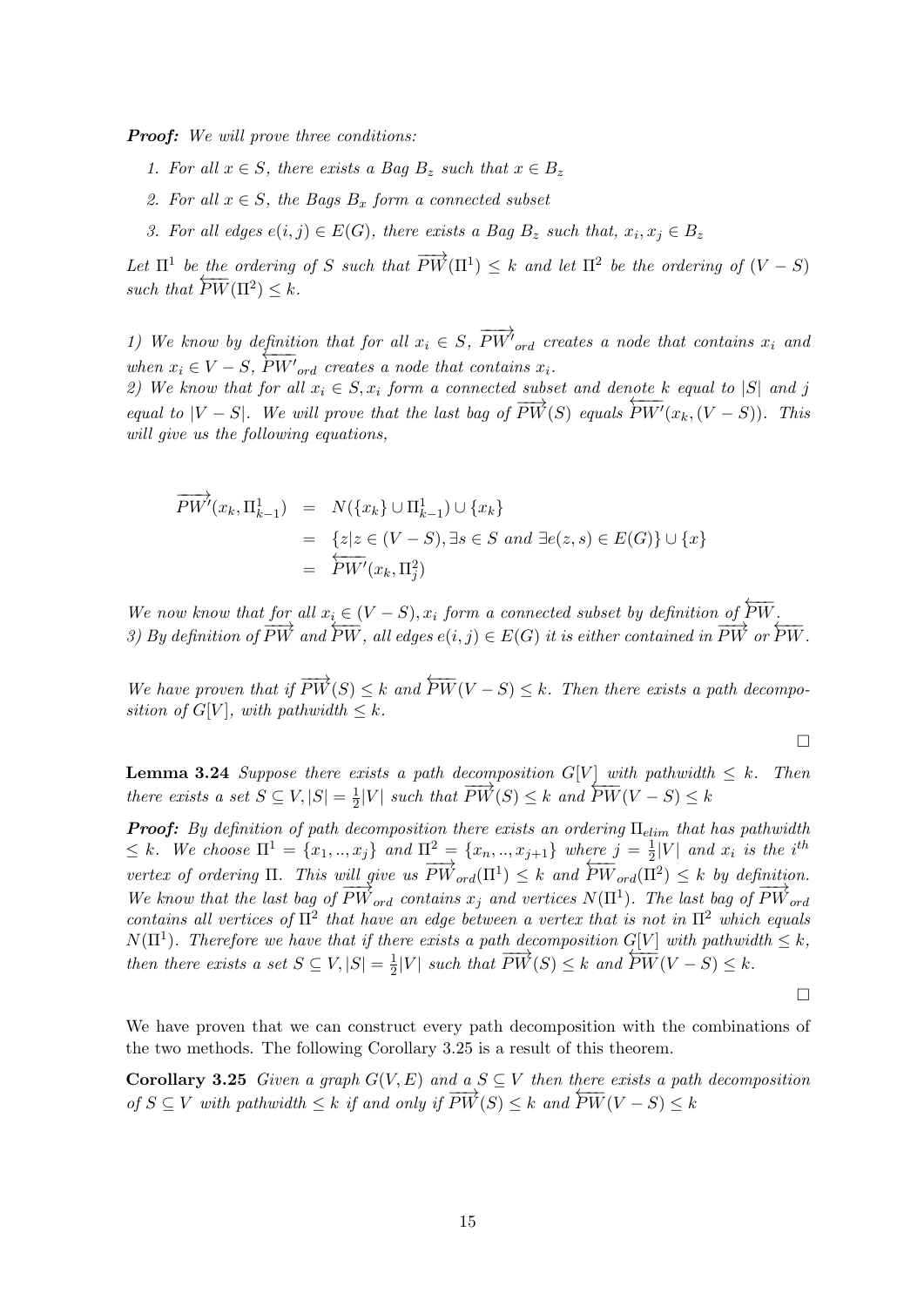# 3.3 Algorithm

In this section the algorithms will be discussed and explained. First we give the general approach for solving the minimum pathwidth problem. After that we provide additional methods to increase the computing time of the algorithms. In the Appendix B, we give the pseudo code for the algorithms.

# 3.3.1 Search space

In this section we will explain what the corresponding search tree is if we want to compute the minimum pathwidth. Further we describe how we can reduce the search space using dynamic programming and how we can use this technique in our algorithms. First we recall two definitions from section 3.2.

# Definition 3.26

$$
\overrightarrow{PW}(S) = \min_{x \in S} (\max(|N(S \cup \{x\}) \cup \{x\}| - 1, \overrightarrow{PW}(S - \{x\}))
$$
\n
$$
\overleftarrow{PW}(S) = \min_{x \in S} (\max(|\{s|s \in S, \exists z \in (V - S) \text{ and } \exists e(s, z) \in E(G)\} \cup \{x\}| - 1, \overleftarrow{PW}(S - \{x\})
$$

To compute all possible combinations for an arbitrary graph  $G(V, E)$  would be too time consuming, this means that the complexity of our algorithms will become  $\mathcal{O}^*(|V|!)$ . This means that for graphs with  $|V| \ge 11$ , at least 40 billion computations need to be computed which will not be of any practical use. So we would like to find an algorithm based on these definitions that will have a running time smaller then  $\mathcal{O}^*(|V|!)$ . To find such an algorithm, dynamic programming techniques will be applied to Definition 3.26.

The idea of a general dynamic-programming approach is to cut the problem into subproblems of smaller size. Then solve these subproblems to finally combine them together to get a solution for the original problem. A dynamic-programming approach will only solve each subproblem once and store the corresponding answer to avoid recalculation; this technique is called memorization. The question arises, how can we apply this technique to Definitions 3.26?

Suppose we have a graph where  $V = \{1, 2, 3\}$ . If Definition 3.26 is applied naively; then a search tree would be created that will look like Figure 7.



Figure 7: Example: using definition 1 with  $S = \{1, 2, 3\}$ 

At the bottom, six (3!) different orderings have been created. To create these orderings we must do 15 calculations. However if the vertices are represented as a binary string, we are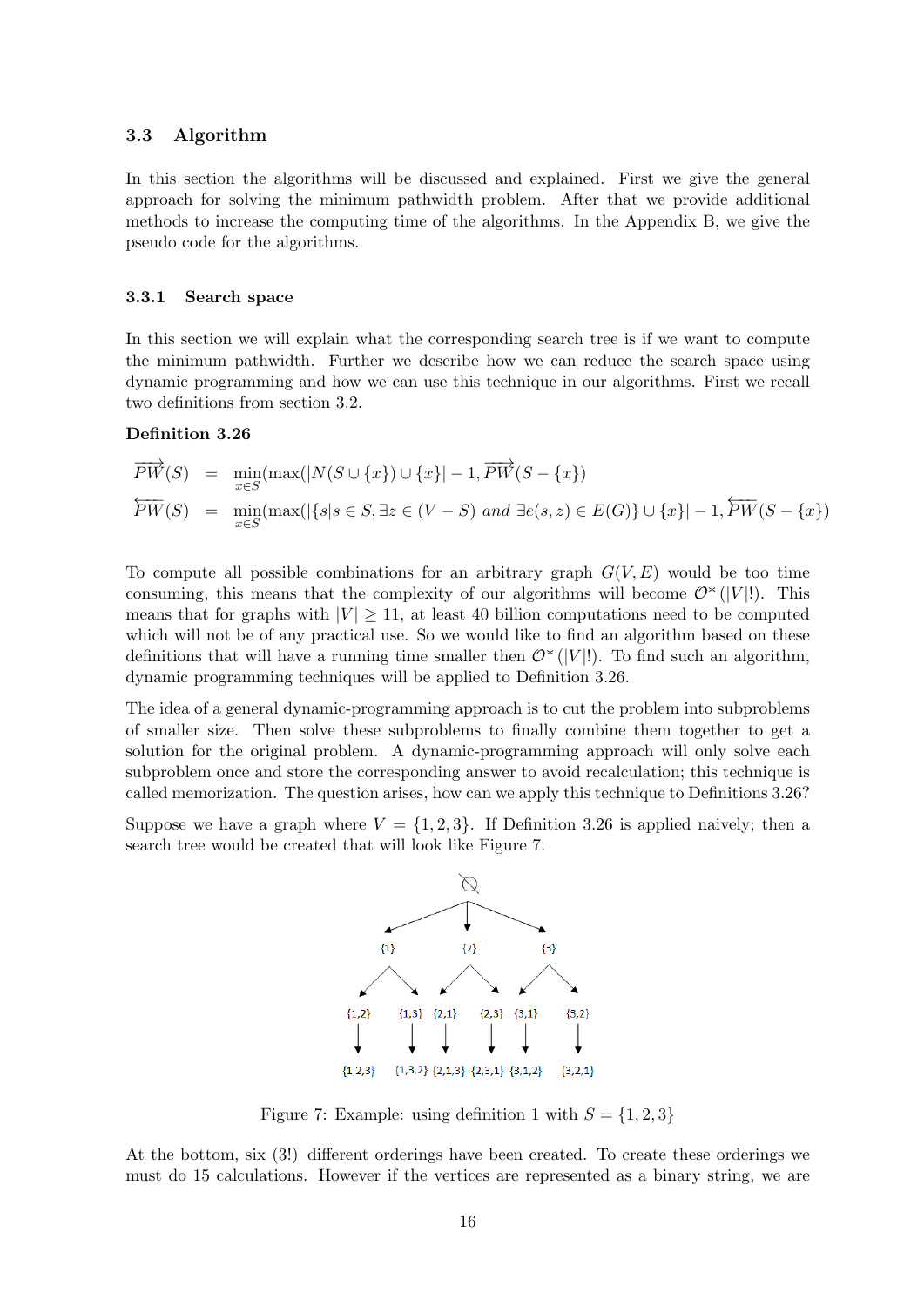able to create the same search tree but with different designations, see Figure 8.



Figure 8: Example: using definition 1 with  $S = \{1, 2, 3\}$ , binary notation

Still we create six different orderings and need 15 calculations to do so. However there are a lot of the same subsets calculated. If we look to Definition 1 we observe the following situation. We compute  $\overline{PW}(S - \{x\})$  and  $\overline{PW}(S - \{x\})$ , where  $S \subseteq V$  and  $x \in S$ . We can also pick an  $S' \subseteq V$  and  $y \in V$  such that  $S - \{x\} = S' - \{y\}$  where  $S' = (S - \{x\}) \cup \{y\}$ . This statement holds for all  $y \in (V - S)$ .

From this observation we can conclude that the same sets S with  $\overrightarrow{PW}$  and  $\overleftarrow{PW}$  are calculated multiple times. If we store  $S$  once with corresponding treewidth value, we can remove a lot of unnecessary calculations. By doing this we reduced the search tree to figure 9.



Figure 9: Example: using definition 1 with  $S = \{1, 2, 3\}$ , binary notation with dynamic programming

One ordering is created with only 7 calculations. By reducing the search tree we can conclude that this approach will reduce the running time from  $\mathcal{O}^*(|V|!)$  to  $\mathcal{O}^*(2^{|V|})$ . The dynamic programming approach will be used to construct the algorithms.

# 3.3.2 Expanding the search space

In Subsection 3.3.1 the search space is given on how to efficiently determine the minimum pathwidth. Dynamic programming is a great way for reduction of the search space. In this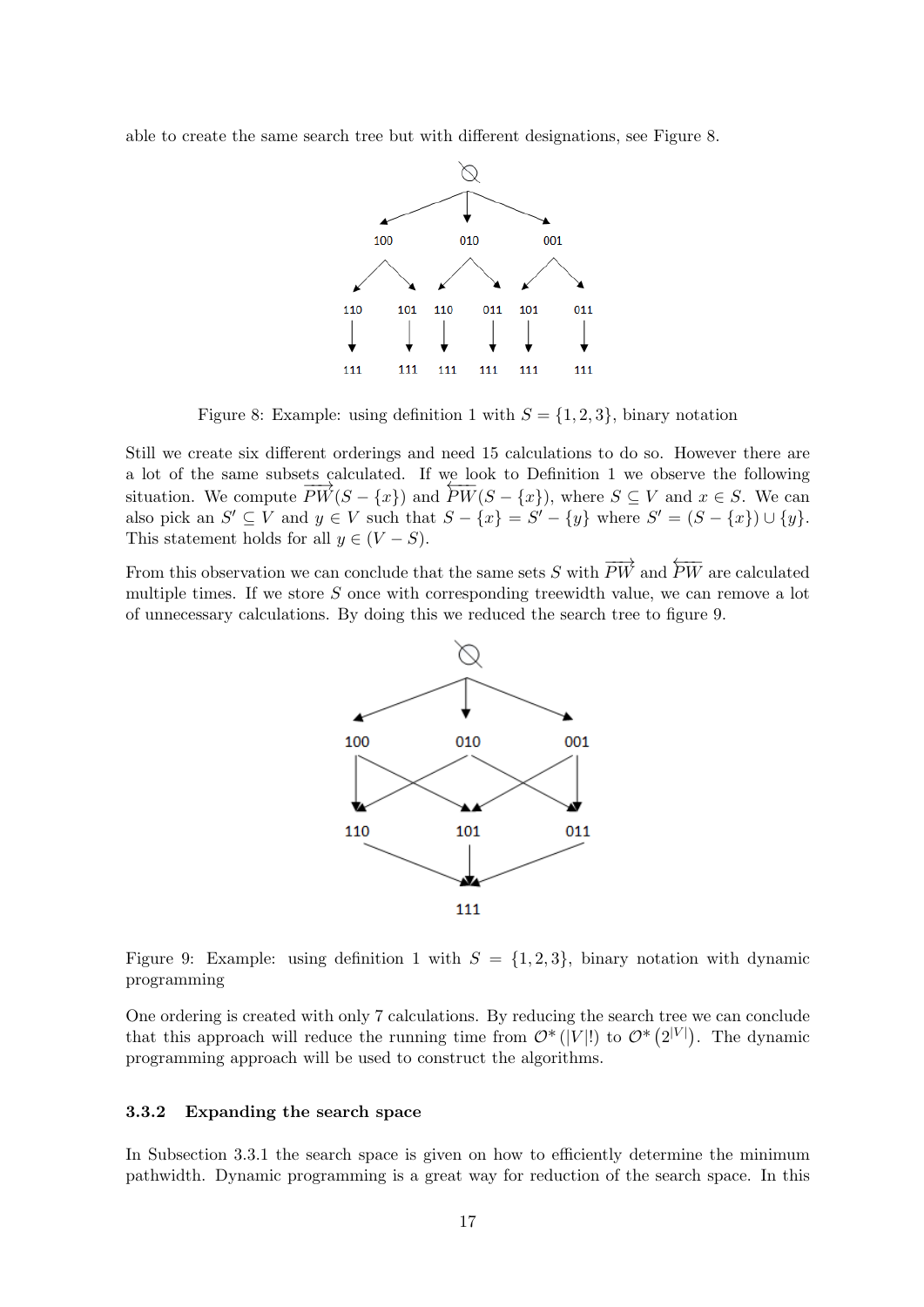section the focus will be on how to explore the search space.

We recall Definition 3.26. The following situation occurs. We take the maximum value of either the size of the node constructed with vertex  $x$  or the minimum pathwidth value that is calculated for all possible subsets. From this we can conclude that Lemma 3.27 holds.

**Lemma 3.27** Let PW be any of the functions from Definition 3.26,  $S \subseteq V$  and  $x \in V - S$ then the following holds:

$$
PW(S) \le PW(S \cup \{x\})
$$

This observation can be used to find ways to explore the search space. Two ways of exploring the search space will be provided to obtain the minimum pathwidth with a running time of complexity  $\mathcal{O}^*\left(2^{|V|}\right)$ .

#### 3.3.2.1 Tabulation

The first exploration is called *tabulation*. As we have seen in Figure 9 each layer is dependent only on the first layer above it. This gives us the idea that we can explore the search space, layer by layer. A data structure like Figure 10 can be created this way. Here each layer in the table contains all subsets of the same size. The idea is to start with the empty set in layer 0 and then compute from this layer all other layers in order and one-by-one. If we apply this technique, we can guarantee that the minimum pathwidth is found when the  $n^{th}$  layer is reached.



Figure 10: Tabulation construction, layer by layer storing the ordering and minimum pathwidth value

#### 3.3.2.2 Prioritize

The second exploration is called *prioritize*. For this, the property from Definition 3.27 is used. The idea is to expand the node that has the least pathwidth value of the entire search tree. By expanding this node  $X_{low}$  with least pathwidth value, we know that we cannot construct a path decomposition that has a lower pathwidth than node  $X_{low}$ . This is due to the parent nodes that have a lower pathwidth value have already been expanded. They did not result in a path decomposition with lower pathwidth value than the current value of node  $X_{low}$ . For the parents of  $X_{low}$  that have a higher pathwidth we know that they will not result in a better pathwidth value, because of Definition 3.27.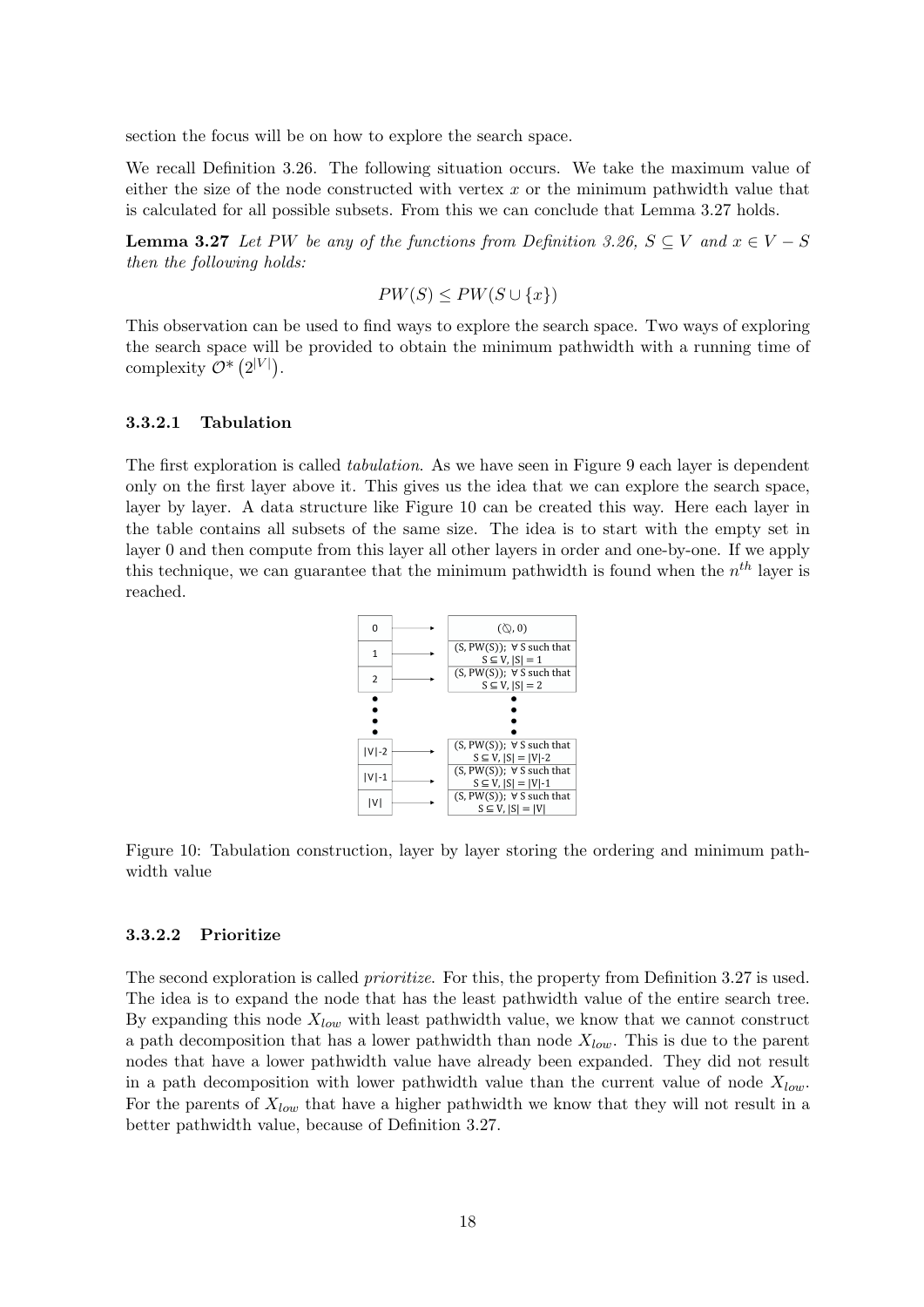## 3.3.3 Pathwidth at the end

A different method to decrease the computation time is pathwidth at the end. This increase can be directly obtained from the definitions of PW in Definition 3.26. The idea is to not fully calculate the search space obtained by applying dynamic programming. Some of the final layers do not need to be computed.

We recall the computation of the the node in  $\overrightarrow{PW}$  path decompositions, see Definition 3.28. We know that the set  $N(W \cup \{x\})$  is at most  $V - W$ . Thus we know that  $\overrightarrow{PW'}(x, W) \leq$  $|(V - W)| + 1.$ 

**Definition 3.28** (Node creation for  $\overrightarrow{PW}$  in path decomposition)

$$
\overrightarrow{PW'}(x,W)=N(W\cup\{x\})\cup\{x\}
$$

The same can be done for  $\overleftarrow{PW}$  in an only slightly different way, see Definition 3.29. Each node contains  $|\{w|w \in W, \exists z \in (V - W) \text{ and } \exists e(w, z) \in E(G)\} \cup \{x\}|$  elements. We know that the pathwidth can be increased at most by  $(V - W)$ . Thus we know that  $F_{\text{FW}}(x, W) \leq$  $|(V - W)| + |\{w|w \in W, \exists z \in (V - W) \text{ and } \exists e(w, z) \in E(G)\} \cup \{x\}|.$ 

**Definition 3.29** (Node construction for  $\overleftarrow{PW}$  in path decomposition)

$$
\overleftarrow{PW'}(x,W) = \{w|w \in W, \exists z \in (V - W) \text{ and } \exists e(w, z) \in E(G)\} \cup \{x\}
$$

Using these properties will mean we can stop with the computation of the functions from Definition 3.26 early. Namely for  $\overrightarrow{PW}(S)$  when the pathwidth equals  $|(V-S)|+1$ . And For  $FW(S)$  when the pathwidth equals  $|(V - S)| + |\{s | s \in S, \exists z \in (V - S) \text{ and } \exists e(s, z) \in$  $E(G)\}\cup \{x\}$ .

#### 3.3.4 Incremental increase

All  $\mathcal{NP}$ -complete problems are decision problems. The decision version of the pathwidth problem is given in Definition 3.30. For pathwidth the decision notation is shown in Definition 3.30. We can use this decision to find the minimum pathwidth. In the rest of this section we will address how this is done and how we can apply the technique in our algorithms.

**Definition 3.30** Let  $G(V, E)$  be a graph, does there exists a path decomposition with pathwidth  $\leq k$ ?

When we construct a path decomposition that has a pathwidth greater than this upper bound  $k$ , we will not expand the node further in the search tree. Doing so will reduce the search space. To find the minimum pathwidth we will need to run our algorithm multiple times. Each time with a different upper bound  $k$ . The question is, how will we choose this upper bound such that it will result in finding the minimum pathwidth? The first thing that comes to mind is apply a binary search. This will ensure that we find the minimum pathwidth. What we do when we find a path decomposition that has at least a pathwidth of  $k$ , we decrease the upper bound. If such a path decompositions cannot be constructed we increase the upper bound.

To test the running time in practice, we have calculated the time it takes to create the entire search tree with a given upper bound for two graphs. The result of this test can be seen in Table 1.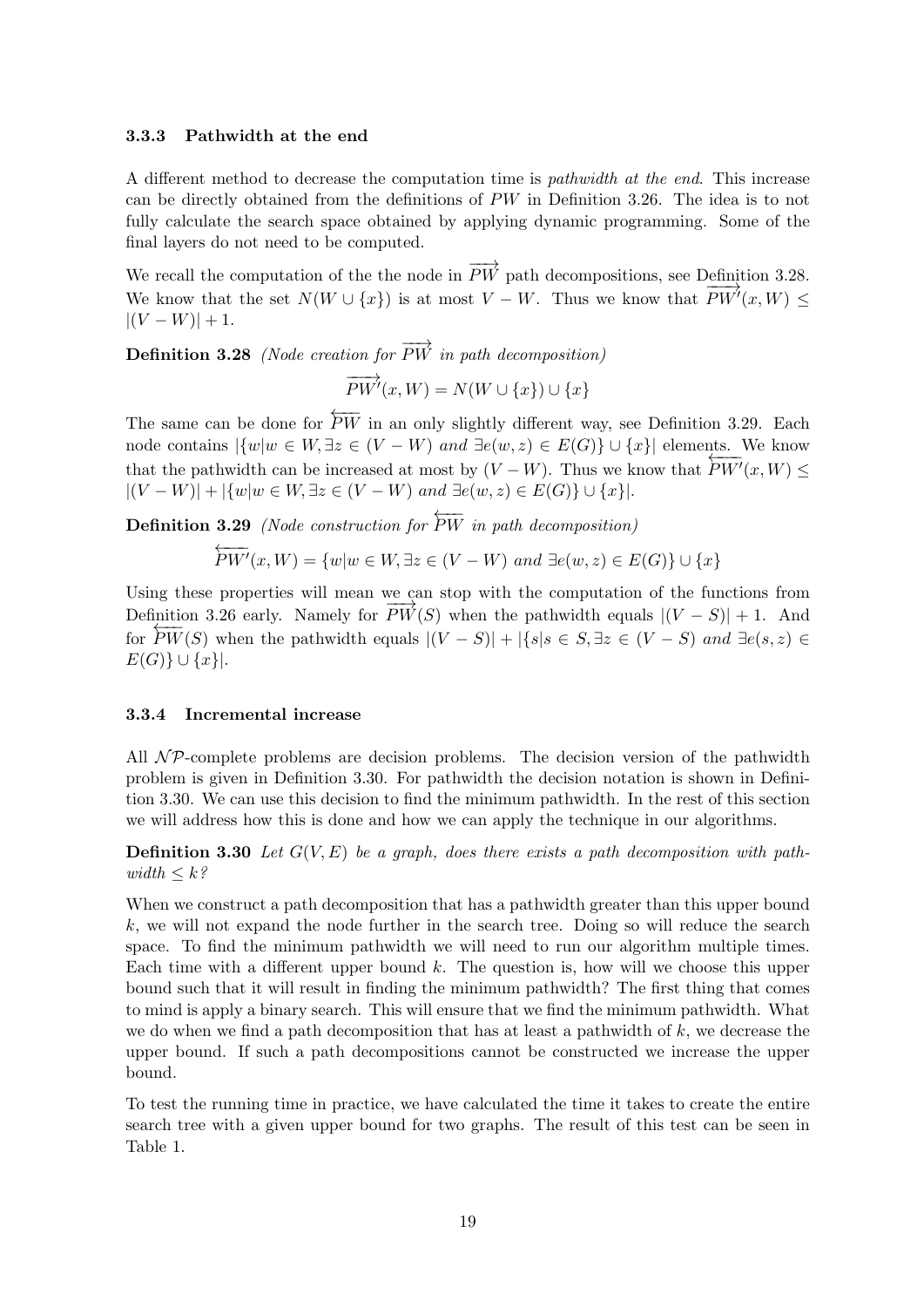| Upper bound      | $Queen 6_6$ | Mainuk | Upper bound | Queen <sub>6_6</sub> | Mainuk |
|------------------|-------------|--------|-------------|----------------------|--------|
| $1\,$            | 90          | 175    | 16          | ${\bf 284}$          | 125110 |
| $\overline{2}$   | 91          | 418    | 17          | 479                  | 132766 |
| 3                | 90          | 1031   | 18          | 362                  | 143219 |
| $\overline{4}$   | 89          | 1686   | 19          | 364                  | 162847 |
| $\overline{5}$   | 94          | 4998   | $20\,$      | 347                  | 184759 |
| $\boldsymbol{6}$ | 95          | 10187  | 21          | 432                  | 216826 |
| $\overline{7}$   | 93          | 40153  | 22          | 685                  | 261387 |
| 8                | 91          | 50817  | 23          | 690                  | 291086 |
| 9                | 90          | 60612  | 24          | 1135                 | 334448 |
| 10               | 86          | 69156  | $25\,$      | 1893                 | 321060 |
| 11               | 85          | 83603  | 26          | 4359                 | 365195 |
| 12               | 82          | 94799  | 27          | 7625                 | 398262 |
| 13               | 77          | 103269 | 28          | 1024                 | 438488 |
| 14               | 75          | 107909 | $\,29$      | 1582                 | 473995 |
| 15               | 338         | 118954 | $30\,$      | 230                  | 533886 |

Table 1: The time to calculate all possible subsets in milliseconds for given upper bound using pathwidth at the end. Graphs: Queen6 6, vertices 36, minimum pathwidth 25 and Mainuk, vertices 48, minimum pathwidth 7

We notice that for low upper bound values, the time to calculate the entire search tree is very small compared to the higher upper bound values. If we apply binary search on both graphs we get the following computation time. For Mainuk we address upper bounds, (24, 12, 6, 9, 7) and Queen6 6, (19, 27, 23, 25, 26). This will result in a computation time of Mainuk: 540199 and Queen6 6: 11707. Instead of using a binary approach we can also increase the upper bound each time by  $1$  (*incremental increase*). The computation time for the last case will be, Mainuk: 58648 and Queen6.6: 8237. This implies that using a binary search on the upper bound is not the best idea. Because of this observation it seems that a better way to use the upper bound is to incremental increase it. We start the upper bound at 1 and run our algorithm. If a path decomposition cannot be constructed we increase the upper bound by 1. The first time we are able to create a path decomposition, it is guaranteed that the upper bound equals the minimum pathwidth.

# 3.3.5 Implemented algorithms

We have implemented 5 different algorithms based on combinations of previously discussed methods. In the different paragraphs we will explain the choices of the combinations that are used.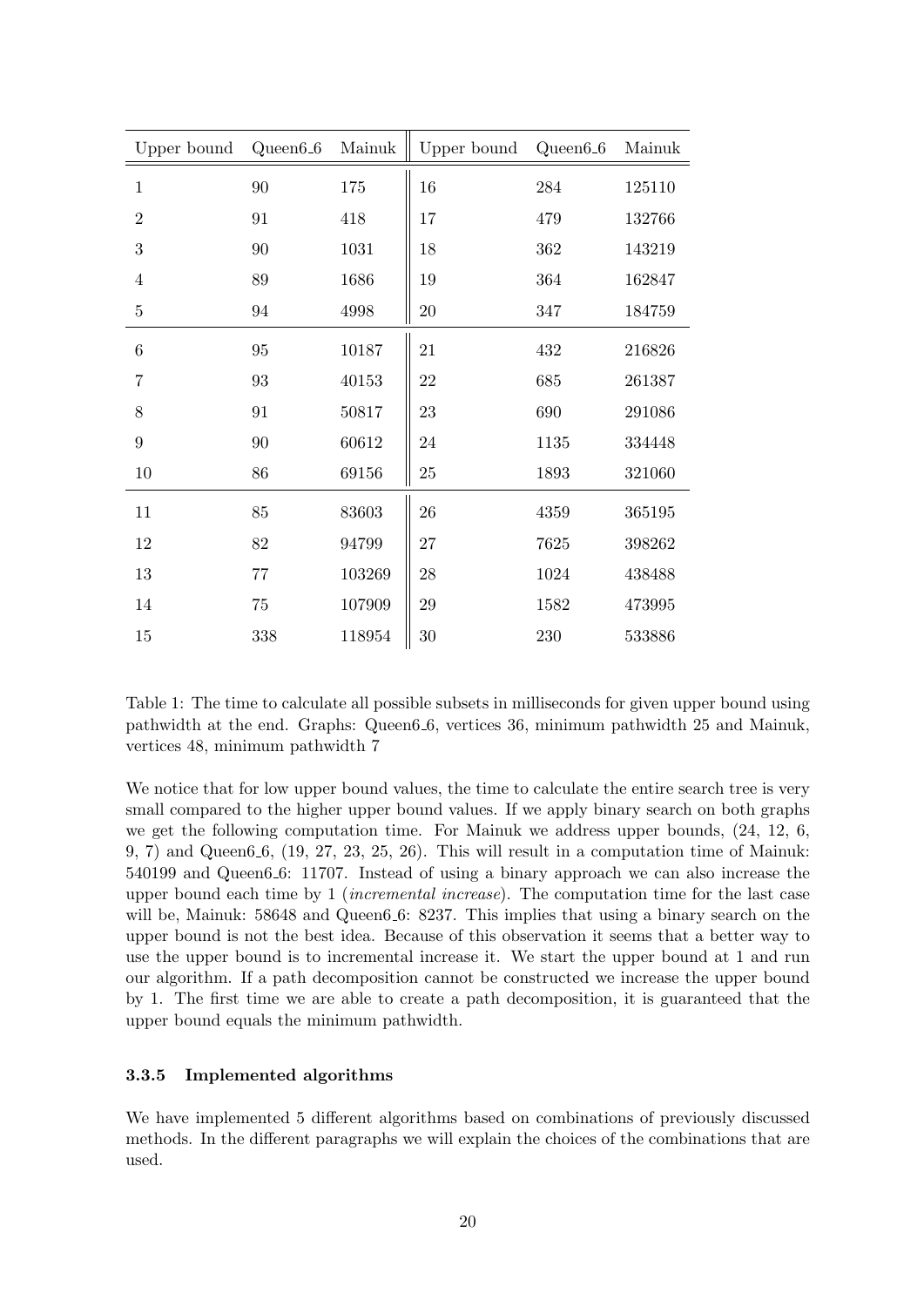# 3.3.5.1 Algorithm 1

The first algorithm we propose, will make use of Definition 3.10. We apply the dynamic programming technique together with the tabulation method. The algorithm will represent the naive approach without using any other optimizations. It will be used for comparison of the others. The pseudo code can be seen in Appendix B, under Algorithm 1.

# 3.3.5.2 Algorithm 2

Algorithm 2 will contain all possible optimizations discussed previously. It will use dynamic programming with tabulation and Definition 3.10. The optimization techniques we use are incremental increase and pathwidth at the end. We assume that incremental increase will decrease the computation time significantly. The algorithm can be seen in Appendix B, under Algorithm 2.

# 3.3.5.3 Algorithm 3

This algorithm will be the same as algorithm 1. However Definition 3.17 is used. The algorithm is for the comparison of algorithm 4, to see how the optimization techniques work for this definition. The algorithm can be seen in Appendix B, under Algorithm 3.

# 3.3.5.4 Algorithm 4

This algorithm will be the same as algorithm 2. However we will use Definition 3.17. To see the effects of incremental increase and pathwidth at the end for Definition 3.17. The algorithm can be seen in Appendix B, under Algorithm 4.

# 3.3.5.5 Algorithm 5

For the last algorithm we combine breath-first-search with depth-first-search. We use dynamic programming with priority. We do not implement the incremental increase, because the algorithm will only expend nodes with the least pathwidth. So starting over again when we are not able to find a path decomposition, will result in many computations that are unnecessary. Thus using this technique will only slow the algorithm down. We also do not need to use the pathwidth at the end. Because the pathwidth value is not increase by this technique. It will take at most n computations to compute the minimum pathwidth if such a case occurs. The algorithm can be seen in Appendix B, under Algorithm 5.

# 3.3.5.6 Overview

In Table 2 we have the overview of the described algorithms. These algorithms will be tested and the results can be found in Section 3.4.

All implementations use boolean vectors to store the different states of the search tree. The graphs edges are stored with a double vector containing boolean values.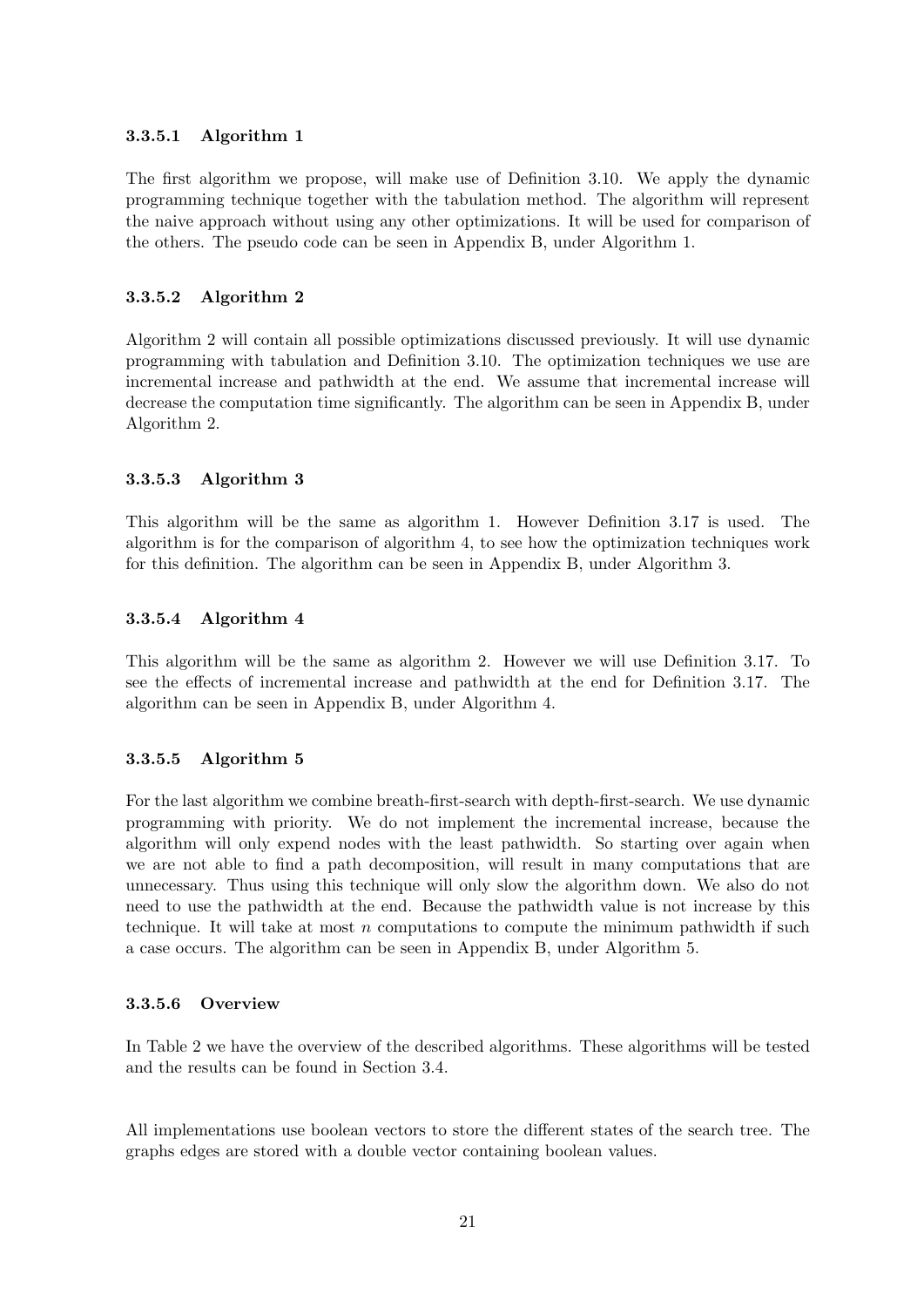|          |    |   | $\#$ Alg I W method DI Incremental increase Tabulation Thomag |  | end |
|----------|----|---|---------------------------------------------------------------|--|-----|
|          | PW | X |                                                               |  |     |
| $\Omega$ | РW |   |                                                               |  |     |
| ິ        | ÞW | Χ |                                                               |  |     |
|          | РW |   |                                                               |  |     |
|          | DИ |   |                                                               |  |     |

#Alg PW method DP Incremental increase Tabulation Priority Pathwidth at the end

Table 2: Implemented algorithms for finding the minimum pathwidth.

# 3.4 Experiments

We will present the experiments obtained by running our algorithms from Section 3.3.5. The results can be found in Table 6 and Appendix A . It is done on a Windows 7 ultimate OS with Intel i7 970 quad core, 3.60GHz processor and with maximum of 12 GB internal memory available. The algorithm was implemented in  $C++$ . The library for graphs that have been used is Treewidth<sup>1</sup>. The algorithms are implemented without the use of multi-threading and with a maximum running time of two hours, which will be represented by  $\infty$  if it would take longer. When the program uses more memory then there is available we use the notation OoM; Out of Memory.

<sup>1</sup>Developed by Thomas van Dijk Jan-Pieter van den Heuvel and Wouter Slob, it can be found at: http://www.treewidth.com/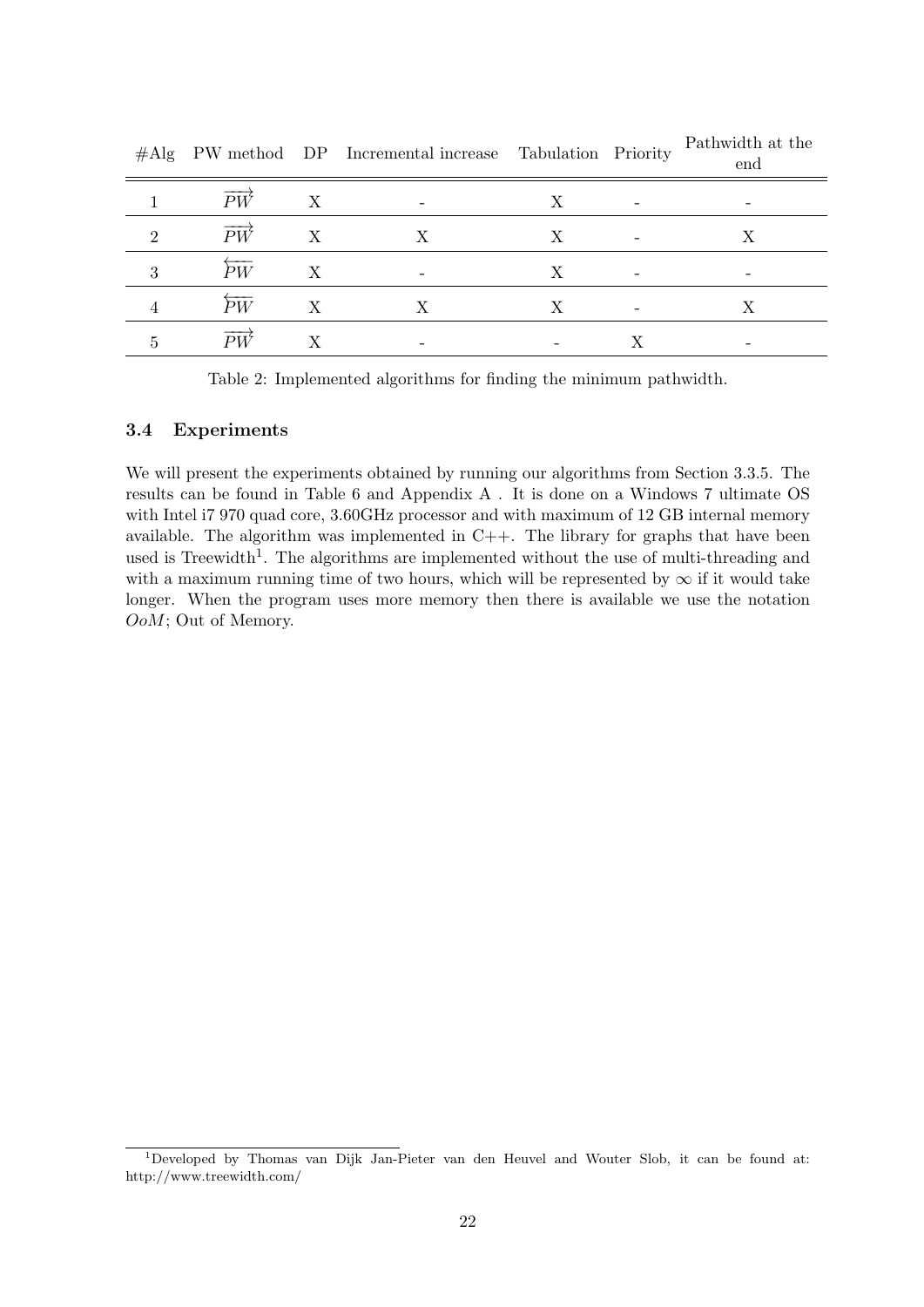|                       |                |                             |                          | time in seconds  |                  |                  |                  |         |
|-----------------------|----------------|-----------------------------|--------------------------|------------------|------------------|------------------|------------------|---------|
| Graph                 | V              | $\left  \mathrm{E} \right $ | PW                       | Alg $1$          | Alg $2$          | Alg $3$          | Alg $4$          | Alg $5$ |
| Alarm                 | 37             | 65                          | $\overline{4}$           | OoM              | 0.275            | OoM              | 13.39            | 0.275   |
| <b>Barley</b>         | 48             | 126                         | $\overline{7}$           | OoM              | 2.652            | OoM              | OoM              | 0.33    |
| Mainuk                | 48             | 198                         | $\overline{7}$           | OoM              | 0.148            | OoM              | OoM              | 0.023   |
| Mildew                | 35             | 80                          | 5                        | $Oo$ M           | 0.044            | $Oo$ M           | 34.786           | 0.013   |
| Myciel2               | $\overline{5}$ | $\bf 5$                     | $\overline{2}$           | 0.001            | 0.001            | 0.001            | 0.001            | 0.001   |
| Myciel <sub>3</sub>   | 11             | 20                          | $\overline{5}$           | 0.035            | 0.001            | 0.031            | 0.026            | 0.001   |
| Myciel4               | 23             | 71                          | 10                       | 296              | 1.221            | 301              | 92.327           | 0.026   |
| Myciel <sub>5</sub>   | $47\,$         | 236                         | $\overline{a}$           | OoM              | O <sub>o</sub> M | OoM              | OoM              | OoM     |
| Queen <sub>5.5</sub>  | 25             | 320                         | 18                       | $\infty$         | 0.285            | $\infty$         | 1228             | 0.024   |
| $Queen6_6$            | 36             | 580                         | 25                       | O <sub>o</sub> M | 0.612            | O <sub>o</sub> M | O <sub>o</sub> M | 0.05    |
| Queen7 <sub>-7</sub>  | 49             | 952                         | 35                       | O <sub>o</sub> M | OoM              | OoM              | OoM              | 0.784   |
| $Queen8_8$            | 64             | 1456                        | 45                       | OoM              | OoM              | OoM              | OoM              | 4.498   |
| Queen9_9              | 81             | 2112                        | $\overline{\phantom{0}}$ | OoM              | $Oo$ M           | $Oo$ M           | OoM              | OoM     |
| Raster2x4             | 8              | 10                          | $\overline{2}$           | 0.004            | 0.001            | 0.004            | 0.001            | 0.001   |
| Raster4x6             | 24             | 38                          | $\overline{4}$           | 632              | 0.004            | 670              | 0.461            | 0.003   |
| Raster <sub>6x9</sub> | 54             | 93                          | 6                        | $Oo$ M           | 1.003            | $Oo$ M           | OoM              | 0.097   |
| Water                 | 32             | 123                         | 10                       | OoM              | 16.5             | OoM              | OoM              | 0.11    |

Table 3: Experiments for the computation of pathwidth using five algorithms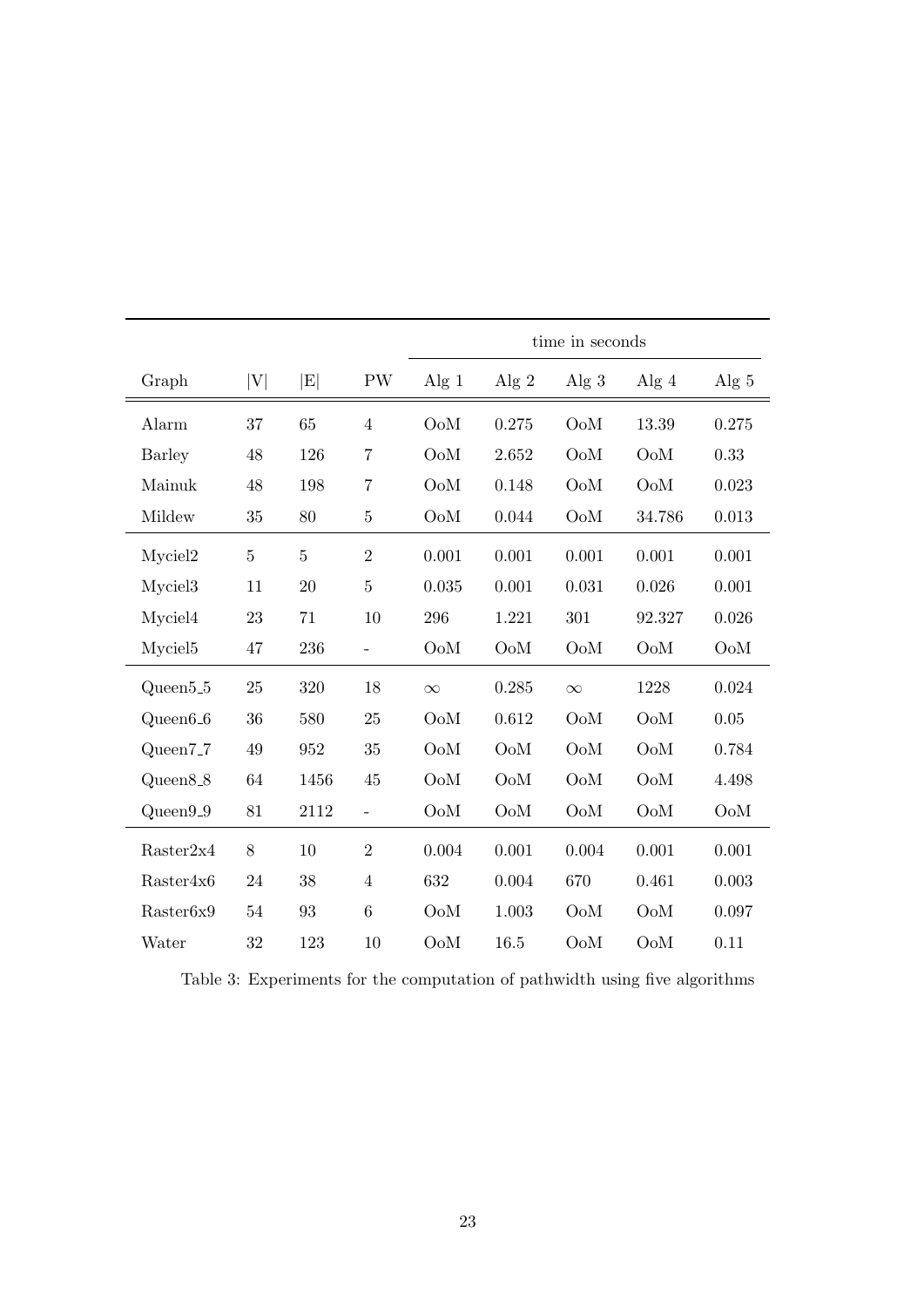We notice a couple of things straight away. We can see that for smaller graphs, with less than 15 vertices, all the algorithms compute the minimum pathwidth under one second. So all the approaches can be applied for small graphs. When the graph has more than 26 vertices, we see that the naive approaches are running out of memory. This is because there is no optimization included for memory usage. From this point on, the incremental increase methods out preforms the naive approach as expected. The incremental increase method is however still limited to the memory usage. The more vertices a graph has the more states in the search space have to be expanded. Therefore the structure of the graph has a great influence on the computation time for the incremental increase algorithms 2 and 4.

The difference between  $\overrightarrow{PW}$  and  $\overleftarrow{PW}$  is showing. Algorithm 4 preforms much worse than algorithm 2. The number of states calculated by algorithm 4 is much higher than of algorithm 2. It seems that there is a lot of overhead available when the algorithm makes use of  $\overline{PW}$ . This is the reason why we have not implemented the hybrid algorithm.

The experiments indicate the best algorithm we have tested. This is namely the prioritized algorithm. We can clearly see that it has no problem calculating the pathwidth of vertices up to 45. It can even calculate the pathwidth of  $Queen8.8$  which has 64 vertices. The power of this algorithm is that it does not expand unnecessary states with high pathwidth value. If the algorithm expands one state equal to the minimum pathwidth, a depth first search from that point on will preformed. It reduces the overhead calculation that is preformed by the incremental increase, therefor obtaining much lower computational times. The algorithm is however vulnerable to bad graph structures.

# 3.5 Conclusion

We have shown that using *pathwidth*, we can efficiently construct a *path decomposition* of any given ordering  $\Pi$  and arbitrary graph  $G(V, E)$ . Further we have constructed two breath-first search algorithms and one best-first search algorithm, with complexity  $\mathcal{O}^*(2^{|V|})$  for both time and memory usage, for finding the *minimum pathwidth*.

The experiments show that the best-first search is the best algorithm for solving our problem. It is done very quickly for larger graphs, with 50 vertices. However the structure of the graphs is important for the computation time. We can guarantee that the algorithm has a lower computational time than the others.

The proposed optimization methods for improving the algorithms actually decrease the computation time. Incremental increase in combination with pathwidth at the end is a good way for reducing the memory usage and get faster results compared to the naive approach.

The main problem that is experienced, is that the algorithms are running out of memory. If we can improve the memory usage such that it is of a less complexity then  $\mathcal{O}^*(2^{|V|})$  then we could probably solve instances with more vertices. However this will most likely not be possible without increasing the complexity of the algorithms.

To even further improve the computation time we can increase the number of threads. Every algorithm is implemented with a single thread. Multi-threading will reduce the computation time and there are a lot of possibilities in the algorithms that can be multi threaded.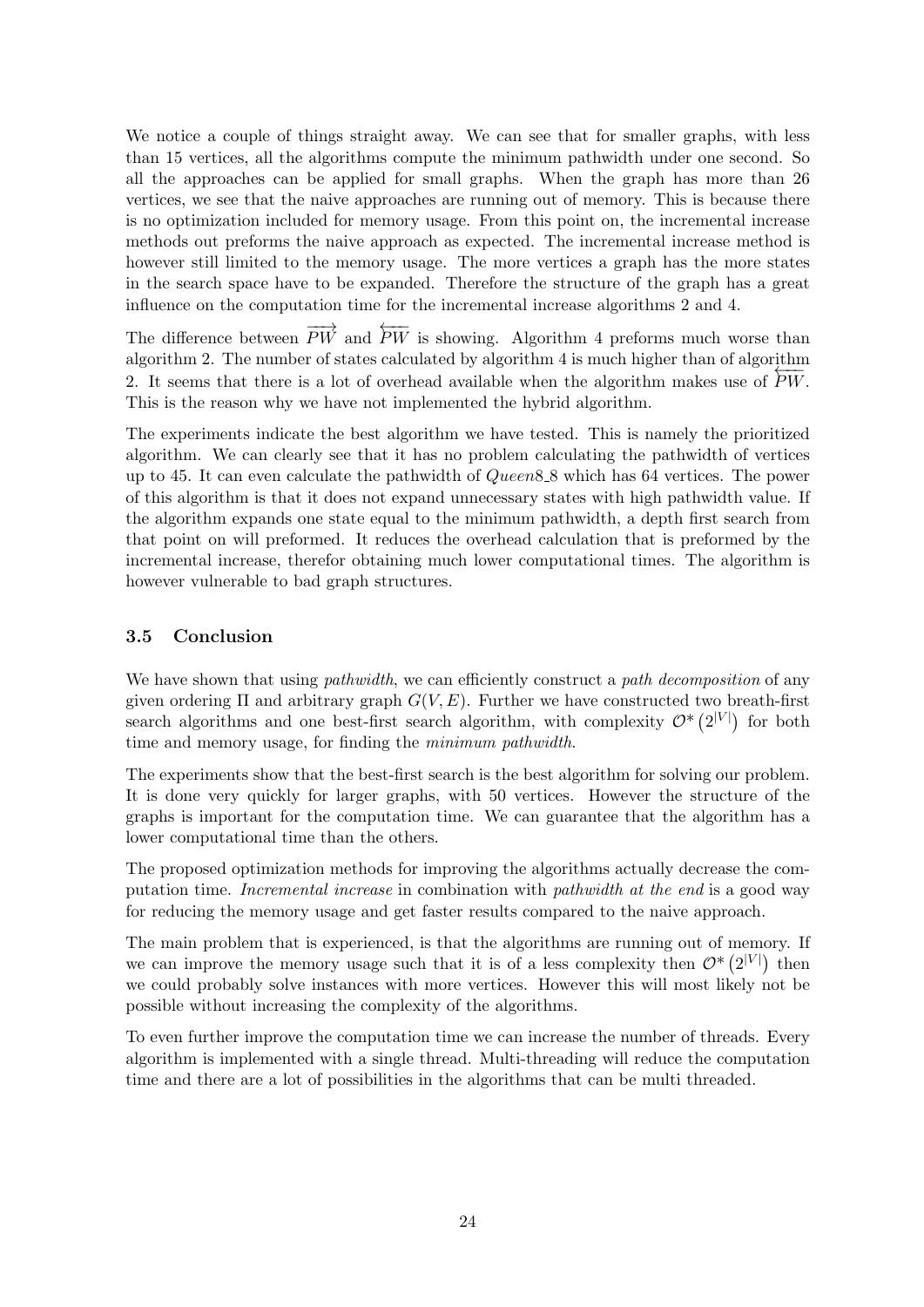# 4 Treecost

In this section we will present the *treecost* problem. First we will describe a number of necessary definitions, followed by the problem description. Next the techniques will be presented for solving the *minimum treecost*. This is done by giving motivations why and how they will influence the complexity and running time of the algorithms. These techniques are combined into two different algorithms for calculating the minimum treecost problem. Finally we present experimental results and give our conclusions.

# 4.1 Treecost description



Figure 11: Example graph  $G(V, E)$ , with vertices  $V(G) = \{x_1, x_2, x_3, x_4, x_5, x_6\}$  and edges  $E(G) = \{(x_1, x_2), (x_1, x_3), (x_2, x_3), (x_2, x_4), (x_3, x_5), (x_4, x_5), (x_5, x_6)\}$ 

The example graph we will use in this section can be seen in Figure 11. Note that this is the same example as in Section 3.1.



Figure 12: Two junction trees constructed by the graph from Figure 1

In Section 3.1 we have given the Definition 3.1 for creating a *junction tree* and finding the minimum treewidth, see Definition 3.3. We recall two examples of a junction tree, see Figure 12. The difference between computing the minimum treewidth problem and minimum treecost problem is the measurement function of the junction tree. Each node  $X_i$  in a junction tree, has a value equal to  $2^{|X_i|}$ . The treecost of the entire junction tree is the summation of each node instead of finding the maximum, see Definition 4.1.

From this definition we can conclude that the treecost value is between  $|V| \leq t$ reecost  $\leq 2^{|V|}$ . The minimum value can be obtained by a graph with  $|V|$  vertices and 0 edges. In this case we obtain an optimal junction tree with  $|V|$  nodes, all with size 1. The maximum value can be obtained for a graph  $G(V, E)$  where V is equal to the maximum clique. In this case the optimal junction tree has 1 node which contains all vertices. This junction tree has a treecost of  $2^{|V|}$ .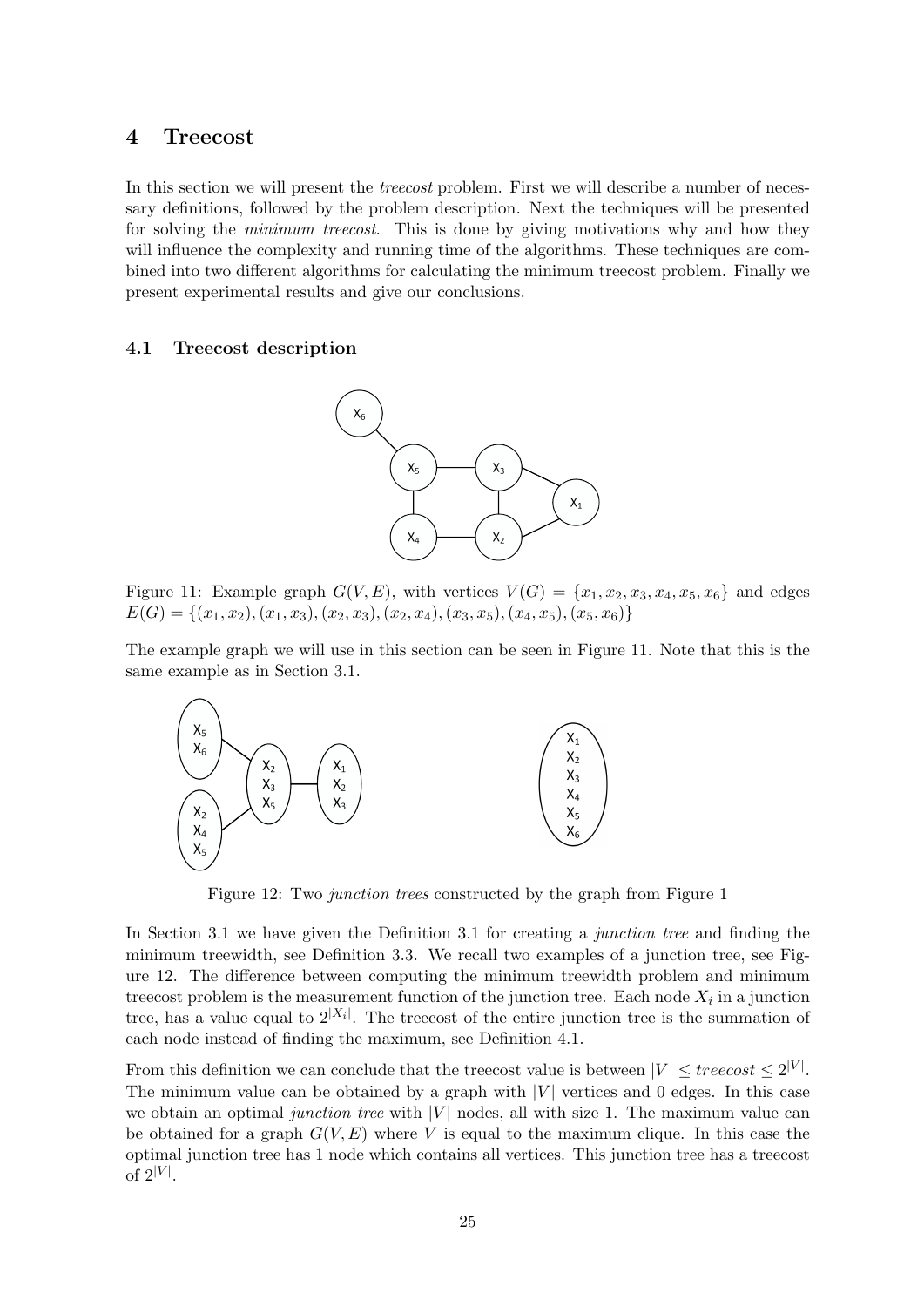**Definition 4.1** The TREECOST of a junction tree  $T(V, E)$  is the integer defined by

$$
TREECOST = \sum_{\forall X \in T(V)} (2^{|X|})
$$

The minimum treecost of a graph  $G(V, E)$  is defined as the minimum treecost over all possible junction trees with corresponding treecost. Of all the treecosts we take the minimum value to get the minimum treecost of a graph  $G(V, E)$ , see Definition 4.2. When we apply the definition to Figure 12 the values 28 and 64 are obtained respectively.

**Definition 4.2** The MINIMUM TREECOST of a graph  $G(V, E)$  is the integer defined by

$$
TC = \min_{junction\ trees}\ \min_{T(V,E)} \ treecost(T(V,E))
$$

#### 4.1.1 Problem description

The objective in the rest of the section is to improve upon the current algorithms for calculating the minimum treecost, given an arbitrary graph  $G(V, E)$ . The treecost of a graph is the sum over the treecost of its connected component. Thus, we assume that the input graph is connected. Otherwise we can run the algorithms separately on each connected component.

# 4.2 Theory

In this section we will introduce a method for calculating the minimum treecost for arbitrary graph  $G(V, E)$ . The method we introduce is based on the same idea as presented in Subsection 3.2. We can create a junction tree from an elimination ordering but this is done in a different way than the construction of a path decomposition. We will explain the reconstruction of a junction tree with the following example.



Figure 13: One junction tree constructed from the graph from Figure 1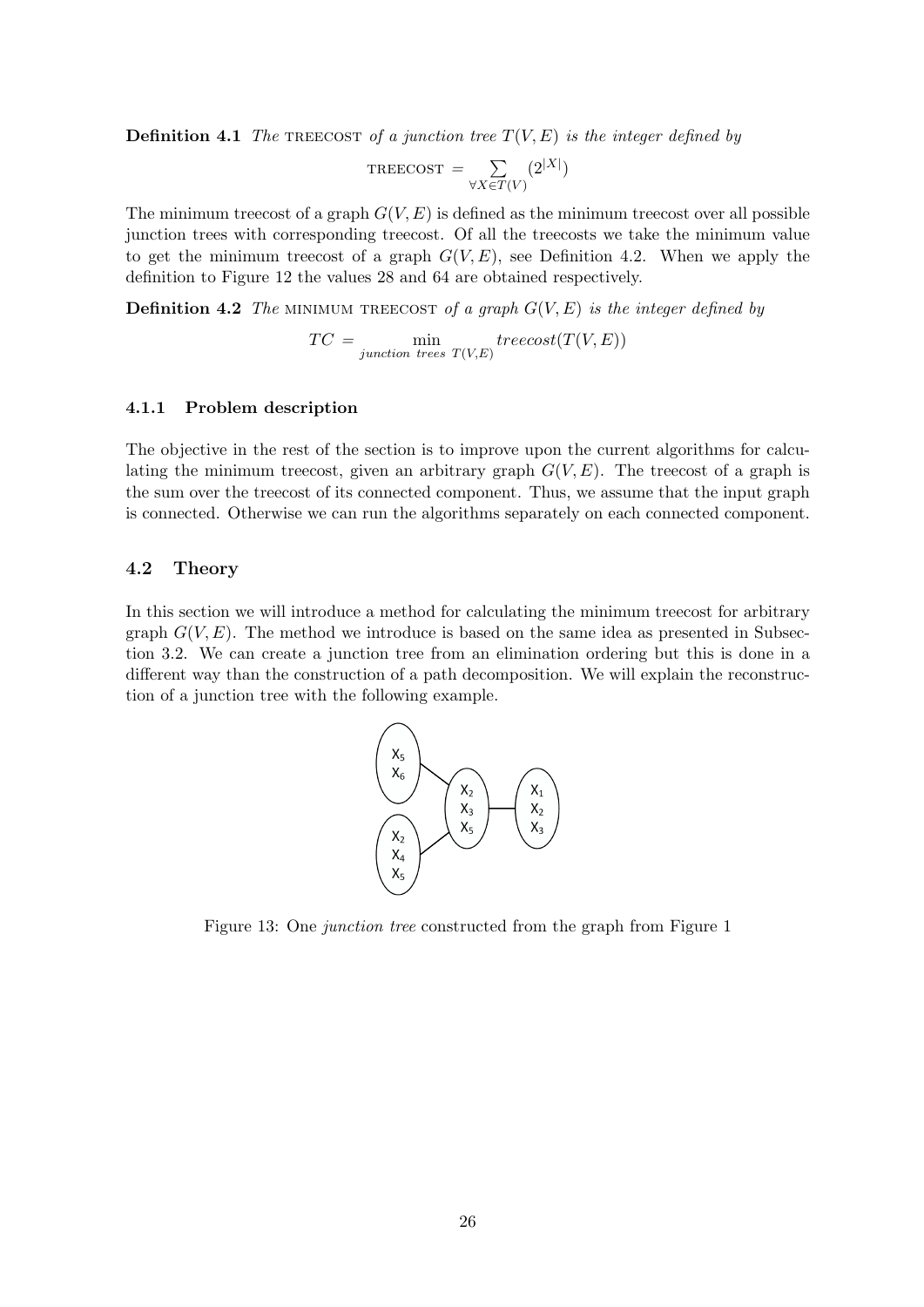Suppose we have the graph from Figure 11 and the elimination ordering  $\Pi = \{x_6, x_4, x_5, x_3, x_2, x_1\}.$ We can construct the junction tree, see Figure 13, in the following way. If we eliminate vertex  $x_6$  we create a node which contains  $x_6$  and all the neighbors of vertex  $x_6$ . The second vertex  $x_4$  is not connected to  $x_6$ . Because we are constructing a junction tree, we do not need to include all neighbors from previously eliminated vertices. Therefor a node which contains  $x_4$ and all the neighbors from  $x_4$  is constructed. The first two eliminations can be observed in the following figures.





The next vertex to eliminate is  $x_5$ . We notice that both vertices  $x_4$  and  $x_6$ , that we already have eliminated, are connected to  $x_5$ . Therefor we construct a node which contains all neighbors of  $x_4, x_5, x_6$  together with  $x_5$ . The created node is connected to both the previously constructed nodes as can be seen in Figure 4.2. This is to ensure the properties of the junction tree.

When we eliminate  $x_3$  we notice that it is connected to all previously eliminated vertices. So we construct a node containing all the neighbors of vertices  $x_3, x_4, x_5, x_6$  and node  $x_3$ , see Figure 4.2.





The last two vertices in the elimination ordering Π do not construct a new node for the junction tree. This is because the nodes constructed by eliminating vertices  $x_1$  and  $x_2$  are a subset of the node constructed by eliminating  $x_3$  also known as *simplicial vertex*, see Section 4.4.3. Therefor adding these nodes will result in a different junction tree with higher treecost.

#### 4.2.1 Minimum treecost by elimination ordering

In the previous example we have seen a reconstruction of a junction tree using an *elimination* ordering. To construct a node of vertex  $x$  in the junction tree using an elimination ordering, we need to find all the previous eliminated vertices in Π that are connected to the eliminated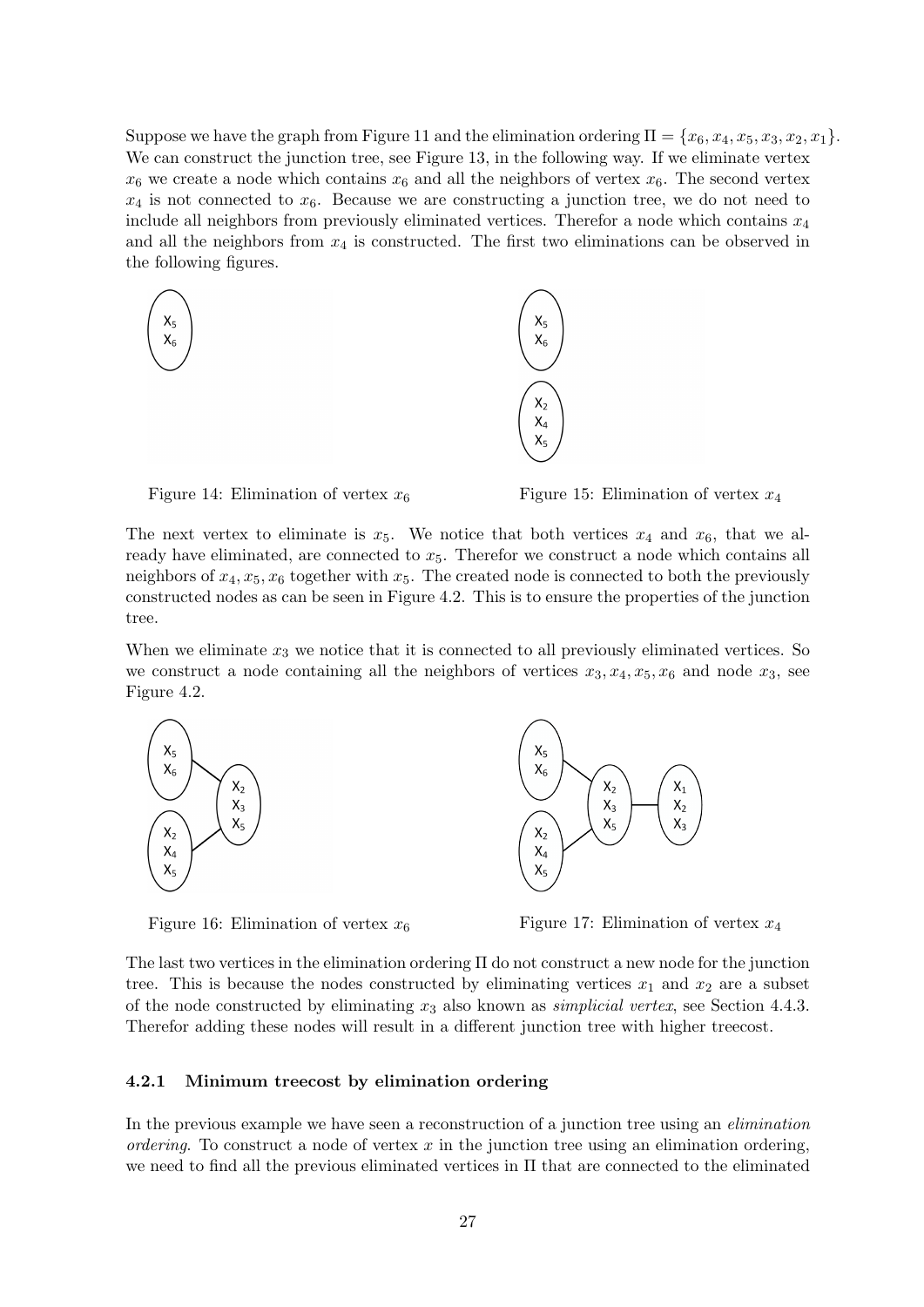vertex x. Of all these vertices we need to collect the neighbors. Definition 4.3 is used for finding the connected component of a vertex  $x$  given a set  $S$ . In Definition 4.4 we recall the neighbor function of a given set S. Given these two definitions we can construct two definitions for finding the treecost of a set S and the minimum treecost of an elimination ordering.

**Definition 4.3** The connected component of a given vertex x, set  $S \subseteq V$  and graph  $G(V, E)$ is denoted by

$$
R(x, S) = \{ s' \mid s' \in (S \cup \{x\}), \ s' \sim_s x \}
$$

**Definition 4.4** The neighbors of a given set  $S \subseteq V$  and graph  $G(V, E)$  is denoted by

$$
N(S) = \{x \mid x \in (V - S), \exists s \in S \text{ and } \exists e(x, s) \in E(G)\}\
$$

To construct a node of an eliminated vertex x and set  $S$  we will use Definition 4.5. We have the case that if a vertex is simplicial, the created node is not needed in the junction tree. Therefore we simply say that this node is the empty set. If the eliminated vertex is not simplicial, a node is created with the vertex and the neighbors of the connected component in S. This definition will be used as subroutine to calculate the treecost of an ordering.

**Definition 4.5** Let  $G(V, E)$  be a graph.  $TC'(x, S)$  is the function with arguments a set  $S \subseteq V$ and vertex  $x \notin S$ .

$$
TC'(x, S) = \begin{cases} \emptyset & , vertex \ x \ is \ a \ simplicial \ vertex \\ N(R(x, S)) \cup \{x\} & , otherwise \end{cases}
$$

To construct the entire junction tree from an elimination ordering  $\Pi$ , we use  $TC'$  to construct all the individual nodes. We are however only interested in the treecost, so we apply the treecost function on each node created, see Definition 4.6.

**Definition 4.6** Let  $G(V, E)$  be a graph.  $TC_{ord}(\Pi)$  is the function with arguments an ordering  $\Pi = \{x_1, ..., x_n\}.$ 

$$
TC_{ord}(\Pi) = \sum_{i=1}^{n} 2^{|(TC'(x_i,\Pi_{i-1}))|}
$$

To compute the minimum treecost of an arbitrary graph  $G(V, E)$  we have to try all possible elimination orderings. Of all these orderings we can determine the treecost and then take the minimum . This way we compute the minimum treecost of the entire graph, see Definition 4.7.

**Definition 4.7** Let  $G(V, E)$  be a graph.  $TC(S)$  is the function with arguments a  $S \subseteq V$ .

$$
TC(S) = \min_{x \in S} \{ 2^{|TC'(x,S)|} + TC(S - \{x\}) \}
$$

We will prove that  $TC$ , Definition 4.7 with subroutine  $TC'$  Definition 4.5, will lead to a junction tree with minimal treecost. The correctness of this statement will be proven in two steps, see Theorem 4.8.

**Theorem 4.8** Let  $G(V, E)$  be a graph,  $S \subseteq V$  a set of vertices and let  $k \geq 0$ . Then the following statements are equivalent: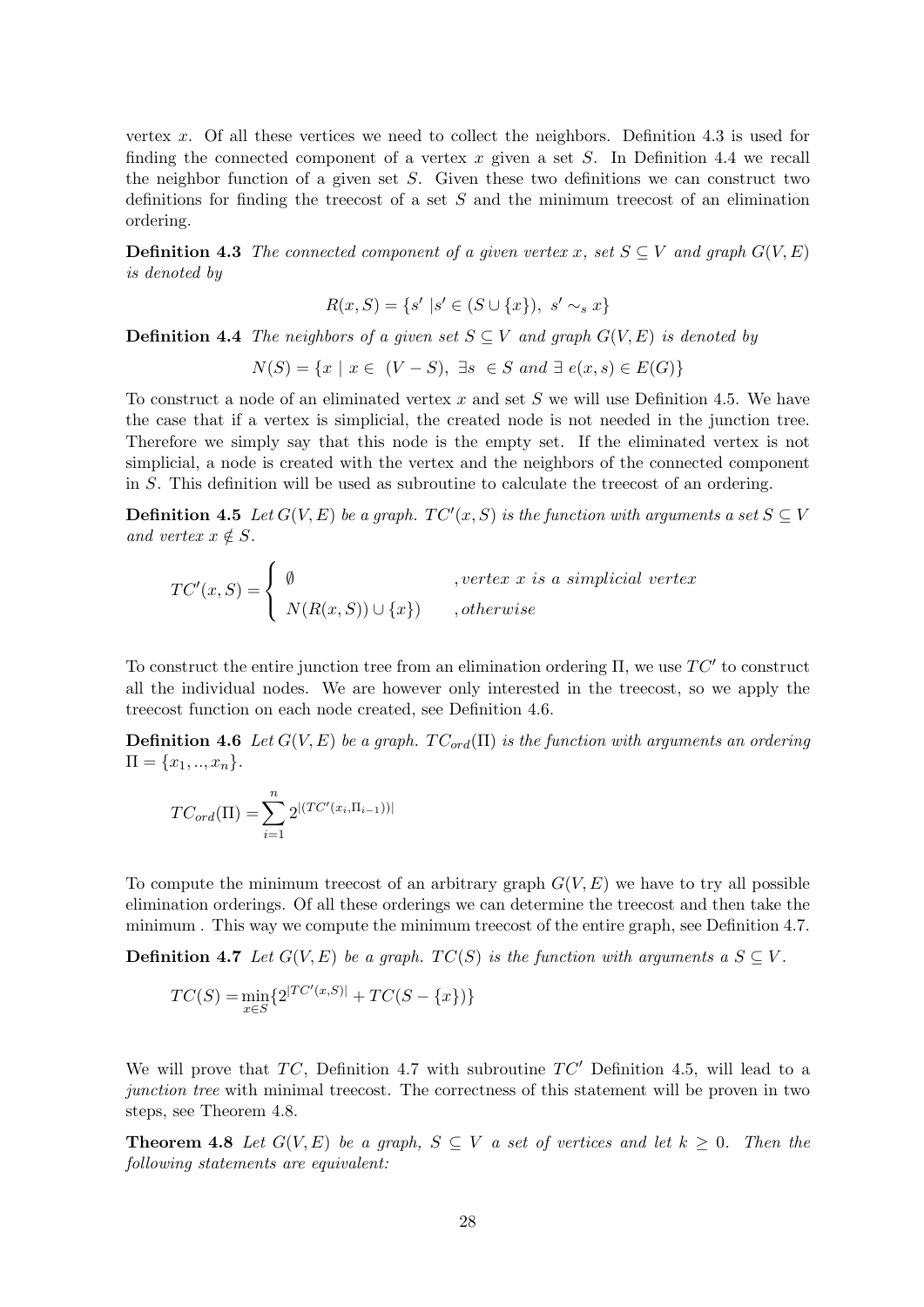- 1.  $TC(S) \leq k$
- 2. There exists a junction tree of S, with treecost  $\leq k$

In Lemma 4.9 we will prove that the recursion  $TC$  leads to a valid junction tree with minimum treecost. Furthermore in Lemma 4.10 the prove is given that for every elimination ordering Π, we can construct a junction tree with equal or better treecost using our recursion function TC.

**Lemma 4.9** Let  $S \subseteq V$  and suppose  $TC(S) \leq k$ . Then there exists a junction tree of  $G[S]$ , with treecost  $\leq k$ 

**Proof:** We will prove the following three conditions:

- 1. For all  $x \in S$ , there exists a Bag  $B_z$  such that  $x \in B_z$
- 2. For all  $x \in S$ , the Bags  $B_x$  form a connected subset
- 3. For all edges  $e(i, j) \in E(G)$ , there exists a Bag  $B_z$  such that,  $x_i, x_j \in B_z$

1) Let  $\Pi$  be the ordering of S such that  $TC(\Pi) \leq k$ . We know by definition that for all  $x_i \in S$ ,  $x_i$  is contained in Bag<sub>i</sub>.

2) We prove the statement by induction.

We pick  $Bag_0 = \emptyset$ ,

For all j with  $1 \leq j \leq |S|$ , the following holds:

$$
TC'(\{x_j\}) = N(R(x_j, S)) \cup \{x_j\}
$$
  
=  $N((R(x_j, S) - \{x_j\}) \cup \{x_j\}) \cup \{x_j\}$   
=  $N(R(x_j, S) - \{x_j\}) \cup (N(\{x_j\}) - R(x_j, S)) \cup \{x_j\}$   
=  $(\bigcup_i Bag_i - \{x_i\}) \cup (N(\{x_j\} - R(x_j, S)) \cup \{x_j\})$   
 $\subseteq Bag_j$ 

Vertex  $x_i$  will not be contained in Bag<sub>i</sub> where  $i > j$ . So for all  $x \in S$ , the Bags  $B_x$  form a connected subset.

When  $x_j$  is a contained in a earlier bag we have a trivial case, because  $Bag_j$  is contained in a Bag<sub>k</sub> with  $k < j$ 

3) For all i, j with  $i < j$  and there exists an edge  $e(i, j) \in E(G)$ . Then in we have that  $x_i, x_j \in Bag_i.$ 

We have proven that if  $TC(S) \leq k$ . Then there exists a junction tree of  $G[S]$ , with treecost  $\leq k$ 

 $\Box$ 

**Lemma 4.10** Let  $S \subseteq V$ . Suppose there exists a junction tree G[S] with treecost  $\leq k$ . Then  $TC(S) \leq k$ 

**Proof:** By definition of junction tree there exists an ordering  $\Pi_{forced}$  that has a treecost  $\leq k$ . We can take the ordering of  $\Pi$  as the ordering for  $TC_{ord}(S)$ . This will give us  $TC_{ord}(\Pi)$ . We will prove the correctness in two steps.

1) We pick  $x_1 \in \Pi$ , then  $N(x_1) \cup x_1 \subseteq Bag_1 \leq k$ .

2) For all  $j, 2 \leq j \leq |S|$ , this will give us the following equations,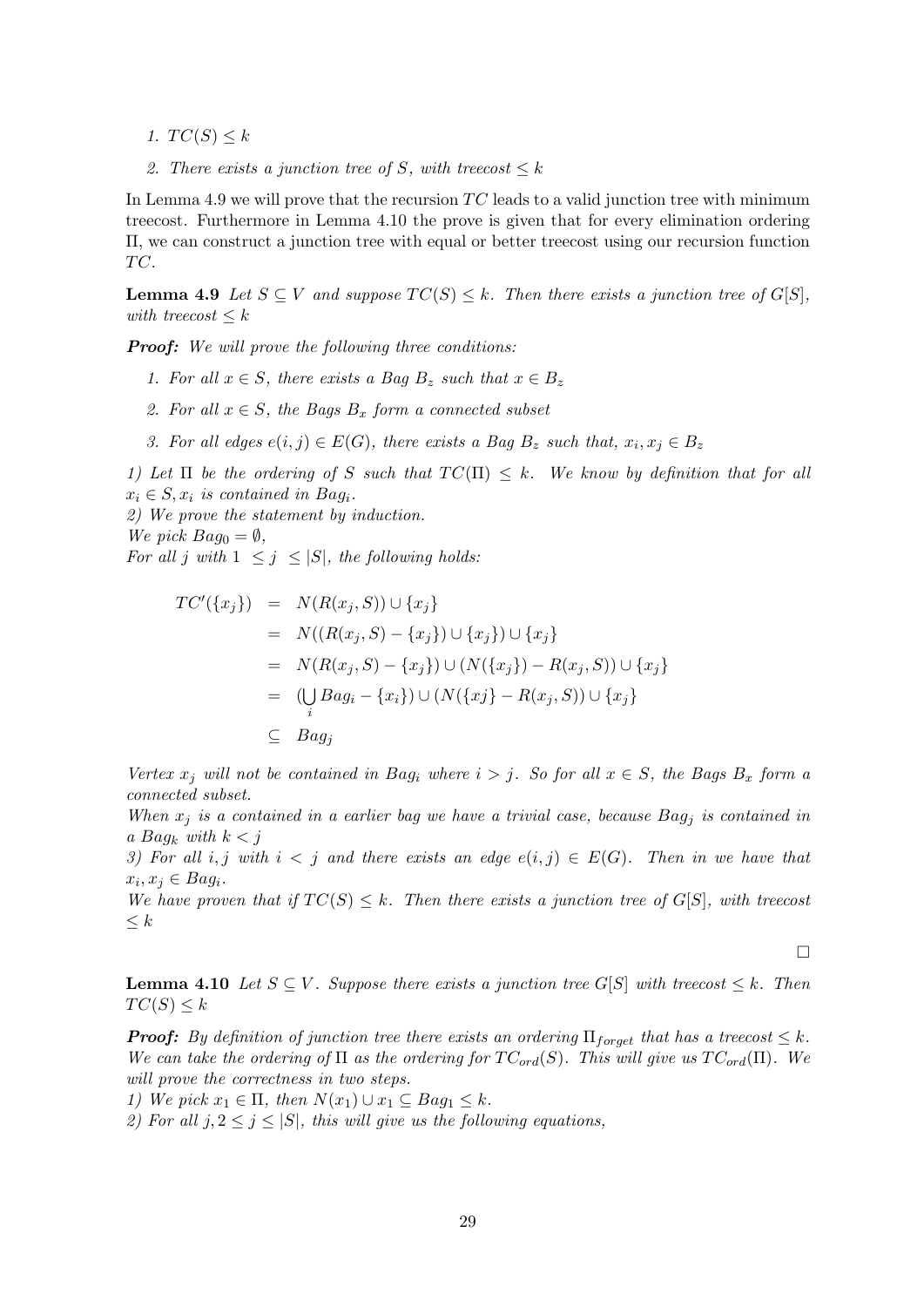$$
Bag_j \supseteq (\bigcup_i Bag_i - \{x_i\}) \cup (N(x_j) - \bigcup_i) \cup \{x_i\})
$$
  
\n
$$
\supseteq (\bigcup_i Bag_i - \{x_i\}) \cup (N(\{x_j\} - R(x_j, S)) \cup \{x_j\})
$$
  
\n
$$
\supseteq N(R(x_j, S) - \{x_j\}) \cup (N(\{x_j\}) - R(x_j, S)) \cup \{x_j\}
$$
  
\n
$$
\supseteq N((R(x_j, S) - \{x_j\}) \cup \{x_j\}) \cup \{x_j\}
$$
  
\n
$$
\supseteq N(R(x_j, S)) \cup \{x_j\}
$$
  
\n
$$
\supseteq TC'(\{x_j\})
$$

In the case that  $x_j$  is contained in an earlier bag,  $TC'(\lbrace x_j \rbrace)$  is empty. We have proven that if there exists a junction tree G[S] with treecost  $\leq k$  where  $S \subseteq V$ . Then there exists a  $TC(S) \leq k$ .

 $\Box$ 

We have given the prove that  $TC(S)$  denotes the cost of a valid junction tree that has the least treecost for any set  $S \subseteq V$ . If we take S equal to V we can compute the treecost of the entire graph, see Corollary 4.11.

Corollary 4.11 Given a graph  $G(V, E)$ , then there exists a junction tree of V with treecost  $\leq k$  if and only if  $TC(V) \leq k$ 

In Section 4.4 two algorithms are constructed using  $TC$ .

#### 4.3 Minimum treecost by introduction ordering

In the computation of the minimum pathwidth we have discussed a second approach, see Section 3.2.2. It will not be able to use this approach for the minimum treecost. The main problem of the approach is that it constructs bags that are redundant. All nodes add a value to the treecost which is not desirable. We can not know by forehand if a node is used in the final junction tree or not. Therefore the approach will not be used.

# 4.4 Algorithm

In this section the algorithms will be discussed and explained. First we give the general approach for solving the minimum treecost problem. After that we provide additional methods to decrease the computing time of the algorithms. In the Appendix B, we give the pseudo code for the algorithms.

#### 4.4.1 Search space

In the computation of minimum pathwidth we have defined the search space. To reduce the complexity, dynamic programming is used to obtain a complexity of  $\mathcal{O}^*(2^{|V|})$ . On this search space two methods were defined to explore the space. These methods where called tabulation and priority, see Section 3.3.1. For both tabulation and priority we will construct an algorithm to see how well the methods perform on the computation of treecost.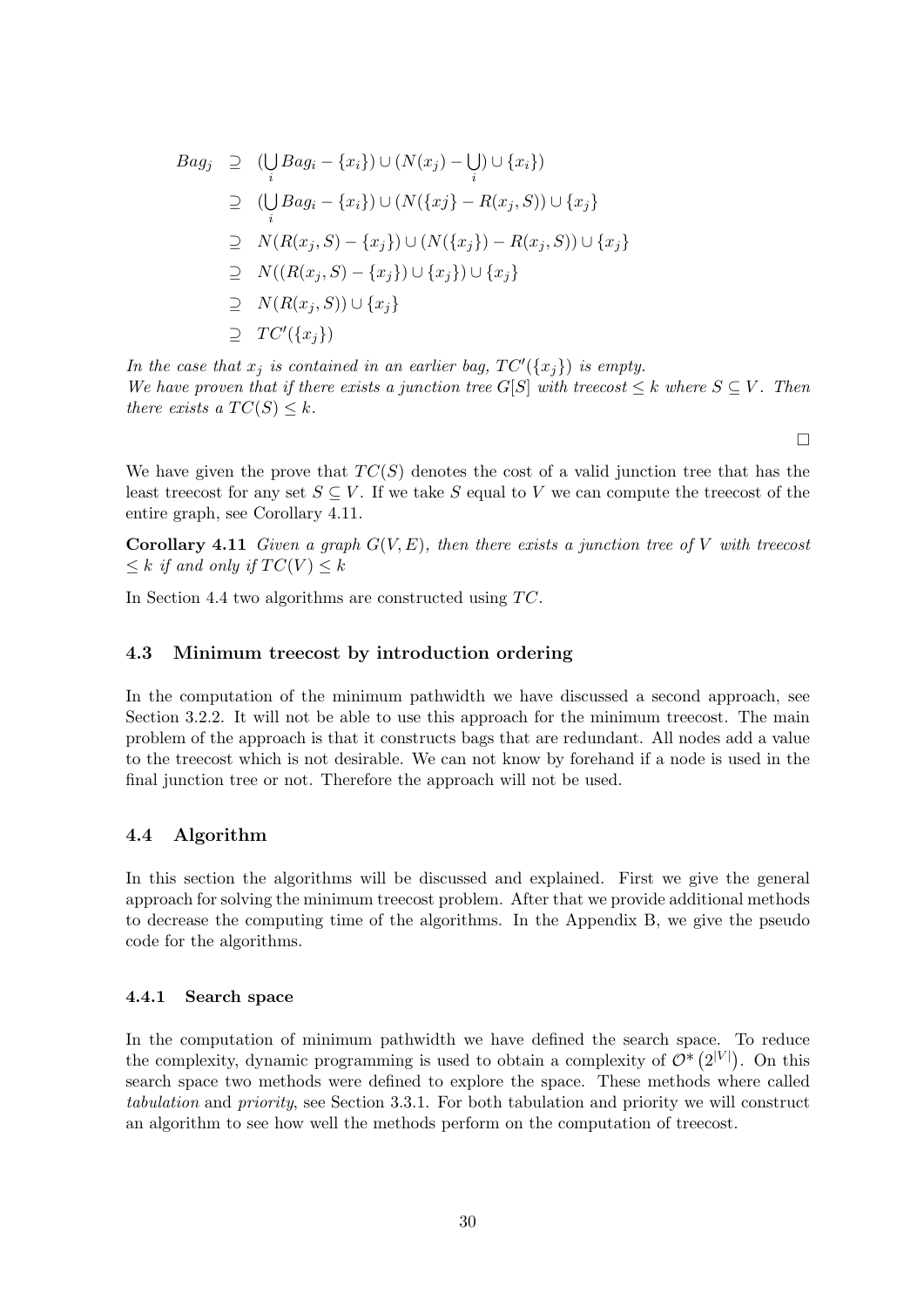We recall in particularly Definition 4.12. This definition is also valid for the computation of treecost. This definition will have an even bigger effect for treecost. We have that for each vertex being eliminated and not equal to the empty set the treecost will decrease.

**Lemma 4.12** Let TC be defined by Definition 4.7,  $S \subseteq V$  and  $x \in V - S$  then the following holds

$$
TC(S) \leq TC(S \cup \{x\})
$$

# 4.4.2 Clique at the end

The *clique at the end* has some similarity to *pathwidth at the end*, see Section 3.3.3. The main idea is to find the largest clique in the original graph. We know for a fact that this clique is contained in a node of the optimal juncation tree, because of the conditions of such a tree. Therefore we can handle the vertices of the largest clique separately.

During our algorithm the vertices of the clique are not allowed to be eliminated. This will reduce the complexity by the size of the largest clique. After our algorithm finishes we check if the clique is contained in any of the constructed nodes of the junction tree. We do this by verifying if any of the vertices of the clique is simplicial or not. If one vertex is simplicial we add the clique otherwise we do not. This approach will result in the construction of a junction tree which gives the minimum treecost.

#### 4.4.3 Simplicial vertex

A vertex x is *simplicial* when all the neighbors are connected, also known as vertex x is only part of one maximal clique of a graph, see Definition 4.13.

**Definition 4.13** A vertex x is simplicial if

 $(N({x}) \cup {x})$  is a clique

If we detect a simplicial vertex we know that when we eliminate this vertex the treecost will not increase, see Definition 4.5. Therefore we can safely eliminate this vertex without having to expand all other children and eliminating a simplicial vertex will never increase the junction tree. This statement has been proven by Bodlaender and Koster [11]. So instead of branching all the children of a state that has a simplicial vertex that is not yet eliminated. We can only branch on this vertex to improve the computation time.

#### 4.4.4 Implemented algorithms

In total there are three implemented algorithms. Two of which have been constructed from the theory described earlier. The last algorithm is implemented based on the descriptions of Li and Ueno [26].

## 4.4.4.1 Algorithm 6

The first algorithm uses dynamic programming to obtain a complexity of  $\mathcal{O}^*\left(2^{|V|}\right)$ . It uses the techniques tabulation with *clique at the end*. Because of the layer structure we do not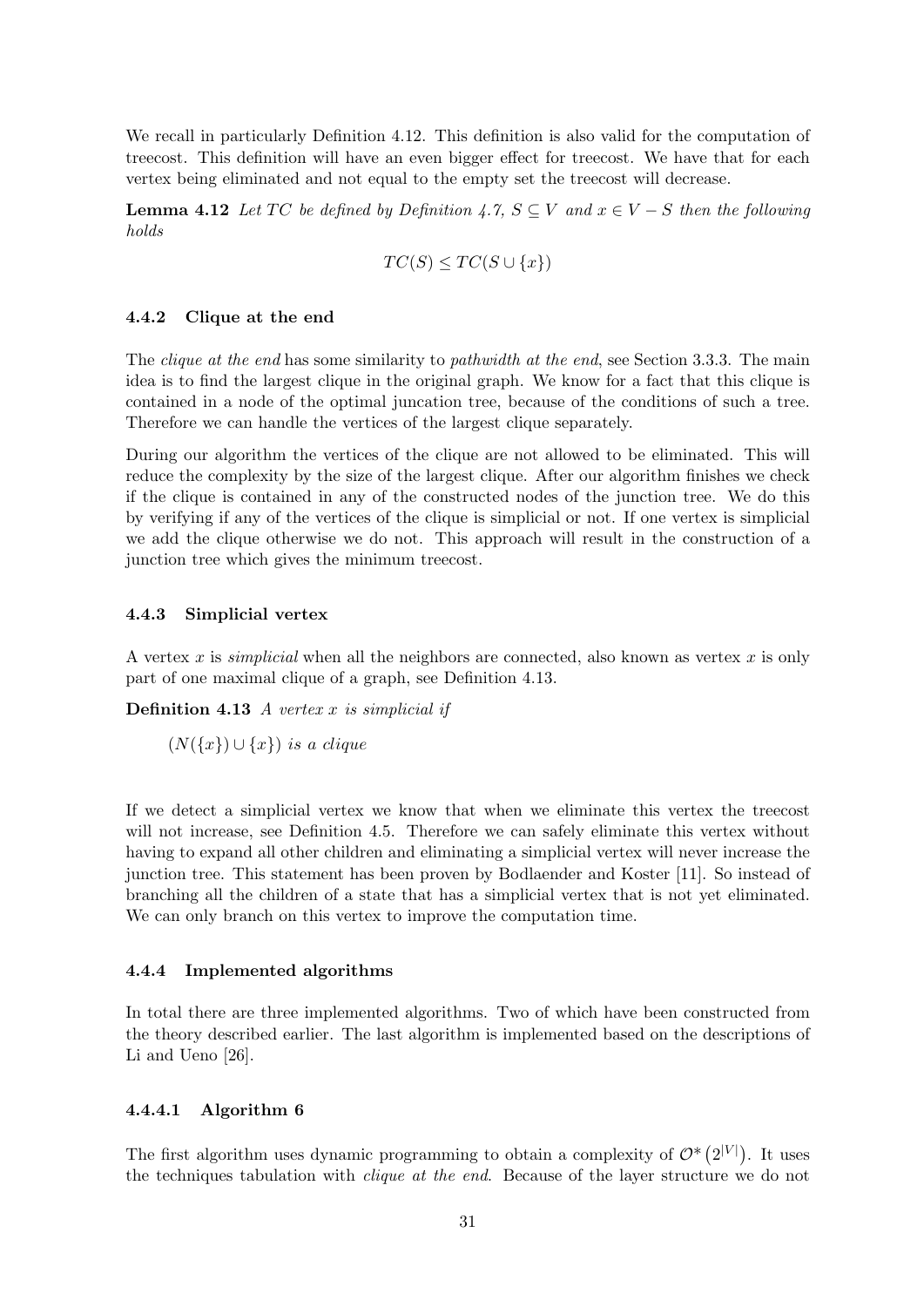include the detection of simplicial vertex. Therefore we will branch all the children even if we detect a simplicial vertex. This is to ensure we will get the minimum treecost for each set. The algorithm can be seen in Appendix B, under Algorithm 6.

# 4.4.4.2 Algorithm 7

The second algorithm uses dynamic programming as well. To explore the search space the priority approach is used. During the computation, simplicial vertices are detected and will eliminated according to Section 4.4.3. This will reduce the overall running time of the algorithm. The clique at the end will be used to reduce the input size of the graph for even less computations. The algorithm can be seen in Appendix B, under Algorithm 7.

# 4.4.4.3 Li and Ueno

The algorithm from Li and Ueno uses a depth-first search approach with branch and bound. They have found a method for calculating all maximal cliques at run-time to obtain a lower bound for each state in the search space. The upper bound is maintained by eliminating all vertices and keeping track of the lowest treecost value. In the algorithm they include the elimination of a simplicial vertex in order to decrease the computation time. The algorithm can be found in Li and Ueno [26].

# 4.4.4.4 Overview

In Table 4 we have the overview of the described algorithms with the techniques included. These algorithms will be tested and the results can be found in Section 4.5.

| $\#\mathrm{Alg}$ | Method      | DP                       | Tabulation               | Priority                 | Clique<br>at the $\,$<br>end | Simplical vertex |
|------------------|-------------|--------------------------|--------------------------|--------------------------|------------------------------|------------------|
| 6                | TC          | X                        | Х                        | $\overline{\phantom{0}}$ | $\boldsymbol{X}$             | -                |
|                  | TC          | X                        | $\overline{\phantom{a}}$ | X                        | X                            | X                |
| 8                | Li and Ueno | $\overline{\phantom{a}}$ |                          |                          | $\overline{\phantom{0}}$     |                  |

Table 4: Implemented algorithms for finding the *minimum treecost*.

# 4.5 Experiments

We will present the experiment obtained by running algorithms 6 and 7. Furthermore we have implemented the algorithm from Li and Ueno. The results can be found in Table 5. It is done on a Windows 7 ultimate OS with Intel i7 970 quad core, 3.60GHz processor and with maximum of 12 GB internal memory available. The algorithm was implemented in Java with VM arguments -Xmx9g -Xss9g -Xms9g<sup>2</sup>. The library for graphs that have been used is

 $2$ Both the maximum and minimum heap size are set to 9gb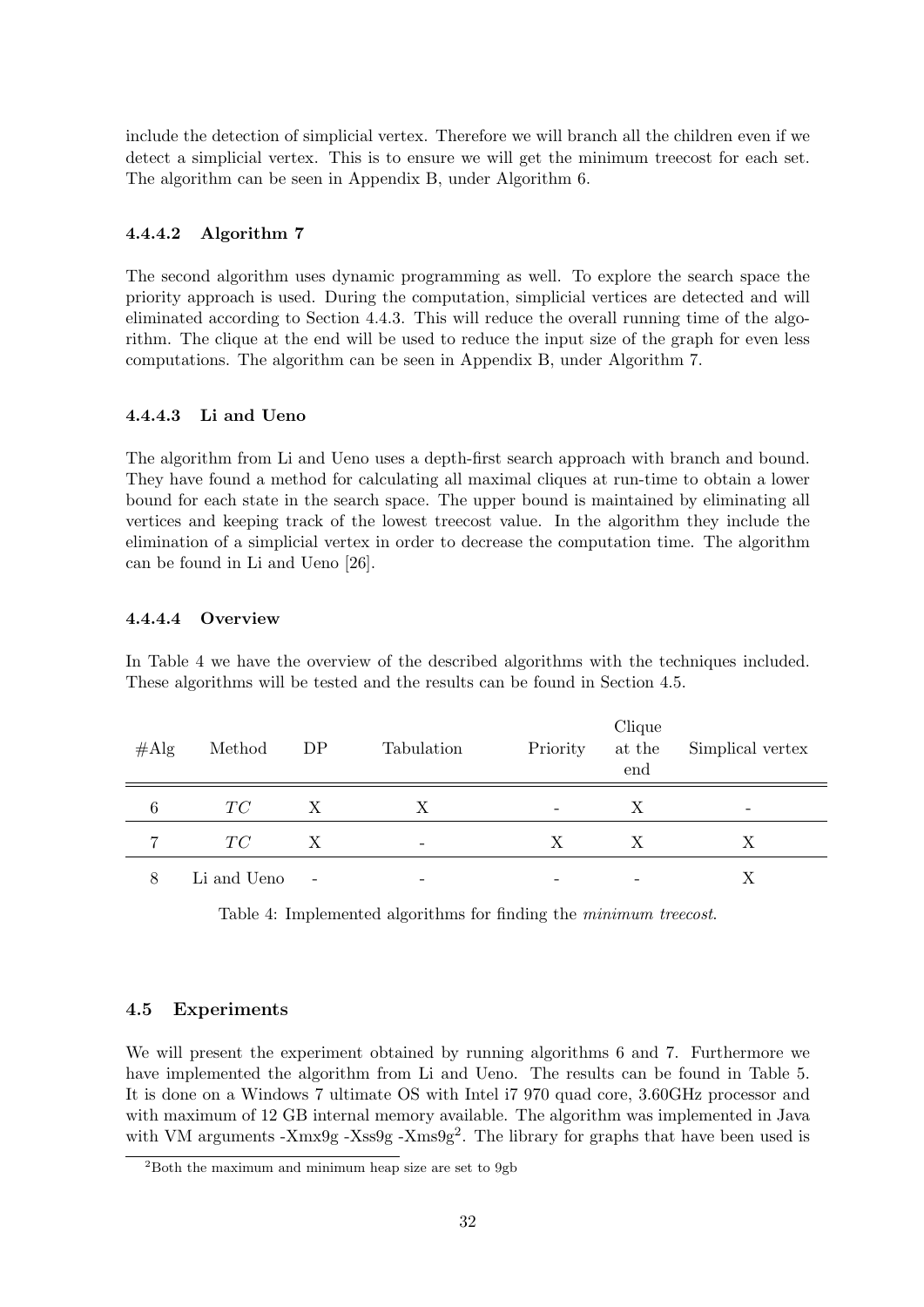|                       |         |                |            | time in seconds |          |          |  |
|-----------------------|---------|----------------|------------|-----------------|----------|----------|--|
| Graph                 | V       | E              | Treecost   | Alg $6$         | Alg $7$  | Alg $8$  |  |
| Alarm                 | 37      | 65             | 264        | 421.949         | OoM      | 1.718    |  |
| <b>Barley</b>         | 47      | 126            |            | $\infty$        | $\infty$ | $\infty$ |  |
| <b>BN_29</b>          | 24      | 49             | 192        | 0.440           | 0.710    | 0.046    |  |
| mildew                | 35      | 80             | 524        | 326             | OoM      | 339      |  |
| myciel2               | $\bf 5$ | $\overline{5}$ | 24         | 0.001           | 0.001    | 0.003    |  |
| myciel <sub>3</sub>   | 11      | 20             | 144        | 0.040           | 0.020    | 0.042    |  |
| myciel4               | 23      | 71             | 4704       | 3.821           | 0.736    | 84       |  |
| funguik               | 15      | $36\,$         | 144        | 0.026           | 0.014    | 0.013    |  |
| oesoca                | 39      | 67             | 284        | $\infty$        | OoM      | 0.362    |  |
| oow_bas               | 27      | $54\,$         | 352        | 9.333           | 12.618   | 18.611   |  |
| oow_solo              | 40      | 87             |            | $\infty$        | $\infty$ | $\infty$ |  |
| oow-trad              | 33      | 72             | 808        | 893             | OoM      | $\infty$ |  |
| queen <sup>5</sup> -5 | 25      | 320            | 34873344   | 0.310           | 0.090    | $\infty$ |  |
| queen6_6              | 36      | 580            | 2529230848 | 12.506          | 0.166    | $\infty$ |  |
| raster2x4             | 8       | 10             | 48         | 0.010           | 0.001    | 0.017    |  |
| $\text{raster4x6}$    | 24      | $38\,$         | 448        | 30.336          | 23.157   | 1516     |  |
| ship_ship             | 50      | 114            |            | $\infty$        | OoM      | $\infty$ |  |
| water                 | 32      | 123            | 7360       | $\infty$        | $\infty$ | 879      |  |
| wilsonhugin           | 21      | 27             | 108        | 0.740           | 0.926    | 0.040    |  |
| weeduk                | 15      | 49             | 440        | 0.007           | 0.005    | 0.031    |  |

Treewidth<sup>3</sup>. The algorithms are implemented without the use of multi-threading and with a maximum running time of two hours, which will be represented as  $\infty$  if it would take longer. When the program uses more memory then there is available we use the notation  $OoM$ ; Out of Memory.

Table 5: Experiments for the computation of treecost using three algorithms

The first thing to notice is that the difference between our proposed algorithm and of Li and Ueno [26] is not straight forward. We notice that some instances do get solved very quickly by Li and Ueno; these are the larger graphs with more vertices. However the instances which have high treecost do take much longer in comparison to our proposed algorithm as we can see in

<sup>3</sup>Developed by Thomas van Dijk Jan-Pieter van den Heuvel and Wouter Slob, it can be found at: http://www.treewidth.com/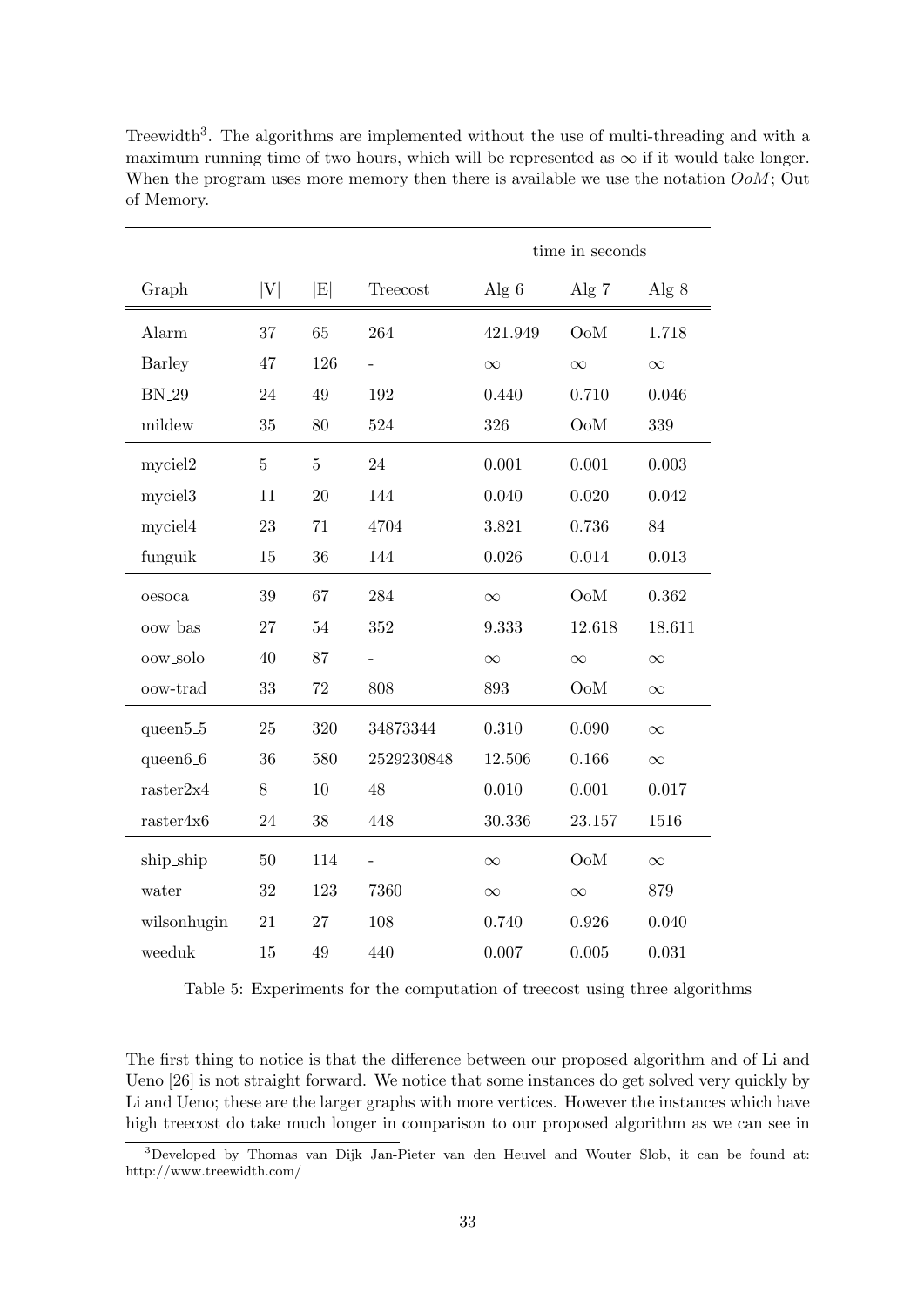the example queen 5.5, queen 6.6. This has everything to do with the time it takes to calculate a large clique in comparison to finding all maximal cliques of smaller size. The advantage of choosing the algorithm of Li and Ueno is that this method can solve larger instancesand is more dependant on the graph structure, where our algorithms are more limited on the instance size.

The difference between the methods priority and tabulation is shown in the results. For larger graph instances we can see that the minimum treecost is solved relatively quickly. However, the problem of the priority method is that it is running out of memory much faster than the tabulation method. This can be explained, because all the instances that have been calculated but not expanded are still in the cache memory. So the memory usage is higher than of the tabulation method. The priority method addresses multiple layers at the same time which can result in more memory usage than of the tabulation method.

Our proposed tabulation algorithm has a guaranteed complexity of  $\mathcal{O}^*\left(2^{|V|-\omega(G)}\right)$ , with  $\omega(G)$ the size of the maximum clique in G. Meaning it will calculate all search tree states. Therefore when  $|V| - \omega(G) > 30$  solving the treecost with the tabulation algorithm becomes unfeasible. The priority method however has a worst case complexity of  $\mathcal{O}^*\left(2^{|V|-\omega(G)}\right)$ , with  $\omega(G)$  the size of the maximum clique in  $G$ . So this algorithm depends on the structure of the graph and is limited to  $|V| - \omega(G) > 30$ , not by running time but by memory capacity.

# 4.6 Conclusion

We have shown that using the *treecost* we can efficiently create a *triangulation* of any given elimination ordering  $\Pi$  and arbitrary graph G. We have successfully constructed two breathfirst search algorithms for finding the minimum junction tree regarding the treecost. Because of a technique used in treewidth by Bodlaender and Fomin [9], we can reduce the search space from  $|V| - 1$  to,  $|V| - \omega(G)$ , with  $\omega(G)$  the size of the maximum clique in G.

The proposed *priority* and *tabulation* algorithms have a disadvantage that the memory usage is of complexity  $\mathcal{O}^*(2^{|V|})$ . Therefore calculating the junction tree regarding the treecost will not be feasible for large graphs. But the complexity of both algorithms is  $\mathcal{O}^*\left(2^{|V|-\omega(G)}\right)$ , with  $\omega(G)$  the size of the maximum clique in G.

The experiments show that smaller instances are solved significantly faster then the algorithm proposed by Li and Ueno [26]. Therefore the proposed algorithms can be used for subroutines in existing heuristics to improve the lower bound calculation.

The proposed priority and tabulation algorithms can still be improved. There are a lot of possibilities for multi-threading. Especially in the tabulation algorithm we can run multiple instances for each table layer concurrent, which will reduce the computational time drasticly.

A different problem of the breath-first search technique is that the memory needed for computing the junction tree is of order  $\mathcal{O}^*(2^{|V|})$ . So computing junction trees for large graphs is not possible with this approach yet. A possibility is to find a better data structure that will reduce the memory usage of each state in the search space.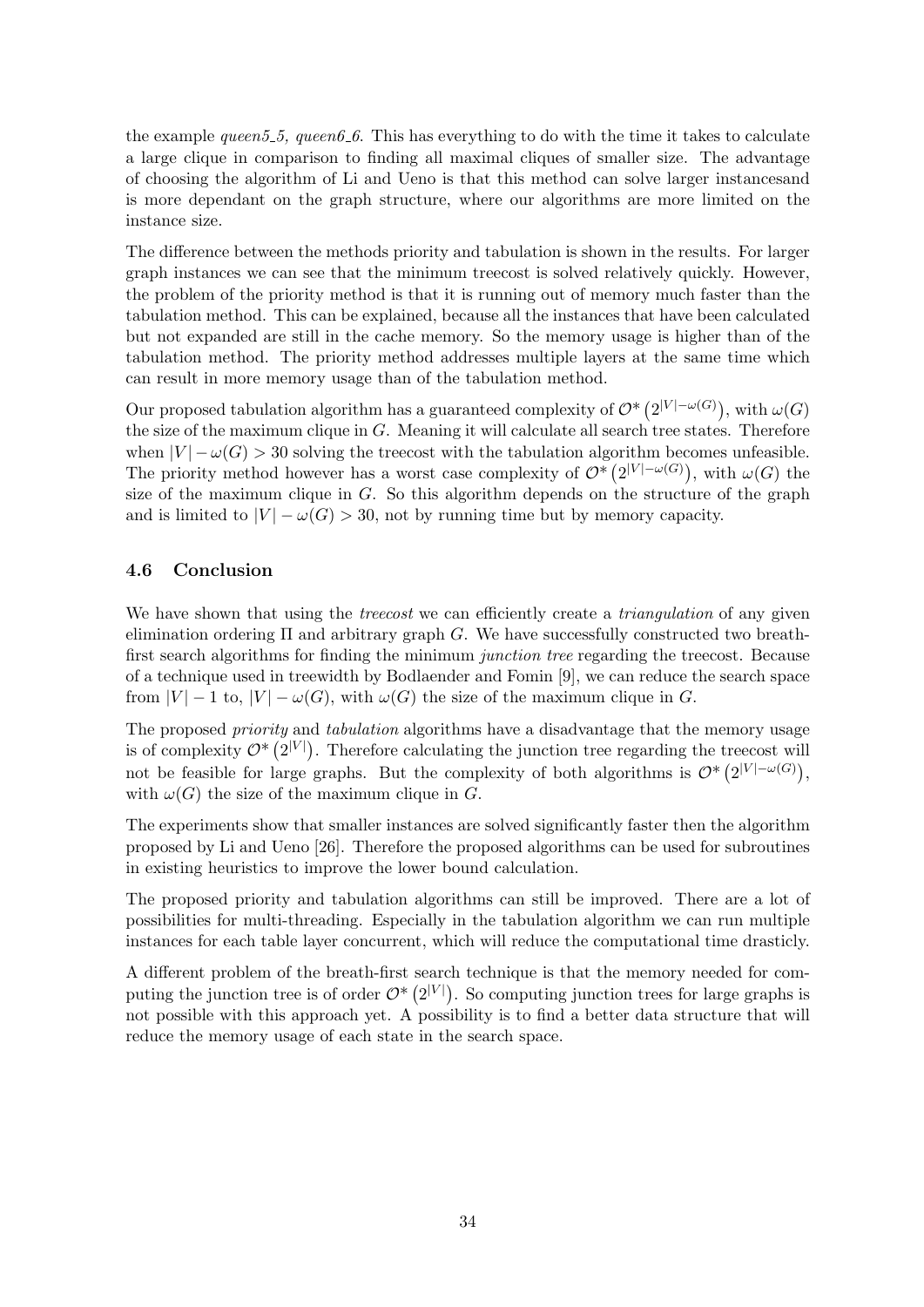# 5 Conclusion

In this report we have successfully introduced two methods for computing the *minimum* pathwidth. We have shown that we can construct a path decomposition based on an ordering paintenant. We have shown that we can constructed  $\frac{\mu}{PW}$  paint accomposition sased on an ordering using two different methods, namely  $\overline{PW}$  and  $\overline{PW}$ . From these methods we constructed efficient algorithms for the computation of the minimum pathwidth for arbitrary graphs  $G$ . These algorithms all have a computational time and memory usage of  $\mathcal{O}^*(2^{|V|})$ . The best algorithm we constructed uses a combination of breath first search and depth first search. The algorithm is able to compute the minimum pathwidth of graphs with up to 45 vertices within a second. It is not practical to compute larger instances due to the exponential increase of the memory usage. Further we have shown that different techniques are useful for reducing the total computation time.

We introduced a method  $TC$  for the construction of a *junction tree* for arbitrary graphs  $G$ . Using this method we created two algorithms for the computation of the *minimum treecost*. We have introduced the method *clique at the end* to reduce the number of vertices from  $|V|$ to  $|V| - \omega(G)$ , with  $\omega(G)$  the size of the maximum clique in G. The proposed algorithms therefor have a running time complexity of  $\mathcal{O}^*(2^{|V|-\omega(G)})$ . However the memory usage is of complexity  $\mathcal{O}^*(2^{|V|})$ . The experiments show that small instances of vertices up to 25 are solved very quickly. However, for larger instances the memory usage becomes the bottleneck.

All the proposed algorithms are limited to memory usage. To compute either the *minimum* pathwidth or minimum treecost of larger arbitrary graphs G either more memory should be used or a better technique should be constructed. A possibility to reduce the total computation time of the algorithms is multi-threading, since every algorithm is implemented with a single thread. Much computational improvement can be obtained with the use of multithreading.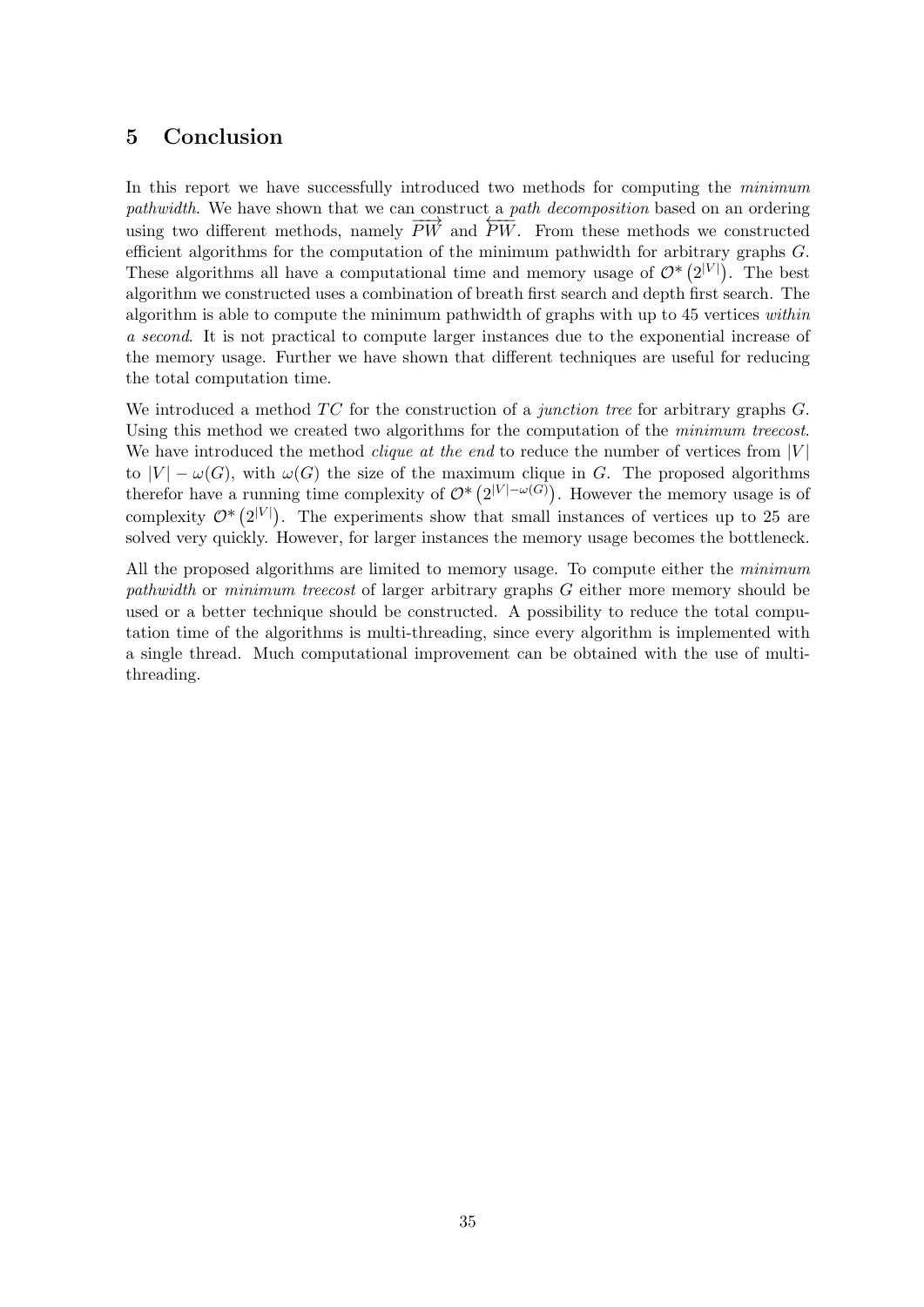# References

- [1] S. Arnborg. Efficient algorithms for combinatorial problems on graphs with bounded decomposability – A survey.  $BIT$ , 25:2–23, 1985.
- [2] S. Arnborg, J. Lagergren, and D. Seese. Easy problems for tree-decomposable graphs. Journal of Algorithms, 12:308–340, 1991.
- [3] S. Arnborg and A. Proskurowski. Linear time algorithms for np-hard problems restricted to partial k-trees. Discrete Applied Mathematics, 23(1):11–24, 1989.
- [4] R. Beigel and D. Eppstein. 3-coloring in time  $o(2^{1.3289*n})$ . Journal of Algorithms, 54(2):168–204, 2005.
- [5] H. L. Bodlaender. Dynamic programming algorithms on graphs with bounded tree-width. In T. Lepistö and A. Salomaa, editors, *Proceedings of the 15th International Colloquium* on Automata, Languages and Programming, ICALP'88, volume 317 of Lecture Notes in Computer Science, pages 105–119. Springer Verlag, 1988.
- [6] H. L. Bodlaender. A tourist guide through treewidth. Acta Cybernetica, 11:1–23, 1993.
- [7] H. L. Bodlaender. Treewidth: Algorithmic techniques and results. In I. Privara and P. Ruzicka, editors, Proceedings of the 22nd International Symposium on Mathematical Foundations of Computer Science, MFCS'97, pages 19–36. Springer Verlag, Lecture Notes in Computer Science, vol. 1295, 1997.
- [8] H. L. Bodlaender and F. V. Fomin. Tree decompositions with small cost. Discrete Applied Mathematics, 145:143–154, 2004.
- [9] H. L. Bodlaender, F. V. Fomin, A. M. C. A. Koster, D. Kratsch, and D. M. Thilikos. On exact algorithms for treewidth. ACM Transactions on Algorithms, 9(1), 2012.
- [10] H. L. Bodlaender and T. Kloks. Efficient and constructive algorithms for the pathwidth and treewidth of graphs. Journal of Algorithms, 21:358–402, 1996.
- [11] H. L. Bodlaender, A. M. C. A. Koster, F. v. d. Eijkhof, and L. C. van der Gaag. Preprocessing for triangulation of probabilistic networks. In J. S. Breese and D. Koller, editors, Proceedings of the 17th Annual Conference on Uncertainty in Artificial Intelligence, UAI 2001, pages 32–39. Morgan Kaufmann, 2001.
- [12] J. A. Carlson, A. Jaffe, and A. Wiles. The millennium prize problems. American Mathematical Soc., 2006.
- [13] J. Chen, I. A. Kanj, and G. Xia. Improved parameterized upper bounds for vertex cover. In Mathematical Foundations of Computer Science 2006, pages 238–249. Springer, 2006.
- [14] S. A. Cook. The complexity of theorem-proving procedures. In Proceedings of the 3rd Annual Symposium on Theory of Computing, STOC'71, pages 151–158, New York, 1971. ACM.
- [15] B. Courcelle. The monadic second-order logic of graphs I: Recognizable sets of finite graphs. Information and Computation, 85:12–75, 1990.
- [16] B. Courcelle and M. Mosbah. Monadic second-order evaluations on tree-decomposable graphs. Theoretical Computer Science, 109:49–82, 1993.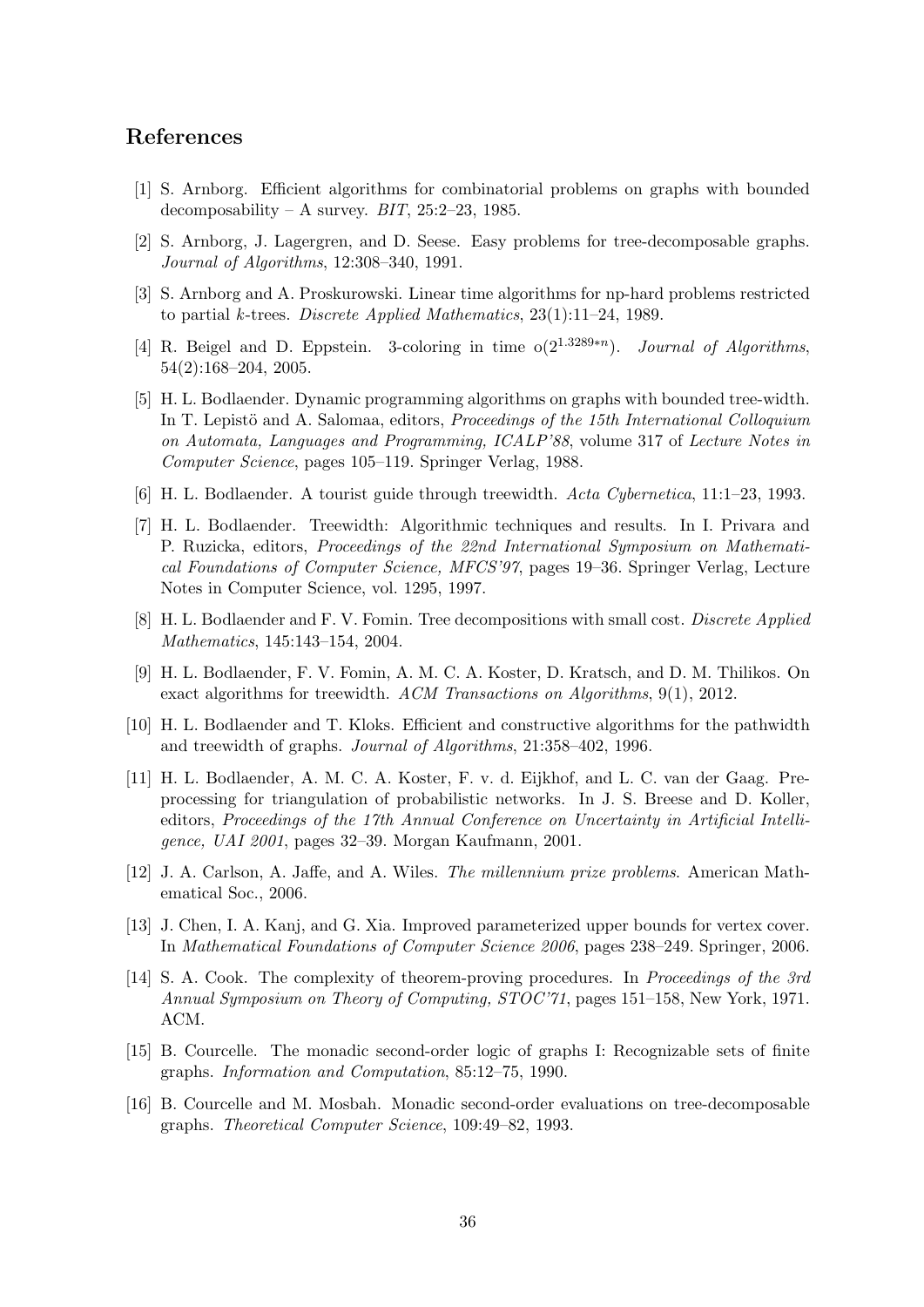- [17] A. Darwiche. Modeling and Reasoning with Bayesian networks. Cambridge Universal Press, 2009.
- [18] R. G. Downey and M. R. Fellows. Parameterized Complexity, volume 3. springer Heidelberg, 1999.
- [19] M. J. Flores and J. A. Gámez. A review on distinct methods and approaches to perform triangulation for Bayesian networks. In P. Lucas, J. A. Gámez, and A. Salmerón, editors, Advances in Probabilistic Graphical Models, volume 214 of Studies in Fuzziness and Soft Computing, pages 127–152. Springer Verlag, 2007.
- [20] F. V. Fomin, F. Grandoni, and D. Kratsch. Measure and conquer: a simple  $o(2^{0.288*n})$ independent set algorithm. In Proceedings of the seventeenth annual ACM-SIAM symposium on Discrete algorithm, pages 18–25. ACM, 2006.
- [21] F. V. Fomin and D. M. Thilikos. New upper bounds on the decomposability of planar graphs and fixed paramater algorithms. Technical Report LSI-02-56-R, Universitat Politècnica de Catalunya, Spain, 2002.
- [22] F. V. Fomin and Y. Villanger. Finding induced subgraphs via minimal triangulations. In J.-Y. Marion and T. Schwentick, editors, Proceedings 27th International Symposium on Theoretical Aspects of Computer Science, STACS 2010, volume 5 of Dagstuhl Seminar Proceedings, pages 383–394, Schloss Dagstuhl, Germany, 2010. Leibniz-Zentrum für Informatik.
- [23] H. Kim. Finding a maximum independent set in a permutation graph. Information Processing Letters, 36:19–24, 1990.
- [24] U. Kjærulff. Triangulation of graphs algorithms giving small total state space. Research Report R-90-09, Dept. of Mathematics and Computer Science, Aalborg University, 1990.
- [25] U. Kjærulff. Optimal decomposition of probabilistic networks by simulated annealing. Statistics and Computing, 2:2–17, 1992.
- [26] C. Li and M. Ueno. A depth-first-search algorithm for optimal triangulation of Bayesian network. In Proceedings of the 6th European Workshop on Probabilistic Graphical Networks, PGM 2012, pages 187–194, 2012.
- [27] T. J. Ottosen and J. Vomlel. All roads lead to Rome New search methods for the optimal triangulation problem. International Journal of Approximate Reasoning, 53(9):1350– 1366, 2012.
- [28] N. Robertson and P. D. Seymour. Graph minors. I. Excluding a forest. Journal of Combinatorial Theory, Series B, 35:39–61, 1983.
- [29] N. Robertson and P. D. Seymour. Graph minors. III. Planar tree-width. Journal of Combinatorial Theory, Series B, 36:49–64, 1984.
- [30] N. Robertson and P. D. Seymour. Graph minors. II. Algorithmic aspects of tree-width. Journal of Algorithms, 7:309–322, 1986.
- [31] J. M. M. van Rooij, J. Nederlof, and T. C. van Dijk. Inclusion/exclusion meets measure and conquer: Exact algorithms for counting dominating sets. In A. Fiat and P. Sanders, editors, Proceedings of the 17th Annual European Symposium on Algorithms, ESA 2009, pages 554–565. Springer Verlag, Lecture Notes in Computer Science, vol. 5757, 2009.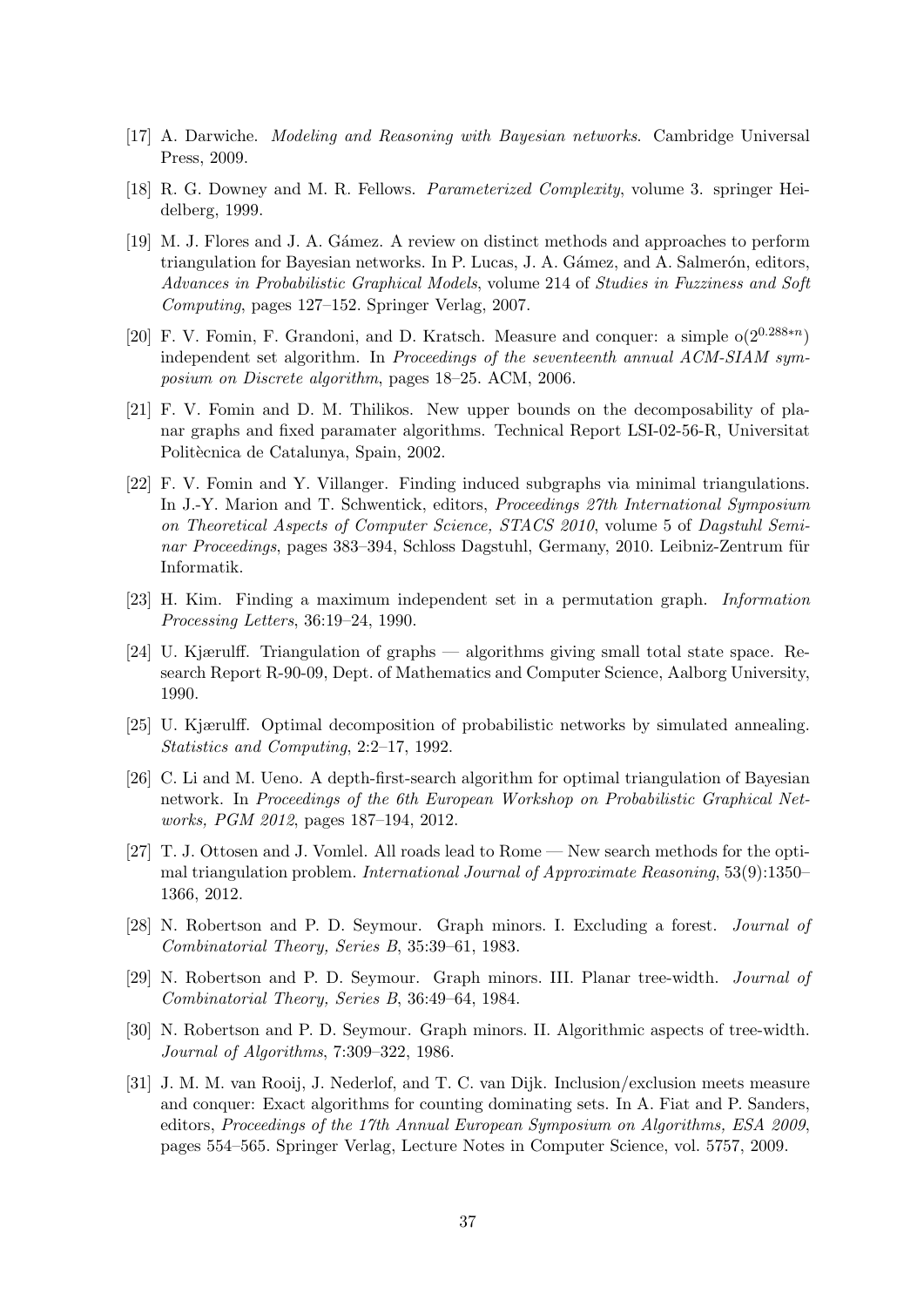[32] W. X. Wen. Optimal decomposition of belief networks. In P. P. Bonissone, M. Henrion, L. N. Kanal, and J. F. Lemmer, editors, Proceedings of the 6th Annual Conference on Uncertainty in Artificial Intelligence, UAI'90, pages 245–256. Elsevier, 1990.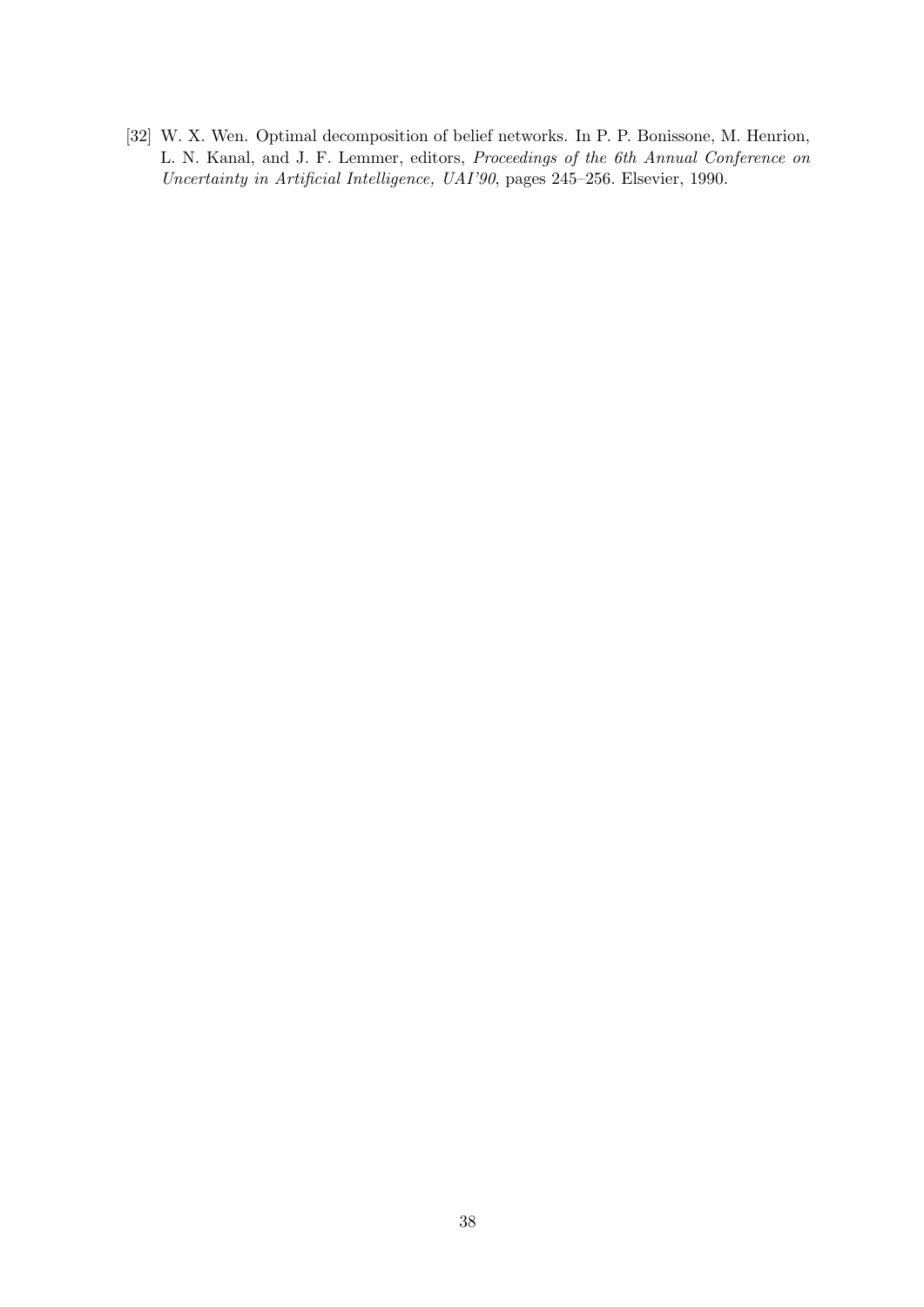| Appendix A | Algorithms |
|------------|------------|
|------------|------------|

|              |    |          |                | time in seconds |                  |                  |                  |         |
|--------------|----|----------|----------------|-----------------|------------------|------------------|------------------|---------|
| Graph        | V  | $E\vert$ | <b>PW</b>      | Alg $1$         | Alg $2$          | Alg $3$          | Alg $4$          | Alg $5$ |
| Fungiuk      | 15 | 36       | $\overline{4}$ | 0.45            | 0.005            | 0.455            | 0.032            | 0.001   |
| Oesoca       | 39 | 67       | 4              | OoM             | 1.6              | O <sub>o</sub> M | 31.538           | 0.267   |
| Oow_bas      | 27 | 54       | $\overline{4}$ | $Oo$ M          | 0.011            | O <sub>o</sub> M | 1.031            | 0.003   |
| Oow_solo     | 40 | 87       | 6              | OoM             | 0.255            | O <sub>o</sub> M | 670.16           | 0.034   |
| Oow_trad     | 33 | 72       | 6              | $Oo$ M          | 0.065            | O <sub>o</sub> M | 450.65           | 0.022   |
| Ship_ship    | 50 | 114      | 9              | $Oo$ M          | O <sub>o</sub> M | O <sub>o</sub> M | O <sub>o</sub> M | 16.07   |
| Weeduk       | 15 | 49       | $\overline{7}$ | 0.444           | 0.014            | 0.476            | 0.021            | 0.003   |
| Wilson-hugin | 21 | 27       | 3              | 56.482          | 0.052            | 59.618           | 0.674            | 0.009   |

Table 6: Experimental resuls for the computation of pathwidth using the five algorithms described in Section 3.3.5

# Appendix B Algorithms

| <b>Algorithm 1</b> Naive tabulation $PW$ DP                                  |
|------------------------------------------------------------------------------|
| <b>Input:</b> A graph $G = (V,E)$                                            |
| <b>Output:</b> The minimum pathwidth of G                                    |
| 1: $PW_0$ will contain $(\emptyset, 0)$ .                                    |
| 2: for $i=1$ to n do                                                         |
| for all $S \in PW_{i-1}$ do<br>3:                                            |
| for all vertex $x \in V \setminus S$ do<br>4:                                |
| $\text{Width} = max\{ N(S \cup \{x\}) \cup \{x\}  - 1, PW_{i-1}(S)\}\$<br>5: |
| if $PW_i(S \cup \{x\}) \geq Width$ then<br>6:                                |
| Insert $((S \cup \{x\}), Width)$ in $PW_i$<br>7:                             |
| end if<br>8:                                                                 |
| end for<br>9:                                                                |
| end for<br>10:                                                               |
| 11: end for                                                                  |
| 12: return $PW_n$                                                            |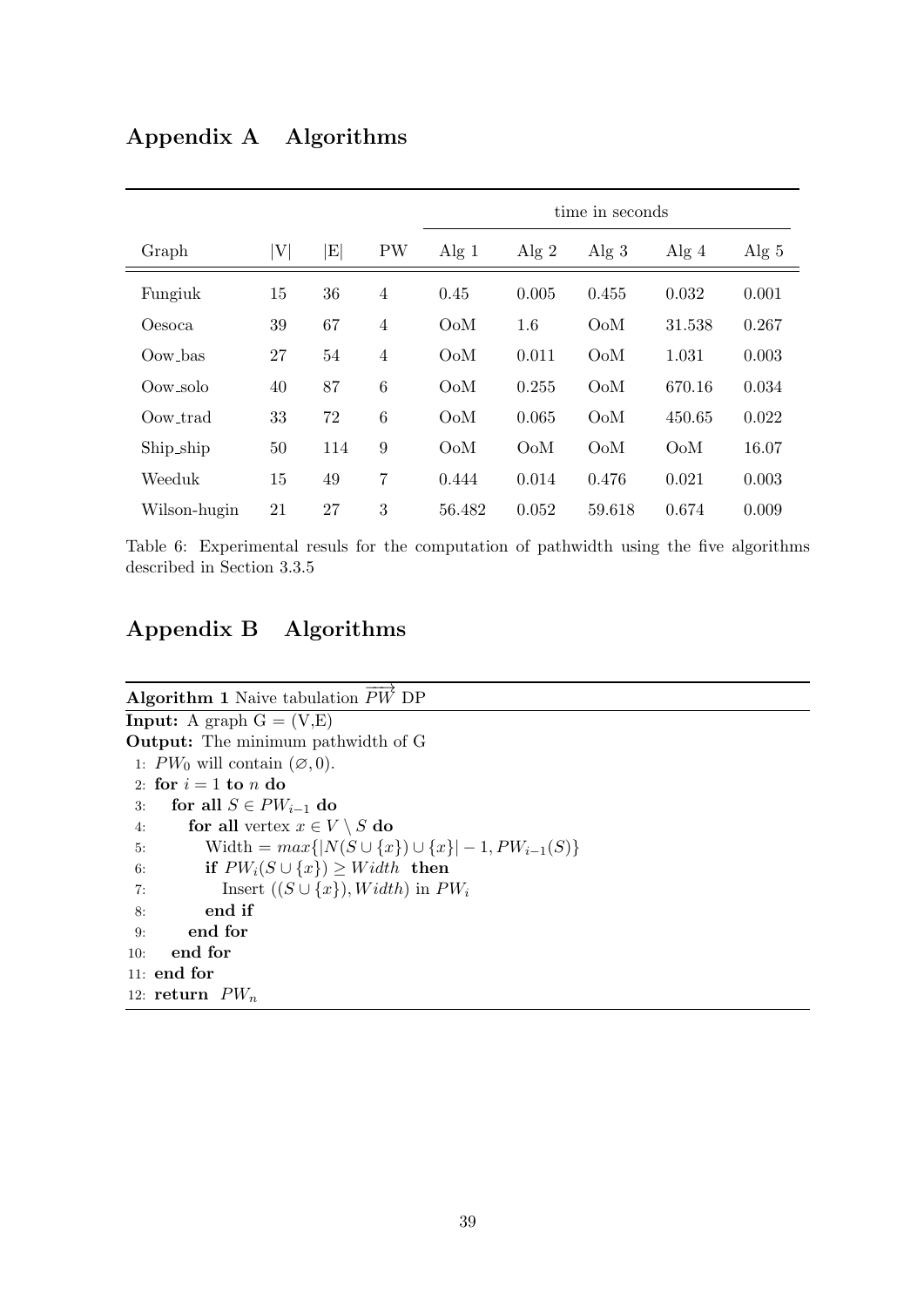Algorithm 2 Incremental increase tabulation  $\overrightarrow{PW}$  DP

```
Input: A graph G = (V,E)Output: The minimum pathwidth of G
  PW_0 will contain (\emptyset).
  for t = 1 to n do
    for i = 1 to n - t do
       for all S \in PW_{i-1} do
         for all vertex x \in V \setminus S do
           if |N(S \cup \{x\}) \cup \{x\}| - 1 < t then
              Insert (S \cup \{x\}) in TW_iend if
         end for
      end for
    end for
    if TW_n contains an element then
      return tend if
  end for
```
Algorithm 3 Naive tabulation  $\overleftarrow{PW}$  DP **Input:** A graph  $G = (V, E)$ Output: The minimum pathwidth of G 1:  $PW_0$  will contain  $(\emptyset, 0)$ . 2: for  $i = 1$  to n do 3: for all  $S \in PW_{i-1}$  do 4: for all vertex  $x \in V \setminus S$  do 5: Width =  $max\{|\{s|s \in S, \exists z \in (V-S) \text{ and } \exists e(s,z) \in G(E)\} \cup \{x\}|-1, PW_{i-1}(S)\}$ 6: if  $PW_i(S \cup \{x\}) \geq Width$  then 7: Insert  $((S \cup \{x\}), Width)$  in  $PW_i$ 8: end if 9: end for 10: end for 11: end for 12: return  $PW_n$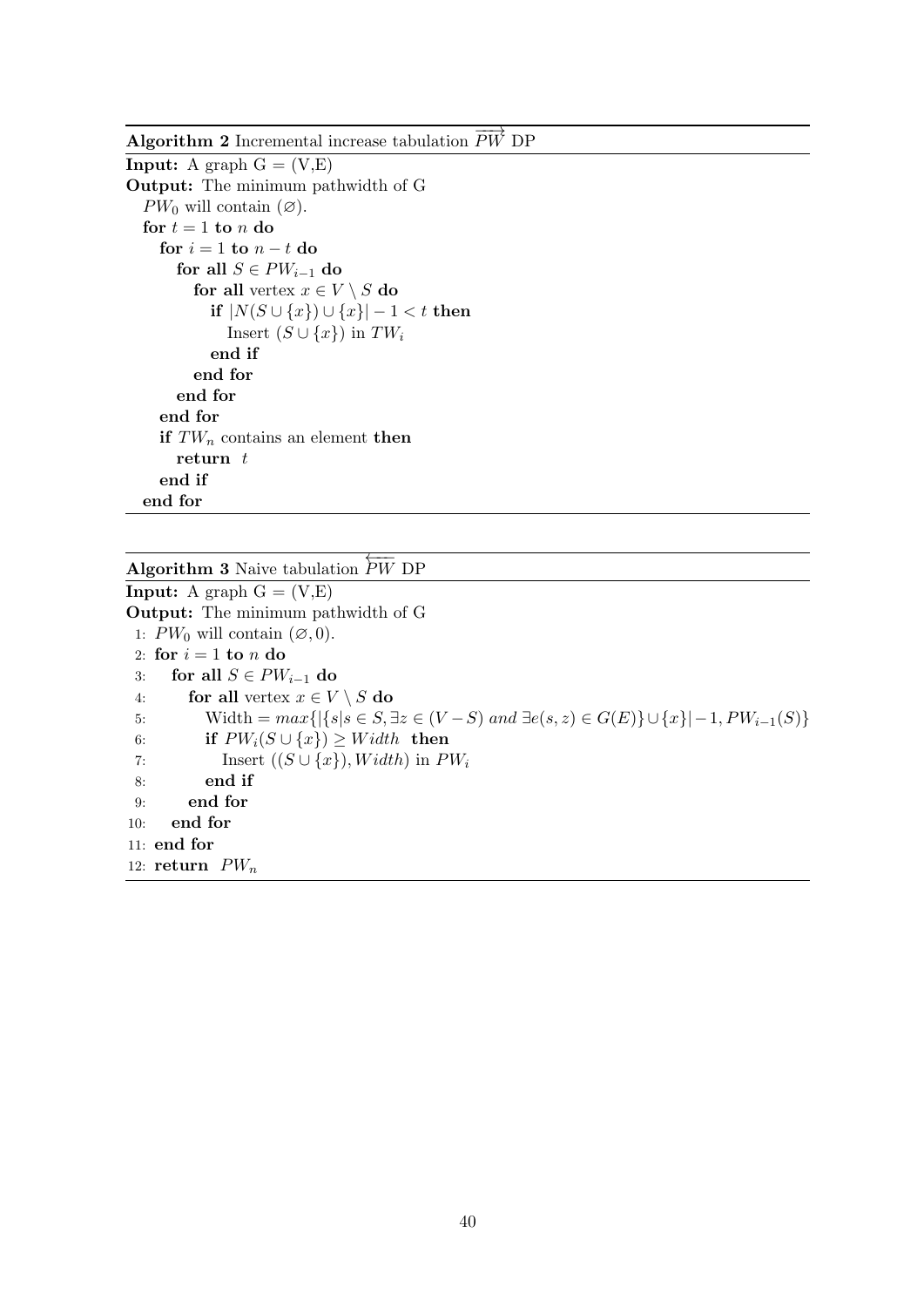Algorithm 4 Incremental increase tabulation  $\overleftarrow{PW}$  DP

**Input:** A graph  $G = (V,E)$ Output: The minimum pathwidth of G  $PW_0$  will contain  $(\emptyset)$ . for  $t = 1$  to n do for  $i = 1$  to  $n - t$  do for all  $S \in PW_{i-1}$  do for all vertex  $x \in V \setminus S$  do **if**  $|\{s|s \in S, \exists z \in (V - S) \text{ and } \exists e(s, z) \in G(E)\} \cup \{x\}| - 1 < t \text{ then}$ Insert  $(S \cup \{x\})$  in  $TW_i$ end if end for end for end for if  $TW_n$  contains an element then return  $t$ end if end for

```
Algorithm 5 Priority \overrightarrow{PW} DP
```
**Input:** A graph  $G = (V, E)$ Output: The minimum pathwidth of G 1: PW will contain  $(\emptyset, 0)$ . 2: while PW is not empty do 3:  $State = PW$  first element 4: if  $State.S = V$  then 5: return State.pathwidth 6: end if 7: for all vertex  $x \in V \setminus State.S$  do 8: Width =  $max\{|N(State.S \cup \{x\}) \cup \{x\}| - 1, State.pathwidth\}$ 9: Insert  $((S \cup \{x\}), Width)$  in PW 10: end for 11: end while